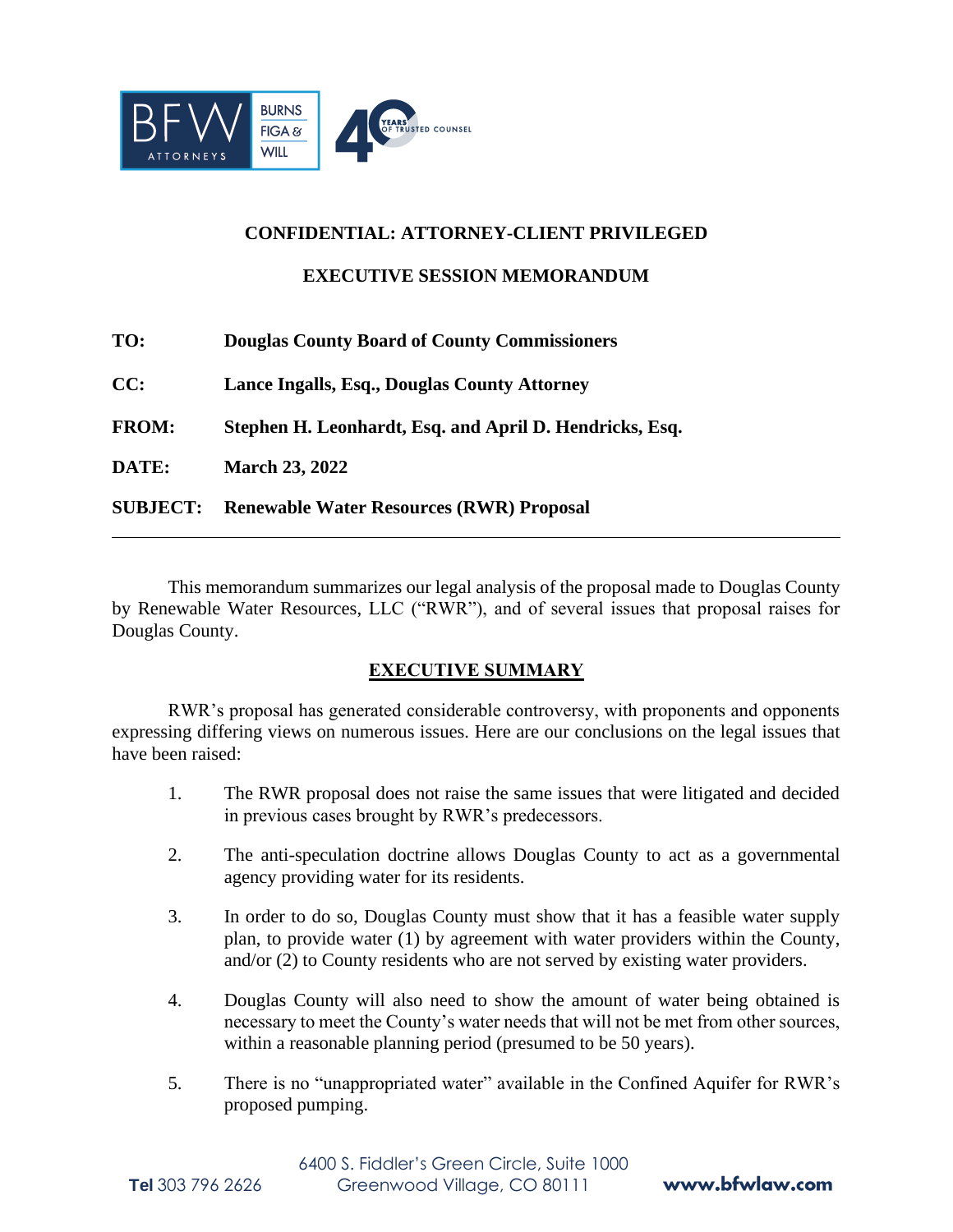- 6. Therefore, the water may be taken and used only if the Water Court in Division 3 (Alamosa) approves a plan for augmentation that meets all legal requirements for preventing injury to other water rights.
- 7. In the San Luis Valley, an augmentation plan for wells must not only prevent injury to water rights on the stream system, but must also maintain the sustainability of both the Confined Aquifer and the Unconfined Aquifer.
- 8. This requires, at a minimum, providing one-for-one replacement for all water pumped, either by retiring historical well pumping or by recharging the aquifer.
- 9. RWR has not yet developed an augmentation plan in sufficient detail to demonstrate that its plan will meet the requirements of the Rules and avoid injury to other water rights.
- 10. Current Rules require one-for-one replacement within the same Response Area. RWR cannot meet this requirement, even if it were to acquire and retire all wells within its Response Area. Therefore, RWR's plan cannot succeed without an amendment to this rule. RWR is developing a legislative strategy to address this issue.
- 11. The augmentation plan will also require changing and storing surface water rights (including some that RWR owns), in order to replace depletions to streams.
- 12. As applicants, RWR and Douglas County will bear the burden of proving that their augmentation plan meets all requirements of the Rules and avoids injury to other water rights.
- 13. RWR will not get augmentation credit for any reductions in pumping (from either aquifer) that are already necessary to meet sustainability requirements.
- 14. Before RWR and Douglas County can file an augmentation plan application, they will need to:
	- a. Enter into a contract with each other;
	- b. Develop a plan and further agreements for use of the water rights (County);
	- c. Obtain an amendment to the Rules (by State legislation or rulemaking) to allow more flexibility in replacement locations;
	- d. Buy sufficient wells to retire 22,000 acre-feet of historical pumping from the Confined Aquifer at appropriate locations (RWR);
	- e. Identify/ acquire surface water rights to change, and storage locations, to replace surface stream depletions at appropriate locations (RWR); and
	- f. Develop engineering, including runs of the RGDSS computer model, to demonstrate that the replacements are sufficient to meet all requirements of the Rules and avoid injury to water rights.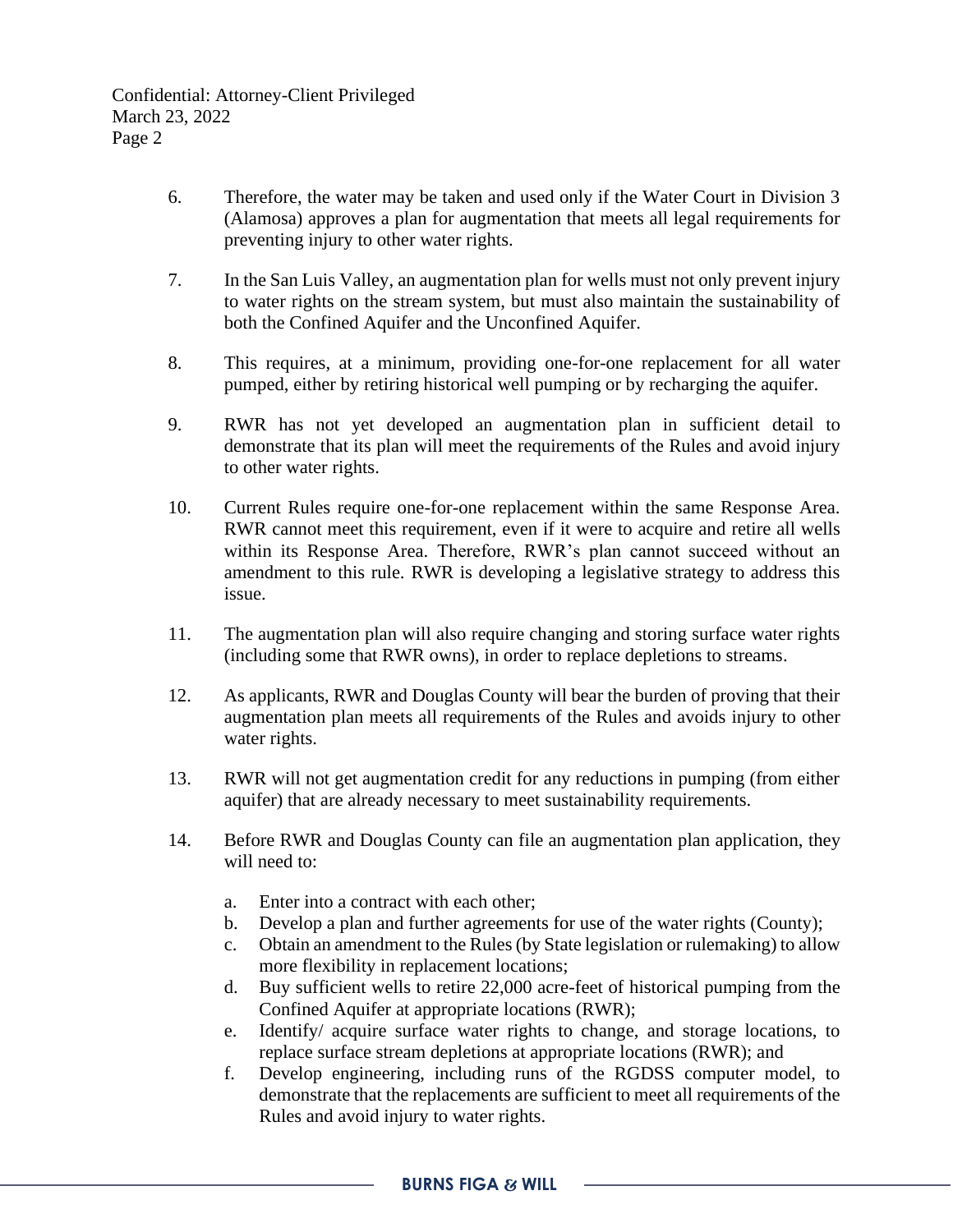- 15. The augmentation plan decree will impose ongoing requirements on Douglas County, under supervision of the Water Court's retained jurisdiction. Douglas County (rather than RWR) likely will have primary responsibility, perhaps sole responsibility, for meeting these requirements.
- 16. These requirements will include changing replacement requirements as the Rules are changed in the future, and likely will include revegetation of the historically irrigated lands from which replacement water is being removed, which may require use of some of the water.
- 17. The permanent retirement of thousands of acres of irrigated lands makes it very difficult to create a "win-win" with the San Luis Valley.
	- a. Current state water policy (including the Water Plan) favors temporary leasing rather than permanent dryup, in order to preserve agricultural lands and communities whenever possible.
	- b. Effectively addressing these impacts will require negotiating IGA(s) with RGWCD, SLVWCD and/or Saguache County.
- 18. Douglas County will face numerous hurdles to obtain federal, state and county permits for the project after a decree is entered. RWR does not intend to obtain permits before going to Water Court, and RWR's current proposal calls for Douglas County to bear all responsibility for obtaining the required permits for this project. Obtaining the required federal, state, and county permits likely will take several years, at a substantial financial cost to Douglas County, with a risk that one or more permits will be denied. RWR may consider to what extent RWR will remain involved in this process, if the County desires RWR's continued involvement (as a public-private partnership).
- 19. The RWR project is not consistent with the Colorado Water Plan, so it likely will not qualify for any state assistance in meeting permit requirements.
- 20. The project facilities will require 1041 permits from Saguache, Chaffee and Park Counties, and likely will also require federal and state environmental permits and/or right-of-way approval. The federal permits and approval will require compliance with the National Environmental Policy Act ("NEPA") procedural mandates and the Wirth Amendment.
- 21. The Wirth Amendment requires findings of "no harm" to the Great Sand Dunes National Park, Baca National Wildlife Refuge, and Closed Basin Project before any federal permits or other federal approval may be granted. Some of these issues may get resolved in Water Court, and some may be left to the subsequent permitting process to resolve.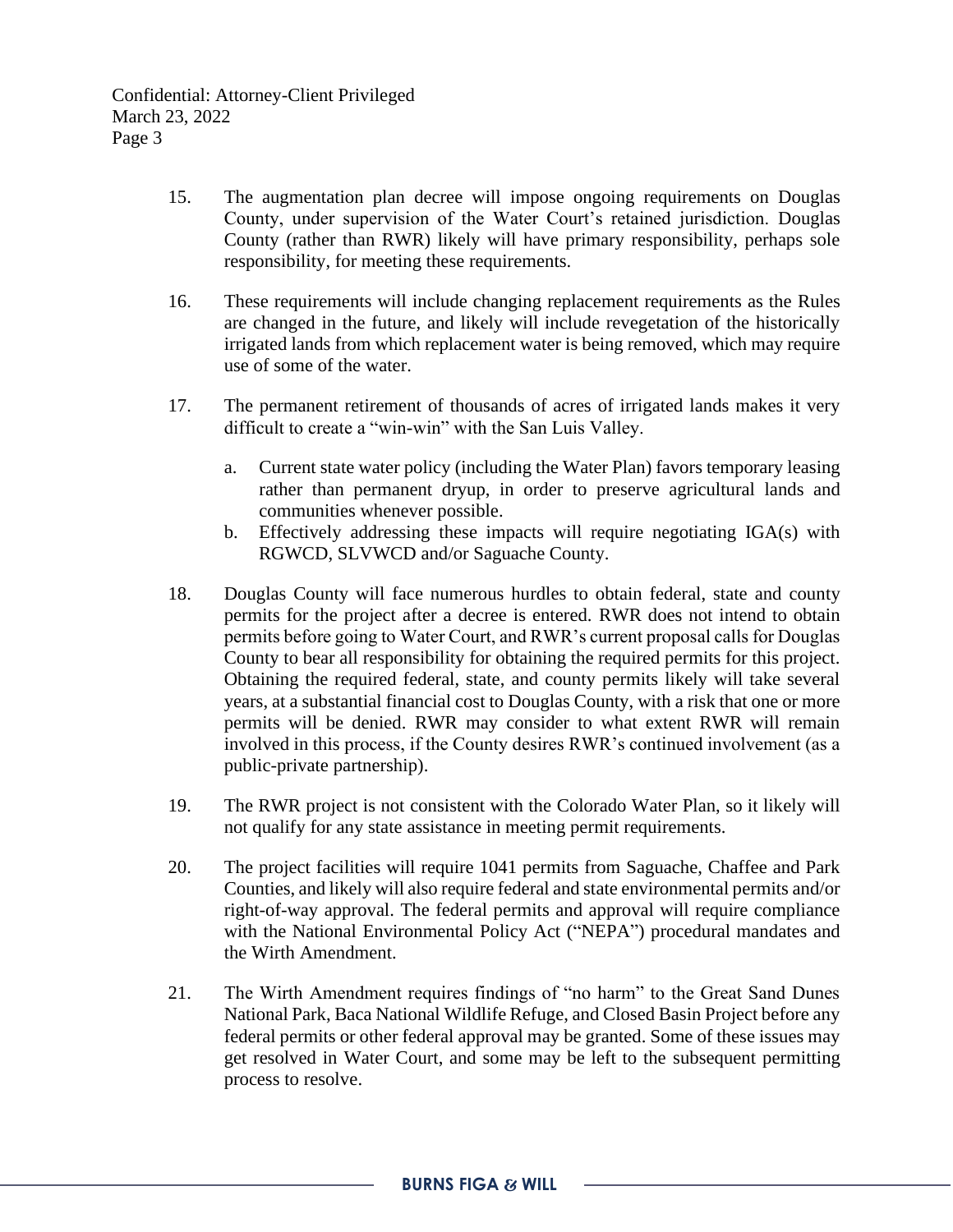- 22. Even if all federal, state and local permits are obtained, mitigation requirements under these permits may reduce the amount of water available under decreed water rights.
- 23. RWR's price is based on the amount of "paper water" available to pump from the wells, as determined by the Water Court, which is an upper limit. The amount of water actually available to Douglas County will be less, reduced by:
	- a. Any potential shortfalls in physical water availability to the wells;
	- b. Any reductions necessary to meet augmentation plan requirements under the Court's retained jurisdiction (including any reductions for sustainability and water needed for revegetation requirements); and
	- c. Transit loss (over 10%) as the water is delivered down the South Platte River from the proposed pipeline.
- 24. RWR proposes that Douglas County's initial payment be refundable in the event the Water Court does not decree rights for at least 12,000 AF. Before making the initial payment, the County should request sufficient security for this refund obligation—either holding the payment in escrow or obtaining a lien on property RWR owns (RWR estimates the value of its Ranch is \$15-20 million).
- 25. RWR's proposal does not require agreements for storage/ conveyance on the South Platte River. Therefore, Denver's and Aurora's refusal to consent is not fatal. Some of the potential end users may have their own storage accounts in Chatfield Reservoir, which can help to make the water available at the times it is needed, but could require further federal approval.
- 26. The RWR proposal is not eligible for ARPA funds under current federal regulations.

## **I. HISTORICAL BACKGROUND**

Since at least the 1980s, water developers have had visions of pumping groundwater from the northeastern San Luis Valley ("SLV") and piping the water over Poncha Pass to serve growing populations on Colorado's Front Range. RWR's proposal seeks to use some of the same water resources, but differs significantly from the previous proposals in order to meet some of the objections raised to those proposals and resulting legal constraints. Still, political opposition to such export proposals has solidified in the previous political and legal battles, resulting in a strong and broad-based front of opposition that is highlighting the legal constraints and political challenges to RWR's current proposal.

The most notorious proposal, and most thoroughly litigated, was brought by American Water Development, Inc. ("AWDI") in 1986. AWDI claimed rights to 200,000 acre-feet (AF) of groundwater from beneath more than 100,000 acres, including RWR's current property as well as the adjacent Baca Land Grant property, which is now the Baca National Wildlife Refuge. Two of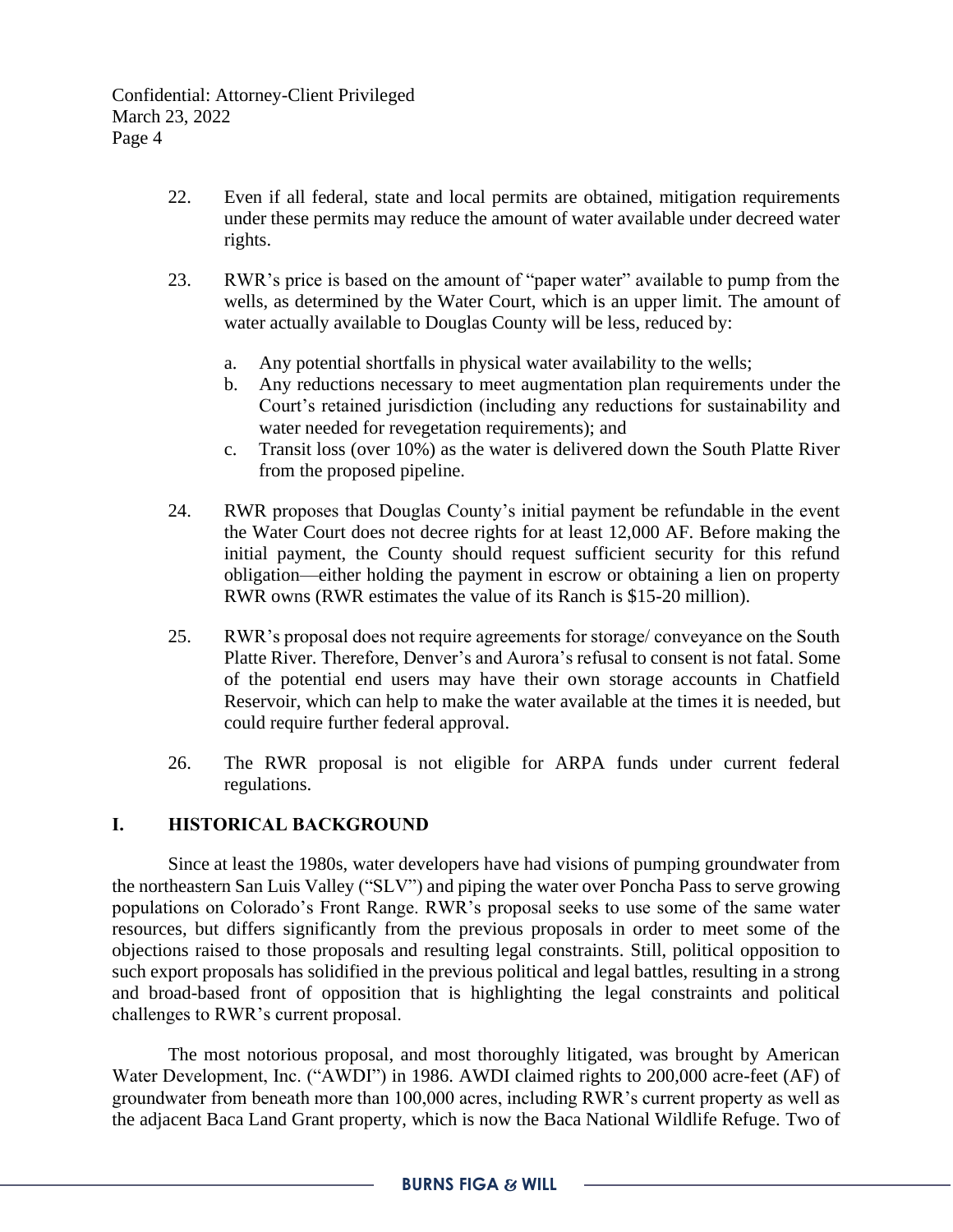AWDI's claims were fully litigated and then rejected by the Water Court: (1) that the Mexican government's land grant for the Baca property (and related U.S. laws) conveyed water rights with that property; and (2) that much or all of the claimed groundwater was nontributary (i.e., legally disconnected from the stream system, which would avoid the need for an augmentation plan). The Colorado Supreme Court affirmed the Water Court's decisions rejecting these claims.<sup>1</sup> RWR is not proposing any similar claims to the AWDI claims that the Water Court rejected.

In the same case, AWDI also made an alternative claim for tributary groundwater with an augmentation plan, more similar to what RWR now proposes. Just three weeks before the scheduled trial in 1991, AWDI asked to dismiss that alternative claim. The Water Court (affirmed by the Supreme Court) allowed the dismissal, but at a heavy cost: AWDI was held liable for the opposing parties' attorney fees, expenses and costs incurred in litigating the dismissed claim, a total of over \$2,700,000.<sup>2</sup>

Gary Boyce and his affiliated entities, including Stockman's Water Co. and Cotton Creek Circles, then pursued water development on much of the former AWDI property, including the property now owned by RWR. Significantly, the Baca Grant property was donated to The Nature Conservancy and became the Baca National Wildlife Refuge, just north and west of the Great Sand Dunes National Park, so the Boyce entities did not pursue water development on the Baca property. Boyce pursued several proposed statewide ballot initiatives, aimed at weakening the Rio Grande Water Conservancy District ("RGWCD") and existing well users in the San Luis Valley. Two of these initiatives were on the 1998 general election ballot (1998 Initiatives 15 and 16), where they lost by 3-to-1 margins.

The Boyce entities did not file any applications in Water Court. Their most extensive litigation resulted from Cotton Creek Circles' opposition to the State Engineer's Confined Aquifer New Use Rules, through trial in 2006 and an appeal decided in 2008.<sup>3</sup> Those Rules, and the decisions upholding the Rules, set the stage for RWR's current proposal. The court rejected Boyce's challenges to the sustainability/ artesian pressure requirements of the rules and the resulting one-for-one replacement requirement for new pumping from the Confined Aquifer.<sup>4</sup> Boyce did not challenge the State Engineer's 2015 Rules, apparently in hope for greater collaboration with local water users, even though those Rules impose further requirements for new wells in the Confined Aquifer. The relevant provisions in both sets of Rules are further discussed below.

The AWDI and Boyce litigation and ballot initiative battles mobilized strong local opposition to proposed exports of water from the SLV. The opponents have succeeded in enacting state and federal legislation and rules that impose formidable obstacles to such proposals, but also make the ground rules more clear than they were at the time of the AWDI litigation.

<sup>1</sup> *AWDI v. City of Alamosa,* 874 P.2d 352 (Colo. 1994).

<sup>2</sup> *Id.*, 874 P.2d at 376-388.

<sup>3</sup> *Simpson v. Cotton Creek Circles, LLC*, 181 P.3d 252 (Colo. 2008).

<sup>4</sup> *Id.*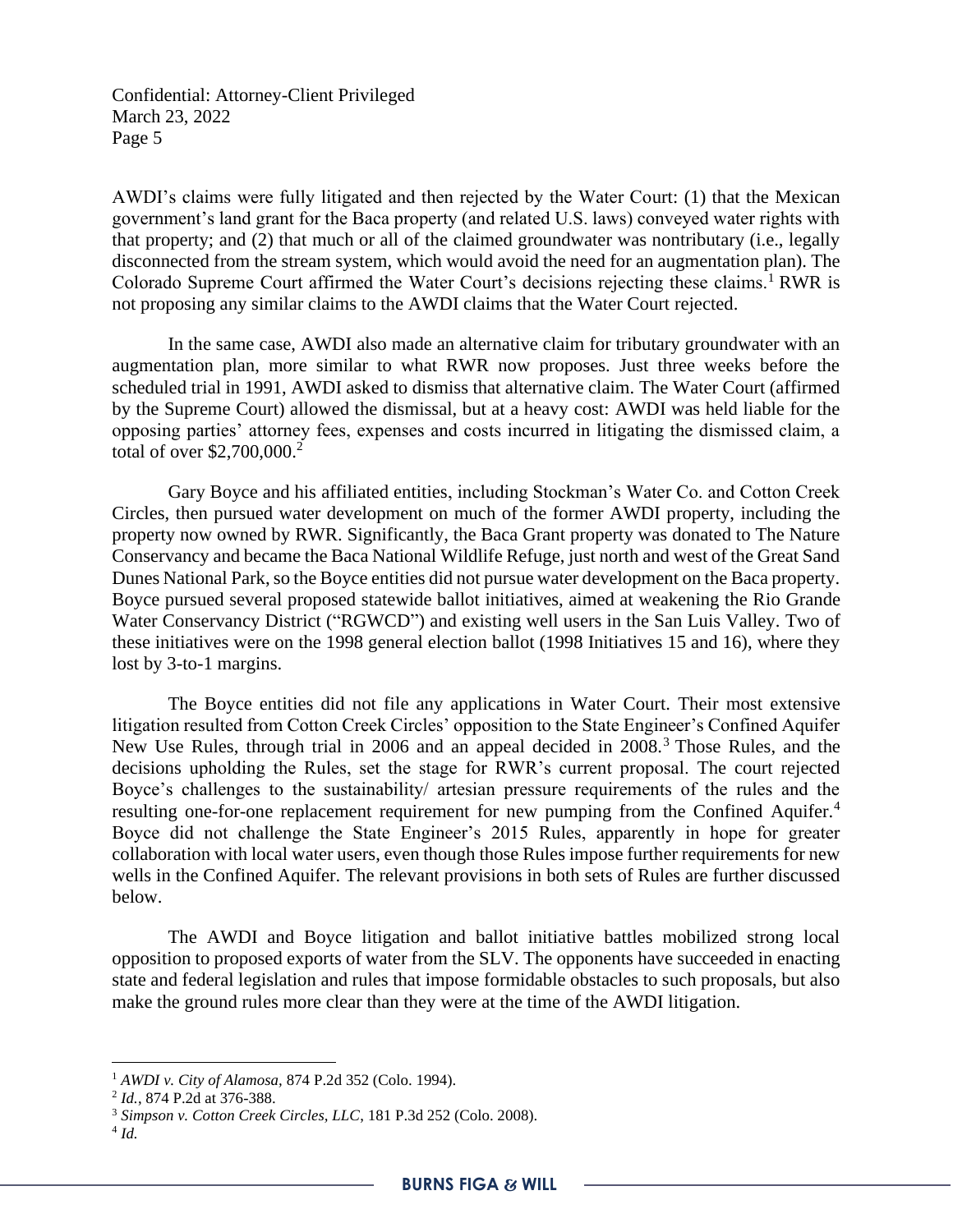## **II. WATER COURT APPROVAL NECESSARY TO DIVERT GROUNDWATER FROM THE RWR PROPERTY FOR USE IN DOUGLAS COUNTY.**

As RWR and others have discussed, any water diversions of the nature proposed by RWR will need to be approved by the Water Court in Water Division 3, based in Alamosa. This section describes the requirements and prospects for this Water Court proceeding to adjudicate rights to use groundwater from the Confined Aquifer. If Douglas County agrees to purchase the water rights, it should be a co-applicant with RWR in this proceeding, for reasons discussed below.

## **A. The Anti-Speculation Doctrine**

To avoid dismissal, the application will need to satisfy the "anti-speculation doctrine" under Colorado water law. This doctrine generally requires potential users of water to demonstrate a specific beneficial use before being granted a water right. Speculating, or appropriating water for mere profit rather than use, is not a beneficial use and is not allowed under Colorado water law.<sup>5</sup>

The statute codifying this doctrine, C.R.S. § 37-92-103(3)(a), defines an "appropriation" of water and provides:

"Appropriation" means the application of a specified portion of the waters of the state to a beneficial use pursuant to the procedures prescribed by law; but no appropriation of water, either absolute or conditional, shall be held to occur when the proposed appropriation is based upon the speculative sale or transfer of the appropriative rights to persons not parties to the proposed appropriation, as evidenced by the following:

- 1. The purported appropriator of record does not have either a legally vested interest or a reasonable expectation of procuring such interest in the lands or facilities to be served by such appropriation, unless such appropriator is a governmental agency or an agent in fact for the persons proposed to be benefitted by such appropriation.
- 2. The purported appropriator of record does not have a specific plan and intent to divert, store, or otherwise capture, possess, and control a specific quantity of water for specific beneficial uses.

Thus, to avoid objections based on speculation, any appropriator of water rights must have a "specific plan and intent" to take water for specific beneficial uses. With regard to the further requirement to hold an interest in the lands or facilities to be served, a "governmental agency" has a limited exception. This exception, while not a total exemption from the anti-speculation doctrine, provides a government agency greater flexibility to meet the needs of its growing population.<sup>6</sup>

<sup>5</sup> *See Colo. River Water Conservation Dist. v. Vidler Tunnel Water Co.*, 594 P.2d 566, 568 (Colo. 1979) ("Our constitution guarantees a right to appropriate, not a right to speculate.").

<sup>6</sup> *See City of Thornton v. Bijou Irrigation Co.*, 926 P.2d 1, 37 (Colo. 1996) ("*Bijou*").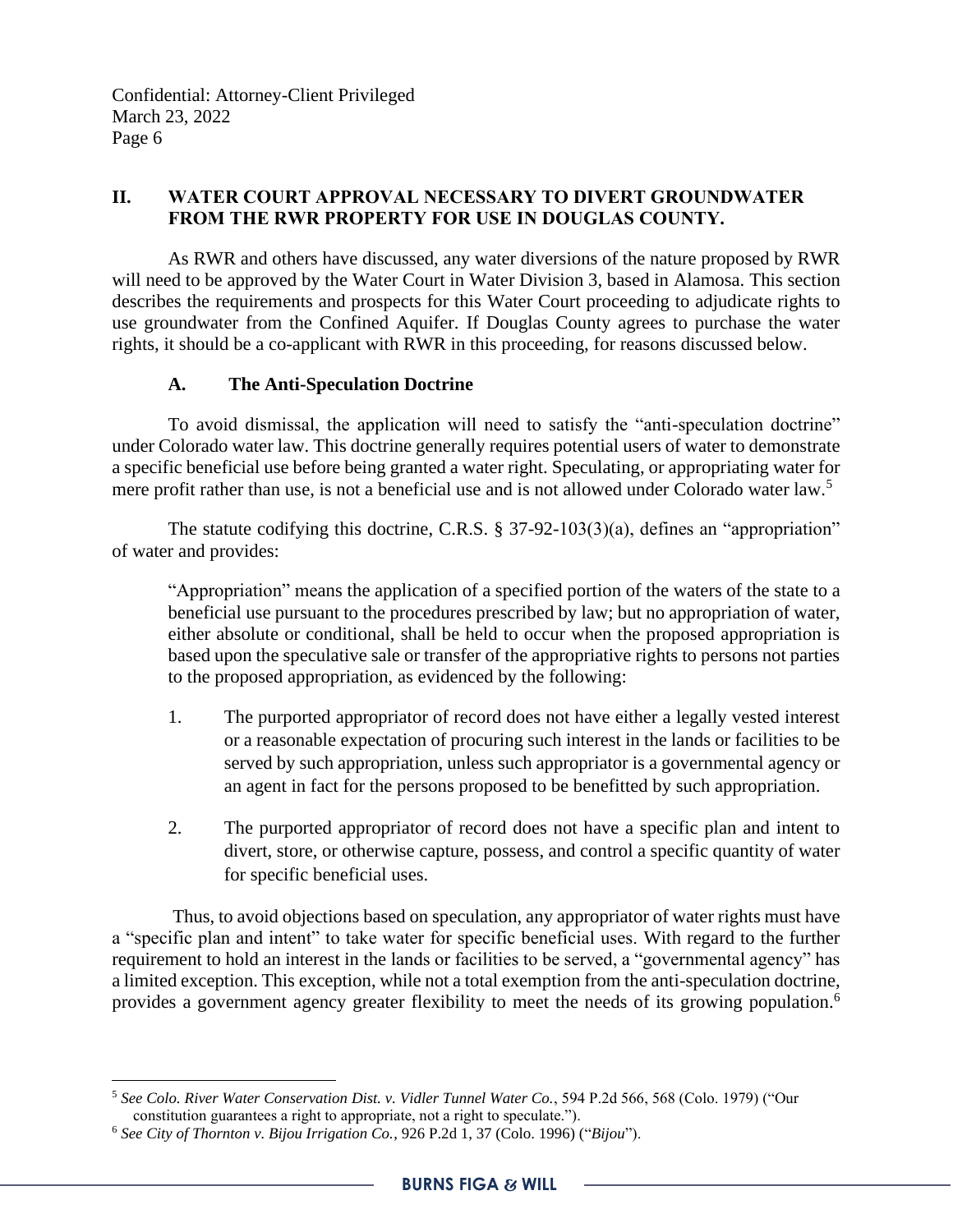Absent a contractual relationship as "agent in fact" for an end user or "governmental agency," RWR could not obtain a decree for water rights to be used by others.

Douglas County qualifies for the "governmental agency" exception to the extent it seeks to obtain water for its present and expected future residents and constituents (and not for use outside the County). However, it "must demonstrate that it has a governmental agency relationship with the end users to be benefitted by the water it seeks to appropriate."<sup>7</sup> Moreover, the amount of water obtained must be consistent with the County's "reasonably anticipated requirements based on substantiated projections of future growth."<sup>8</sup>

Douglas County does not currently act as a water provider, either retail (providing water directly to end users) or wholesale (providing water to municipalities and other retail water suppliers within the County). However, the County has the legal authority to do so, if it chooses. The governmental agency exception "applies only to a 'governmental agency . . . *for the persons proposed to be benefitted*' by" the requested water rights.<sup>9</sup>

The court decisions have not spelled out how this requirement applies to a local government providing "wholesale" water service within its boundaries.



As a governmental agency supplying water for at least some of its growing population, Douglas County also will need to demonstrate: (1) it is using a reasonable water supply planning period, (2) its substantiated population projections are based on a normal rate of growth for the period, and (3) the amount of available water is reasonably necessary to serve the County's anticipated needs for the planning period.<sup>10</sup> The courts typically have accepted a 50-year planning period as reasonable, holding that "while each case depends on its own facts, the water court should closely scrutinize a governmental agency's claim for a planning period that exceeds fifty years."<sup>11</sup>

To the extent that Douglas County plans to furnish the water to local water suppliers, it should have contracts in place with those entities it plans to serve, and must show that the contracted amounts of water are necessary to meet "the reasonably anticipated future population

<sup>7</sup> *United Water & Sanitation Dist. v. Burlington Ditch Reservoir & Land Co*., 2020 CO 80, ¶ 29, 476 P.3d 341 (Colo. 2020) ("*United*").

<sup>8</sup> *Bijou*, 926 P.2d at 39.

<sup>9</sup> *United*, 476 P.3d at 349 (emphasis in original).

<sup>10</sup> *Pagosa Area Water & Sanitation Dist. v. Trout Unlimited,* 170 P.3d 307, 309-10 (Colo. 2007) ("*Pagosa I*").

<sup>11</sup> *Id.,* 170 P.3d at 317.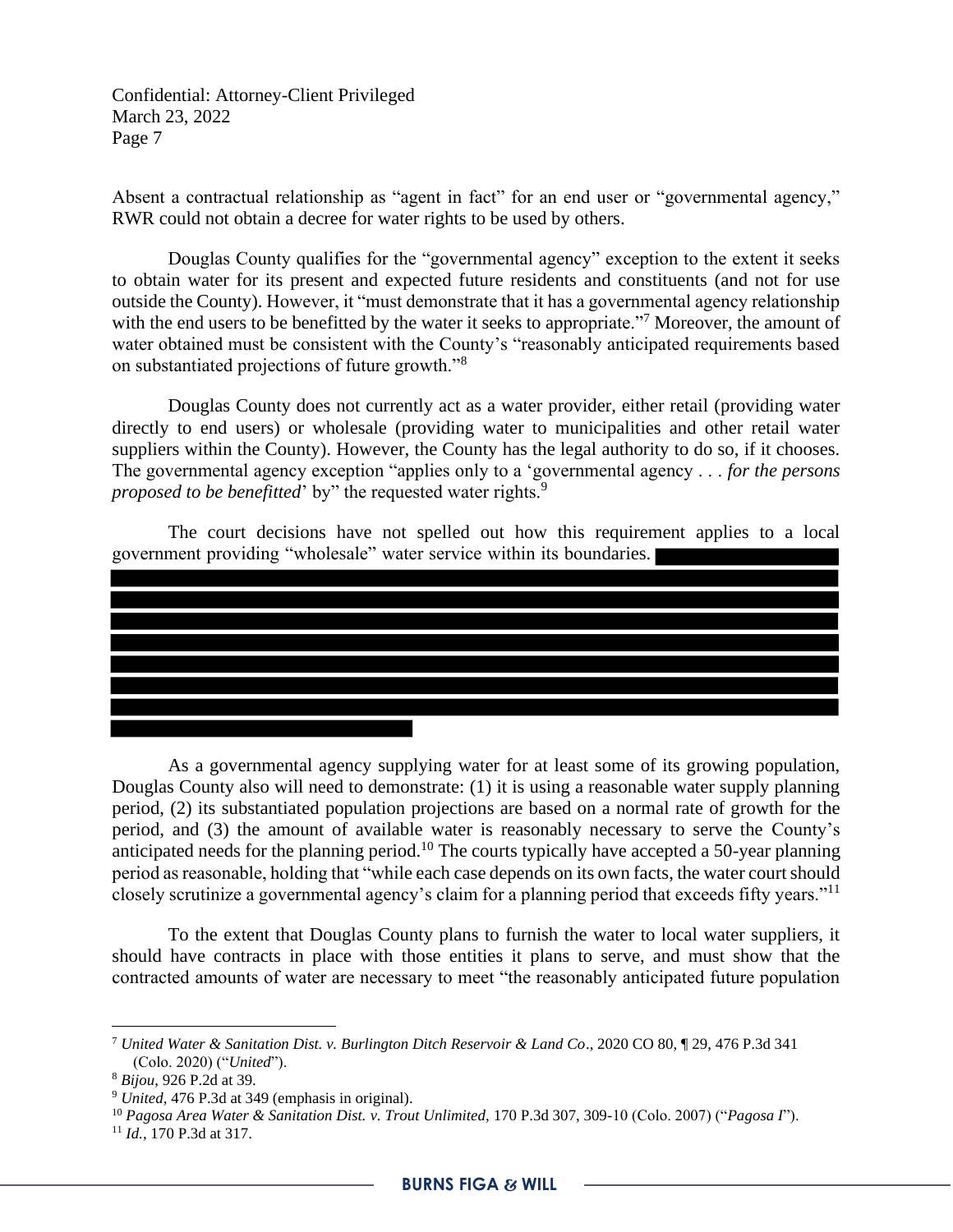demands of the municipalities with which it contracts."<sup>12</sup> This test applies the *Pagosa I* standards outlined in the previous paragraph, and requires consideration of whether the water suppliers' "existing water rights are insufficient" to meet the anticipated population demands.<sup>13</sup>

To meet anti-speculation requirements, Douglas County will need a study to show the amount and timing of reasonably anticipated future water needs within the County, consistent with the *Pagosa I* standards and with due consideration of any recent studies of regional water needs as part of the ongoing Colorado Water Conservation Board ("CWCB") effort to identify water needs and unmet gaps. To the extent that the County relies on water needs within areas served by current water suppliers, it will be important to have agreements with those water suppliers and their cooperation in carrying out the study of water needs.



## **B. Water Court Process and Requirements**

The case will be initiated by filing an application with the Water Court in Water Division 3. The application will include claims for underground water rights and a plan for augmentation (the augmentation plan is explained in detail below). It may also include changes of existing water rights (surface water and/or groundwater rights) to be used in the augmentation plan. As discussed below, several items will need to be addressed before this application is filed, so the application may not be ready to file until 2023 or later.

RWR plans to take the lead in filing and pursuing this application in order to obtain a final decree, at which time the balance of Douglas County's purchase price will be determined. Under RWR's proposal, the balance will be due six months after the decree is entered and has become final (no longer appealable). Douglas County will have the opportunity to participate as a coapplicant in the case, and it likely will be in Douglas County's interest to do so. Several issues in

<sup>12</sup> *Upper Yampa Water Conservancy Dist. v. Dequine Family, L.L.C*., 249 P.3d 794, 800 (Colo. 2011) ("*Upper Yampa*").

<sup>13</sup> *Id.*, citing *Pagosa Area Water & Sanitation Dist. v. Trout Unlimited*, 219 P.3d 774 ("*Pagosa II*")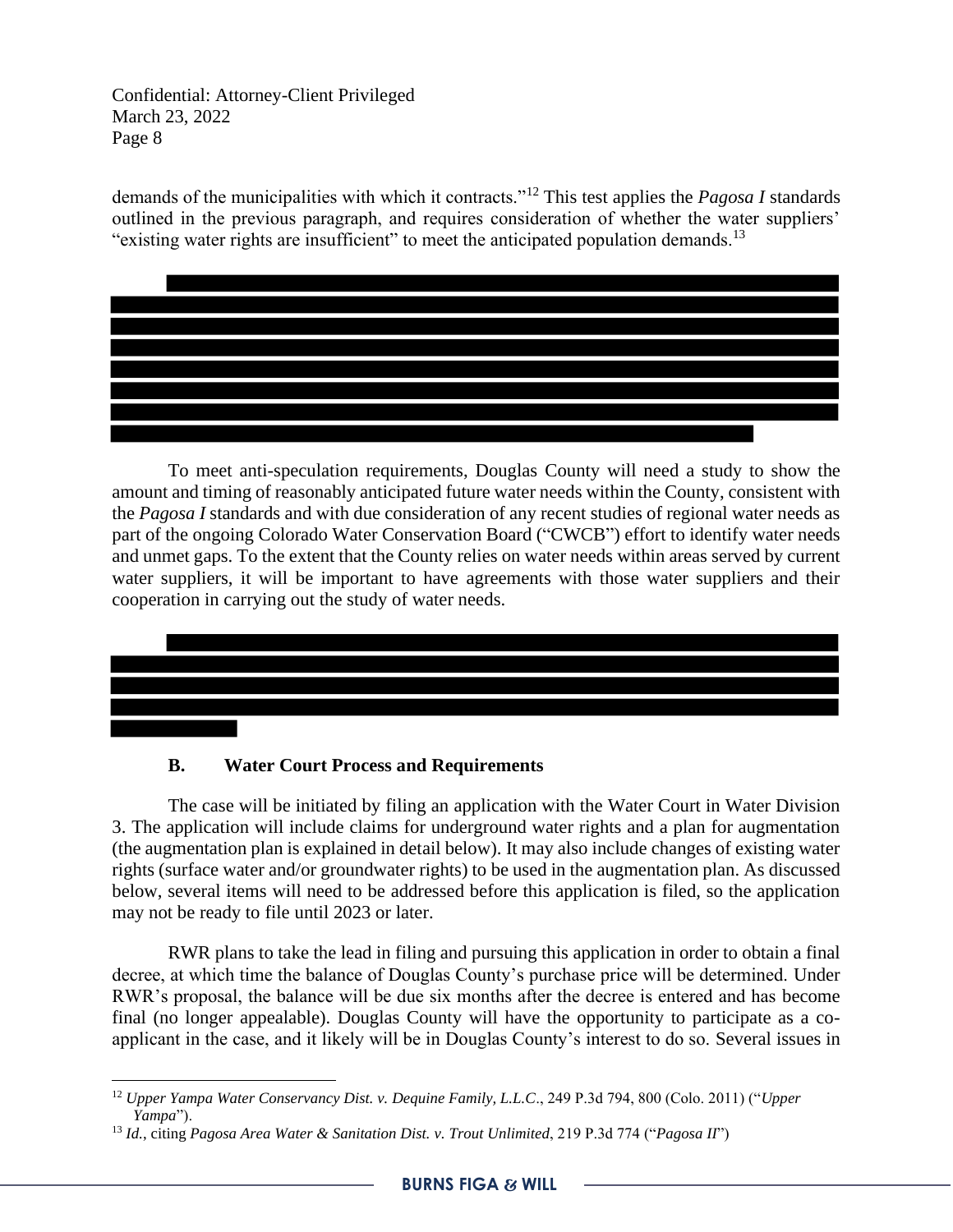the case (including the anti-speculation doctrine discussed above) will bear directly on Douglas County, whether or not it is a party, and most of the terms and conditions included in the decree will affect Douglas County, as further discussed below. Thus, Douglas County likely will want to be a party involved in framing the issues and shaping the decree terms in litigation and/or settlement negotiations.

Once the application is filed, any interested party may file a statement of opposition within the next two months. Parties may file such statements in order to protect their own water rights against injury, and/or to require the Applicants (RWR and Douglas County) to prove all elements of their claims. At this point, it appears likely that several dozen parties will file statements of opposition to the application RWR proposes. The Applicants will have the opportunity to propose and negotiate decree terms with the parties. Each Opposer may either stipulate to settle the case based on proposed decree terms (which is how most Water Court cases are resolved), or to take the case to trial.

Unless all parties settle before trial, the Water Court will hold trial, likely between  $2 - 4$ years after the application is filed (possibly later if required by adjustments to the RGDSS Model, as discussed below). Trial will be held in Alamosa, before the Water Judge for Water Division 3 (consisting of the San Luis Valley), who will be the finder of fact; there are no jury trials in Water Court. The trial of this case likely will last for several weeks (perhaps months), with substantial costs incurred for legal and engineering participation at trial. The final decree likely will be entered several months after the trial concludes. A final decree from Water Court may be appealed directly to the Colorado Supreme Court. The Supreme Court will reach its own conclusions on any disputed legal issues, but will not disturb the Water Court's findings of fact "unless they are wholly unsupported by the evidence."<sup>14</sup>

The application will need to meet the requirements of two sets of Rules that were authorized by legislation, adopted by the State Engineer, and confirmed by the Water Court (Water Division 3):

- 1. The *Rules Governing New Withdrawals of Ground Water in Water Division 3 Affecting the Rate or Direction of Movement in the Confined Aquifer System* ("Confined Aquifer Rules"), adopted in 2004 and upheld by the Water Court and Colorado Supreme Court (following trial and appeal by Boyce), impose requirements (including 1-for-1 replacement, maintaining artesian pressure, use of the RGDSS model, and augmentation to prevent injury) for any new wells or new uses of water from the Confined Aquifer.
- 2. The *Rules Governing the Withdrawal of Groundwater in Water Division 3 (the Rio Grande Basin) and Establishing Criteria for the Beginning and End of the Irrigation Season in Water Division 3 for All Irrigation Water Rights* ("Groundwater Use Rules"), adopted in 2015 and upheld by the Water Court and Colorado Supreme Court, apply to all groundwater use (including existing use) in

<sup>14</sup> *AWDI*, 874 P.2d at 367.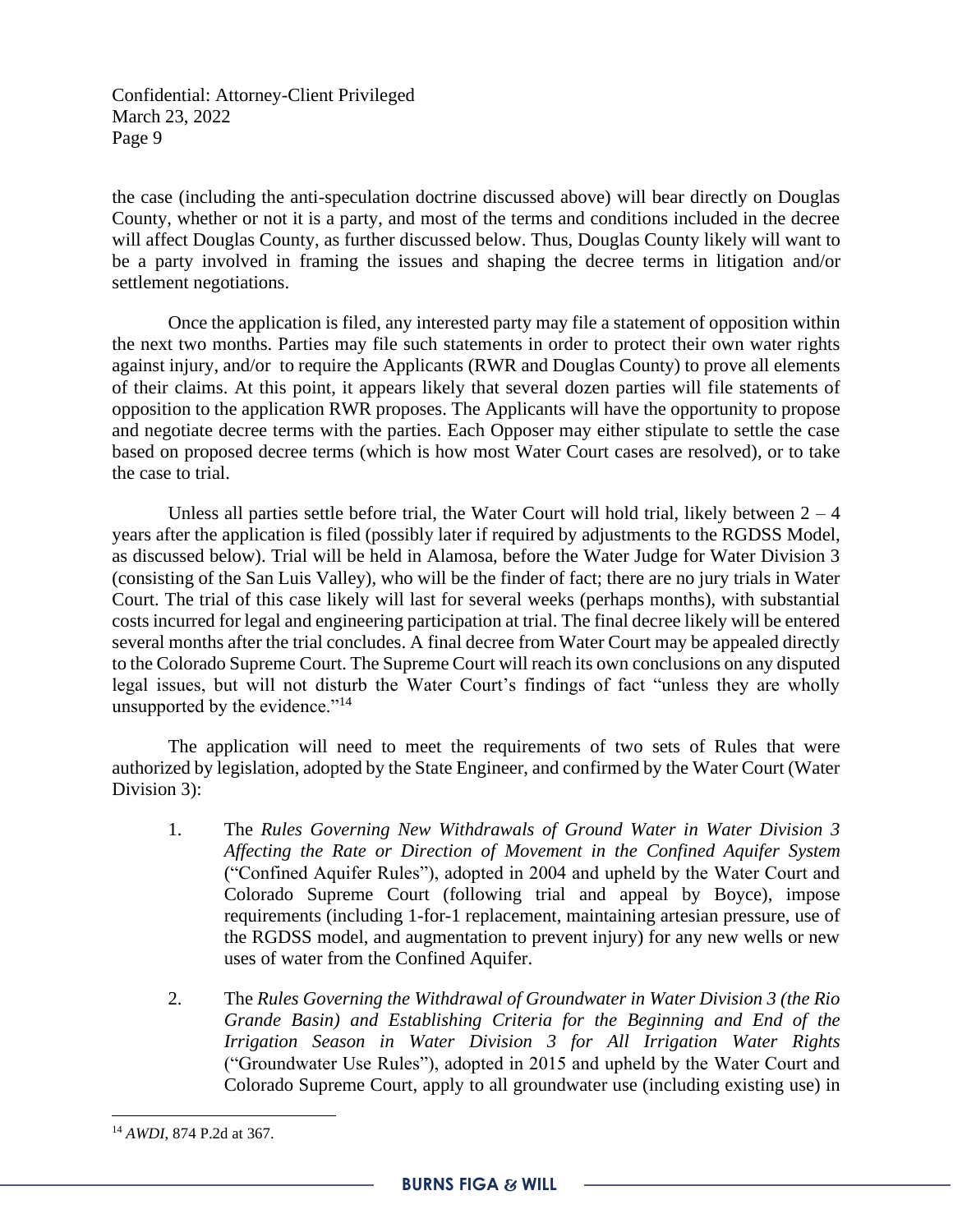> both the Unconfined and Confined Aquifers, and impose additional requirements for augmentation plans and for attaining sustainability of these aquifers.

Under both sets of rules, the Rio Grande Decision Support System (RGDSS) groundwater model is used as the standard for assessing compliance. The Rules recognize that the RGDSS model may be revised periodically based on new data and better knowledge of the relationships between the Confined and Unconfined Aquifers and surface streams. Groundwater Use Rule 24 explains the presumed correctness of the RGDSS model and the process for ongoing review and revisions to the model.

## **C. Confined Aquifer Groundwater**

All of the groundwater that RWR proposes to pump is in the Confined Aquifer. This section summarizes the legal characteristics of groundwater in the Confined Aquifer of the San Luis Valley.

## **1. No "unappropriated water" is available in the Confined Aquifer**

RWR and its predecessors have argued that water is available to withdraw and use from the Confined Aquifer. However, legal precedents have clearly established that there is no *unappropriated* water available from the Confined Aquifer. As a general rule, groundwater is not available for appropriation when pumping the groundwater would injure other parties' water rights. The Court's decisions in *AWDI* and *Cotton Creek Circles*, as well as the State Engineer's findings in adopting the Confined Aquifer Rules and the Groundwater Use Rules, establish the potential for material injury when taking water from the Confined Aquifer, such that the Confined Aquifer is overappropriated. Thus, the water is not legally available for appropriation, and the Colorado constitutional right to appropriate unappropriated water does not apply.<sup>15</sup> Where no unappropriated water is available, an augmentation plan is necessary so that water can be taken outside of the prior appropriation system, while preventing injury to water rights in that system.

## **2. Confined Aquifer vs. Denver Basin groundwater**

As geologists have explained, the Confined Aquifer has different physical characteristics than the Denver Basin aquifers found in Douglas County. It also has several different legal characteristics:

1. The entire Confined Aquifer is classified as tributary groundwater, due to its interaction with the Unconfined Aquifer and stream system. Large portions of the Denver Basin aquifers have been classified as nontributary (so that no augmentation plan is required to address the minimal impacts of pumping on surface stream systems).

<sup>15</sup> *See Cotton Creek Circles*, 181 P.3d at 261.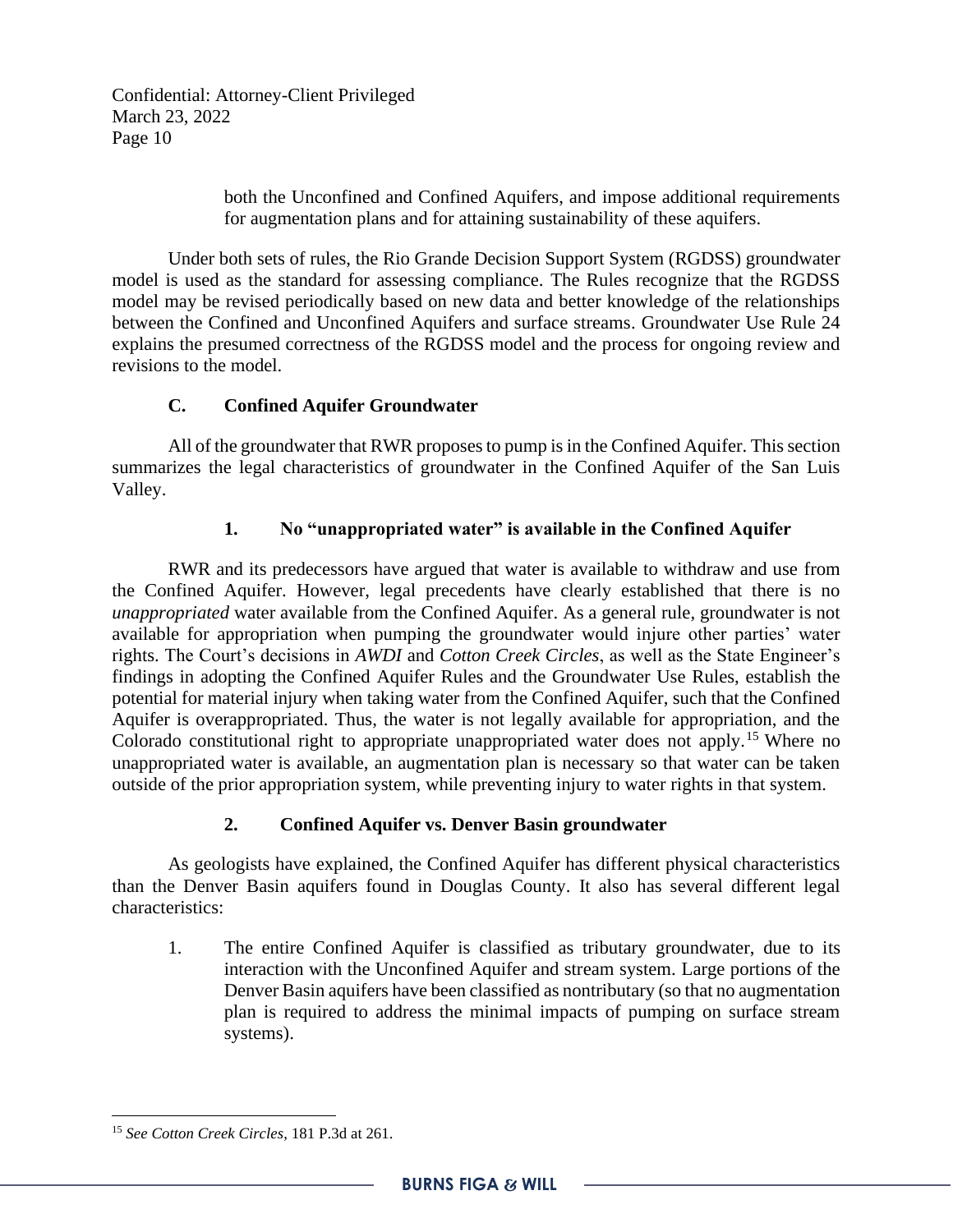- 2. The Denver Basin aquifers (whether classified as nontributary or "not nontributary") generally are allocated based on the ownership of overlying land. Like most other tributary groundwater in Colorado, Confined Aquifer groundwater may only be withdrawn by obtaining a water right and/or well permit. While land ownership (or landowner consent) at the well site, is important in obtaining such rights, the land boundaries do not determine the extent of the water right.
- 3. Augmentation plans are required for pumping "not nontributary" Denver Basin groundwater in order to replace depletions to affected surface streams, both during and after the years in which the well is used. In the San Luis Valley, the Confined Aquifer Rules and Groundwater Use Rules require replacements not only to protect surface water rights, but also to maintain sustainability of the Confined Aquifer and Unconfined Aquifer.
- 4. The Confined Aquifer and Unconfined Aquifer are connected to each other, unlike the Denver Basin aquifers which are in disconnected layers. Thus, an augmentation plan for pumping from the Confined Aquifer will need to address sustainability of *both* aquifers.

### **D. Plan for Augmentation**

As discussed above, the Rio Grande River and its tributary waters (including the Confined Aquifer) are considered over-appropriated. As a result, new non-exempt wells that pump groundwater from the Confined Aquifer are presumed to cause injury to vested water rights. Thus, the appropriation and beneficial use of groundwater from the Confined Aquifer may not occur unless the Water Court approves a plan for augmentation.<sup>16</sup>

A plan for augmentation is a "detailed program to increase the supply of water available for beneficial use," which may be accomplished in various ways, including by providing substitute supplies of water.<sup>17</sup> Typically, an augmentation plan authorizes the out-of-priority diversion of water (including groundwater) for beneficial use, while requiring that a replacement supply of water is introduced to the system to offset any depletions resulting from the new diversions of water.<sup>18</sup> Such a plan ensures that the new diversions are able to occur without causing injury to senior vested water rights.<sup>19</sup> Augmentation plans are intended to allow for the "maximum" utilization" of Colorado's limited water supplies while ensuring that senior water rights in overappropriated systems are protected from injury.<sup>20</sup>

<sup>16</sup> *See* Confined Aquifer Rules 5.F and 6.A.

 $17$  C.R.S. § 37-92-103(9).

<sup>18</sup> *See Well Augmentation Subdist. of Cent. Colo. Water Conservancy Dist. v. Aurora,* 221 P.3d 399, 409 (Colo. 2009).

<sup>19</sup> *Id.*

<sup>20</sup> *Empire Lodge Homeowners' Ass'n v. Moyer*, 39 P. 3d 1139, 1150 (Colo. 2001).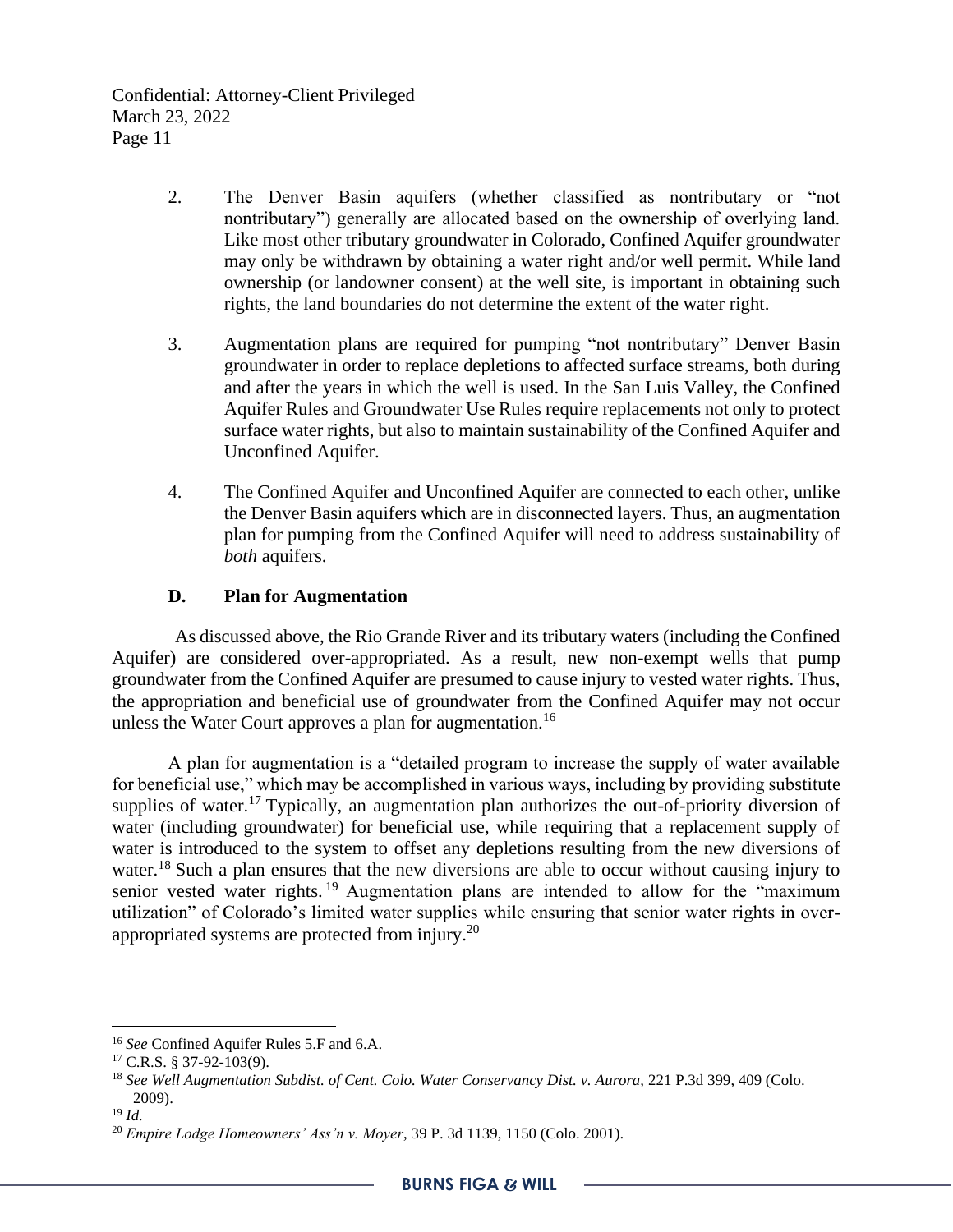By statute, the proponent of an augmentation plan bears the burden of demonstrating that out-of-priority well pumping allowed under the plan will not injure vested rights.<sup>21</sup> To meet this burden, an augmentation plan must be supported by appropriate engineering analysis of the impacts of new well pumping to vested water rights. To ensure that well pumping will not reduce the amount of water available to satisfy senior water rights, the augmentation plan must replace out-of-priority depletions to the affected rights (on the stream and/or aquifer) in appropriate time, location, and amount, making that replacement water available to satisfy senior water rights.<sup>22</sup>

#### **1. Augmentation Plans in Water Division 3**

While Colorado law generally requires that an augmentation plan replace out-of-priority depletions so as to prevent injury to vested rights, specific rules adopted in Water Division 3 (as discussed above) impose additional requirements for such plans involving new withdrawals of groundwater, to ensure the sustainability of the local aquifer system and compliance with the Rio Grande Compact.

Because there is no unappropriated water in the Confined Aquifer, the 2004 Confined Aquifer Rules require managing the groundwater supply of the San Luis Valley to protect surface water rights from injurious depletions while also ensuring sustainability of the Confined Aquifer system and avoiding violations of the Rio Grande Compact. The 2015 Groundwater Use Rules govern both existing and new groundwater uses in both aquifers within the San Luis Valley, in an effort to integrate surface and groundwater use and further promote sustainability of the aquifer system. The most significant aspects of these rules, as related to the RWR Proposal, are discussed below.

#### **a. One-for-One Replacement**

Rule 6 of the Confined Aquifer Rules outlines the standards by which the State Engineer must determine if new withdrawals of groundwater from the Confined Aquifer will injure vested water rights. Under Rule 6.B.2, to prevent injury, new withdrawals of water from the Confined Aquifer must be offset by changing the point of diversion of or permanently retiring existing vested water rights to withdraw water from the Confined Aquifer that have a historical withdrawal equal to the new proposed withdrawals from the aquifer. This Rule, therefore, mandates one-for-one replacement of new withdrawals of water from the Confined Aquifer to prevent injury to other vested water rights and to ensure the sustainability of the aquifer.

Rule 6.B.2.a further provides that, if a new withdrawal of water from the Confined Aquifer will be based on the change or permanent retirement of an existing right to withdraw groundwater from the Confined Aquifer, then the changed or retired water right be located such that the water to be made available by permanently retiring the right will prevent injury to the vested water rights of others from a new withdrawal. The Confined Aquifer Rules divided the San Luis Valley into

<sup>&</sup>lt;sup>21</sup> C.R.S. §§ 37-92-304(3); 305(3)(a); and 305(8).

<sup>22</sup> *City of Aurora v. Colo. State Eng'r,* 105 P. 3d 595, 615 (2005); *Buffalo Park Dev. Co. v. Mountain Mut. Reservoir Co.,* 195 P. 3d 674, 684 (Colo. 2008).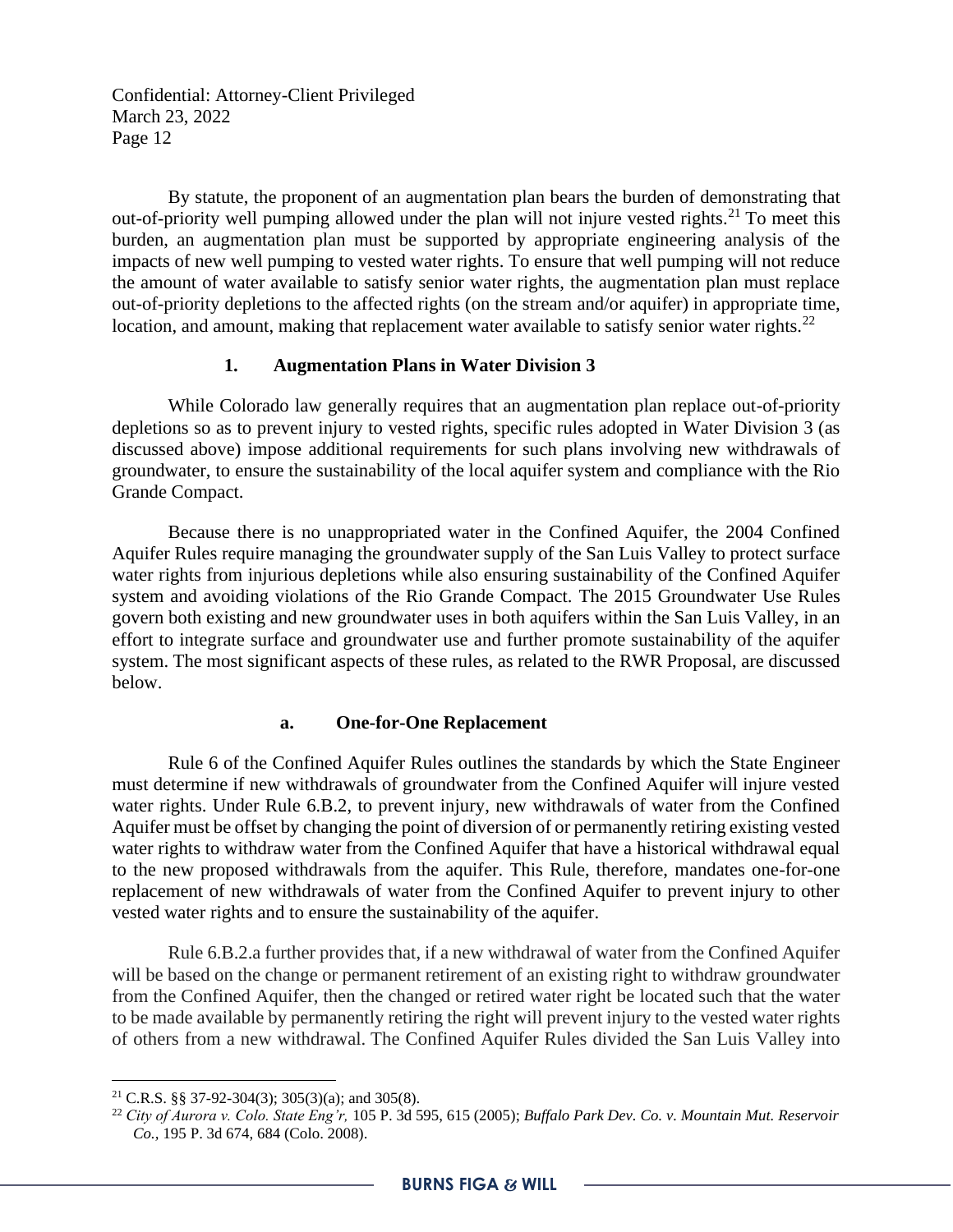four hydrologic zones, and Rule 6.B.2.a created a rebuttable presumption that an existing well in a different hydrologic zone, or that withdraws from a different layer of the Confined Aquifer, is not located so as to prevent injury. Under this rule, wells that are permanently retired to satisfy the one-for-one replacement requirement generally must be located in the same hydrologic zone as the new withdrawal, but applicants were permitted to rebut that presumption by introducing evidence that the retirement of wells in other zones would be sufficient to prevent injury. However, under Rule 7 of the 2015 Groundwater Use Rules, depletions resulting from groundwater withdrawals must be determined based upon each hydrologic zone (or "Response Area"); as a result, to ensure aquifer sustainability, retired water rights must be located within the same Response Area as the new withdrawal.

#### **b. Maintaining Artesian Pressure within the Confined Aquifer**

Additionally, to ensure the sustainability of the Confined Aquifer, the Confined Aquifer Rules require the maintenance of the artesian pressure within the aquifer. New or increased withdrawals of groundwater from the Confined Aquifer lowers the aquifer's artesian pressure and, as a result, reduces the amount of water available for withdrawal by others, not only in the Confined Aquifer, but also in the unconfined aquifer and surface streams. The requirement to maintain artesian pressure levels is, thus, intended to prevent injury to existing water rights, ensure the sustainability of the Confined Aquifer, and support the delivery of water to the Colorado-New Mexico state line, in satisfaction of Colorado's obligations under the Rio Grande Compact.

To avoid adverse impacts to the artesian pressure in the Confined Aquifer, Rule 6.B.4 of the Confined Aquifer Rules prohibits new withdrawals of groundwater from the Confined Aquifer if those withdrawals will cause fluctuations in artesian pressures in the aquifer to fall outside the range in pressures that historically occurred from 1978-2000.<sup>23</sup> Under this Rule, average artesian pressure levels must remain similar to those that occurred during that time period. The 2015 Groundwater Use Rules recognize that implementing this standard is difficult, considering the lack of data on the artesian pressure within the Confined Aquifer during the 1978-2000 period. Because of the present lack of historical data concerning artesian pressure within the aquifer, the 2015 Groundwater Use Rules instead limit Confined Aquifer groundwater withdrawals to the levels that are estimated to have occurred during 1978 – 2000, pending the collection of additional data concerning artesian pressure within the Confined Aquifer.

To develop the necessary data concerning the fluctuating artesian pressures within the Confined Aquifer, Rule 8.1.1 and 8.1.2 require additional data collection and investigation of the hydrologic conditions, water levels, and artesian pressure in the Confined Aquifer. The State Engineer must prepare a report with the results of these investigations within ten years of the effective date of the Groundwater Use Rules, which will be in 2027. During the ten-year data

<sup>&</sup>lt;sup>23</sup> In House Bill 98-1011, the General Assembly authorized the State Engineer to adopt rules for the sustainability of the Confined Aquifer, which resulted in the Confined Aquifer Rules. In this legislation, the General Assembly presumed that the Confined Aquifer was in a sustainable condition during this time period; for this reason, the Confined Aquifer Rules and the Groundwater Use Rules focus on this time period as a benchmark for sustainability.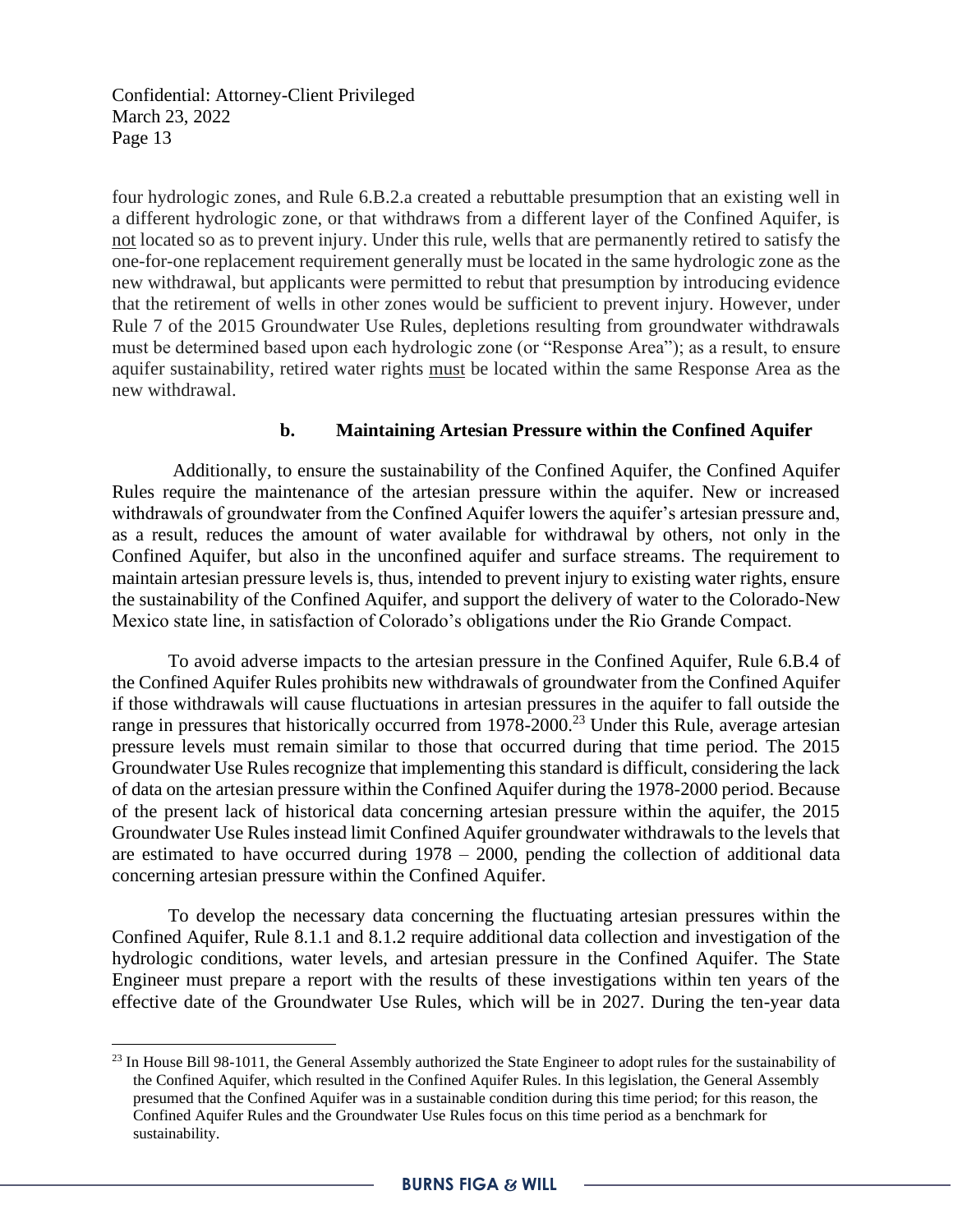collection period (2017-2027), Rule 8.1.7 of the Groundwater Use Rules requires that withdrawals of water from the Confined Aquifer must be limited so that the five-year running average of withdrawals does not exceed the average annual groundwater withdrawals in the Response Area at issue for the 1978-2000 time period. Accordingly, under this Rule, withdrawals from the Confined Aquifer must be limited to the historical average amount of water withdrawn from the Response Area from which the withdrawals occur.

As a result of this ten-year study, the State Engineer may propose changes to the Groundwater Use Rules in order to implement the requirement that artesian pressure in the Confined Aquifer be maintained at historical levels. Following the completion of that study in 2027, the State Engineer may initiate a new rulemaking, with additional or different requirements for promoting the sustainability of the aquifer. Any new rules proposed by the State Engineer may further restrict well pumping from the Confined Aquifer, but Rule 8.1.8 does provide the State Engineer the discretion to allow groundwater withdrawals in excess of the historical average withdrawal if the data demonstrates that additional pumping will not adversely impact historical artesian pressures. At this time, with the information that is publicly available, it is not possible to predict the results of the study, or the extent to which the 2015 Groundwater Use Rules may be modified in response to the study's findings.

### **c. Replacement of Injurious Depletions to Unconfined Aquifer and Surface Streams**

Rule 6.B.5 of the Confined Aquifer Rules acknowledges that "there are only limited times when depletions to the flows of natural streams . . . will not cause injury to senior appropriators or impair Colorado's ability to meet its interstate Compact obligations under the Rio Grande Compact." Accordingly, in order to make new withdrawals of groundwater from the Confined Aquifer, applicants must demonstrate that its replacement water will be available to replace all depletions to the flow of natural streams (including both flowing surface streams and the Unconfined Aquifer), to meet the requirements of senior water rights in time and location, and to meet Colorado's obligations under the Rio Grande Compact.

### **d. The Rio Grande Decision Support System ("RGDSS") Model Determines Whether Necessary Criteria have been satisfied.**

From 1998 through 2004, the State Engineer and the Colorado Water Conservation Board undertook a joint study of the Confined Aquifer system, as directed by House Bill 98-1011, which culminated in the development of the Rio Grande Decision Support System ("RGDSS") model. The RGDSS is "one of the most comprehensive studies of the [San Luis] Valley's geology and hydrology that has ever been undertaken," and involved extensive data collection and modeling of the Valley's aquifer and stream systems.<sup>24</sup> For all augmentation plans in the Rio Grande basin, the RGDSS model will determine the extent of depletions resulting from pumping, the extent to which

<sup>24</sup> *Simpson v. Cotton Creek Circles, LLC,* 181 P. 3d 252, 257 (Colo. 2008).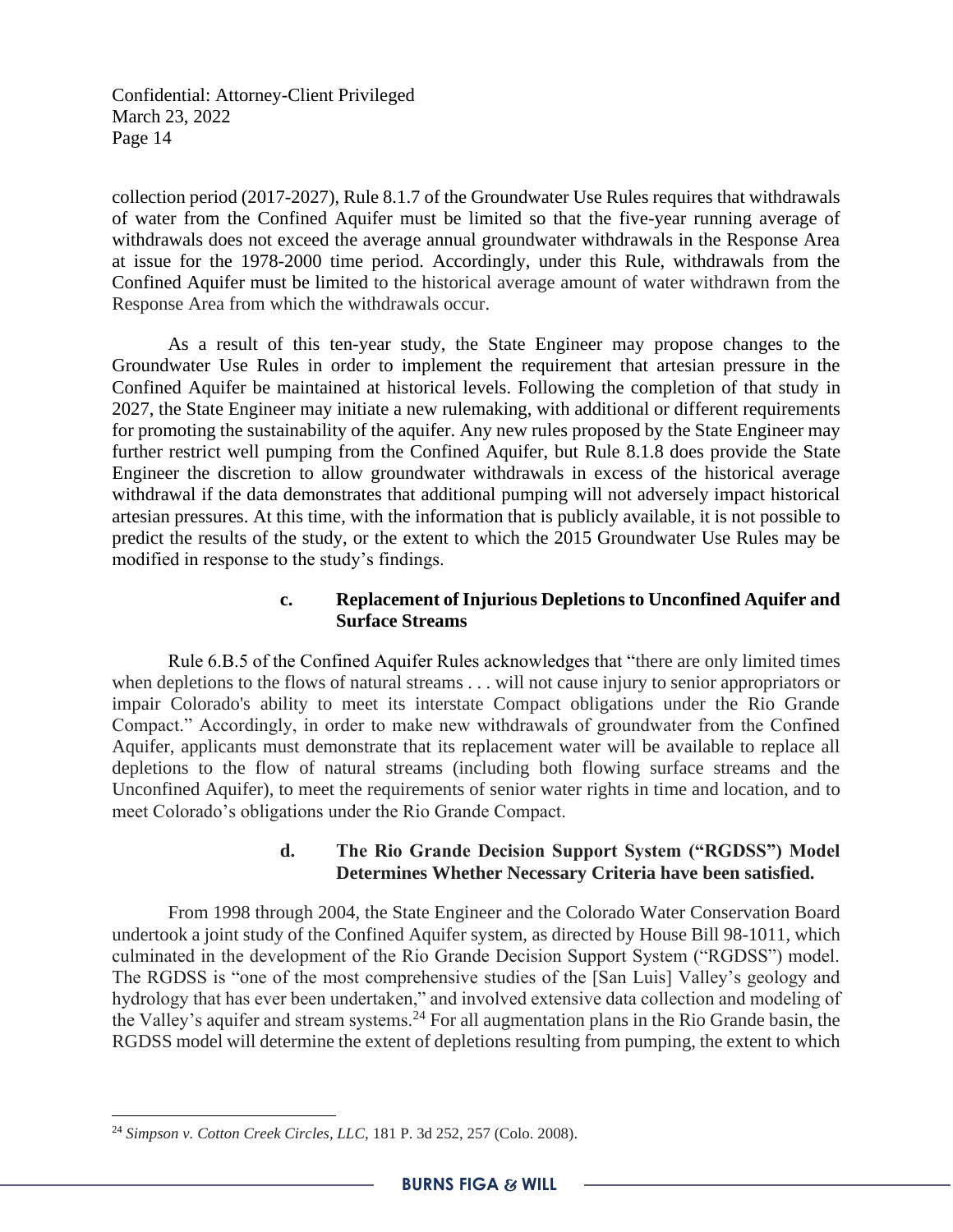the depletions would cause injury, and whether injurious depletions have been appropriately replaced to offset new withdrawals of water.

The RGDSS provided the basis of the Confined Aquifer Rules.<sup>25</sup> Under Rule 6.A.1 of those Rules, the State Engineer must rely on the RGDSS Model to determine if new withdrawals of groundwater will impact the rate or direction of movement of water in the Confined Aquifer. Rule 6.B.6 provides that the State Engineer must use the RGDSS Model to determine the amount, time, and location of depletions and fluctuations of artesian pressures that would be caused by new withdrawals of groundwater from the Confined Aquifer. Under this rule, there is a rebuttable presumption that the RGDSS Model (the version in use at the time an augmentation plan application is filed) accurately determines the amounts of depletions and fluctuations in artesian pressures caused by new groundwater withdrawals.

In the 2015 Groundwater Use Rules, Rule 5.9 declared that "the RGDSS Model is presumed to be the most reliable Groundwater Model currently available for determining stream depletions within the modeled area." Rule 24.1 further confirmed the rebuttable presumption that the stream depletions modeled by the RGDSS are reliable. Rule 24.3.1 requires that the State Engineer update the RGDSS Model with new and updated information, if doing so will better represent the hydrologic system within Water Division 3. Accordingly, the RGDSS Model is not static and is subject to periodic updates as new or more reliable data becomes available.

## **2. RWR's Augmentation Plan**

In order to receive the Water Court's approval of new withdrawals of water from the Confined Aquifer, RWR's augmentation plan must demonstrate that those withdrawals will not injure other vested water rights. In accordance with the foregoing rules, RWR's plan must provide for 1) one-for-one replacement of withdrawals in the Confined Aquifer, from the same Response Area from which the withdrawals occur; 2) maintain artesian pressures within historical levels (or limit groundwater withdrawals to the historical average levels from 1978-2000); and 3) replace any depletions to the Unconfined Aquifer or the stream system to prevent injury to vested water rights and to avoid violations of the Rio Grande Compact. RWR's augmentation plan is still in the early, conceptual stages; RWR has not yet developed an augmentation plan in sufficient detail to demonstrate that its plan will meet the requirements of the Rules and avoid injury to other water rights.

## **a. Retirement of Wells to Satisfy One-for-One Replacement Obligation**

RWR proposes to develop up to 22,000 acre-feet per year from the Confined Aquifer by a series of wells located on its property. The well locations are in Response Area 4, which includes the San Luis Creek area in the northern San Luis Valley. To develop this amount of groundwater, in compliance with existing requirements under the Confined Aquifer Rules and Groundwater Use Rules, RWR will have to retire a sufficient number of wells in the Confined Aquifer (and within

<sup>25</sup> *Id.*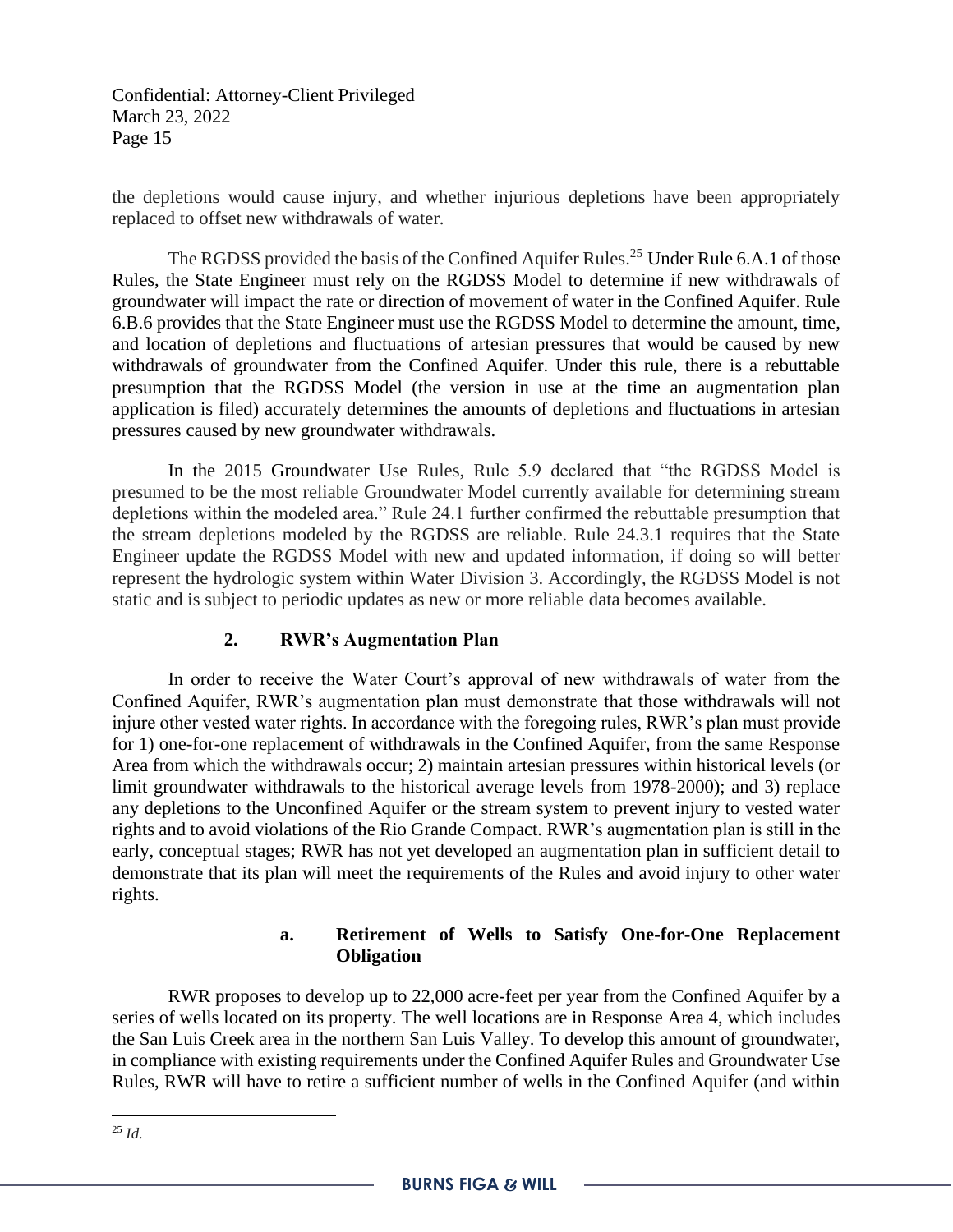Response Area 4) to ensure that an equal number of acre-feet per year remain in the aquifer to satisfy the one-for-one replacement requirement. To comply with this requirement, RWR's augmentation plan must identify the wells, and the amount of withdrawal from each well, that will be retired in order to offset RWR's annual withdrawal of 22,000 acre-feet. RWR plans to compensate interested well owners for the retirement of their wells, but has not yet identified any specific wells to be permanently retired (though RWR has stated it is aware of willing sellers). In identifying and acquiring these wells, RWR cannot consider any wells and lands that are subject to conservation easements, because these water rights are not eligible for retirement. Additionally, RWR cannot take credit for the curtailment of groundwater withdrawals that may otherwise be mandated under the Confined Aquifer Rules.

However, as further discussed below, RWR cannot comply with one of these requirements because there is insufficient groundwater pumping in all of Response Area 4 to offset pumping of 22,000 AF/ year. (RWR's engineer provided a State Engineer data summary showing average annual pumping between  $9,800 - 11,500$  AF/year, depending on what timeframe is used.) Thus, RWR will not be able to meet the legal requirements for its augmentation plan, absent a change to the rule requiring replacement to be made in the same response area. The prospects for such a change are further discussed below.

### **b. Change of Water Rights for Retired Wells**

Moreover, in order to retire wells historically used for, and permitted solely for, irrigation, RWR will need to include a change of water rights for the specified wells in its Water Court application, to allow these wells to be used for augmentation purposes. To ensure that the proposed withdrawals do not injure senior water rights, RWR will also have to replace the historical return flows that resulted from the irrigation use of the retired wells. Once included in RWR's augmentation plan, those wells will no longer be used for irrigation, and water from that irrigation use will no longer return to the stream/ aquifer system to satisfy other water rights. Most of those return flows have accrued to the Unconfined Aquifer, so RWR will be responsible for replacing those return flows to that aquifer, in time, location, and amount sufficient to avoid injury.

### **c. Replacement of Injurious Stream Depletions Caused by New Withdrawals**

Regarding injurious depletions to the stream system caused by its new withdrawals, RWR's current projections indicate that its new withdrawals of 22,000 acre-feet of water from the Confined Aquifer will have less than a 3 % (660 acre-feet) impact to the Unconfined Aquifer and surface streams. RWR has proposed to dedicate some or all of its existing surface water rights to the augmentation plan specifically to replace injurious depletions to the stream system. RWR has confirmed that these surface water rights include its decreed irrigation rights that are associated with its ranch in Saguache County (all located on San Isabel Creek), and that RWR also has the option to purchase an additional 1,200-1,500 acre-feet of surface and ground water rights if necessary to replace injurious stream depletions. Moreover, RWR has stated that it is willing and prepared to acquire additional water rights if its modeling projects the need for augmentation supplies at additional locations.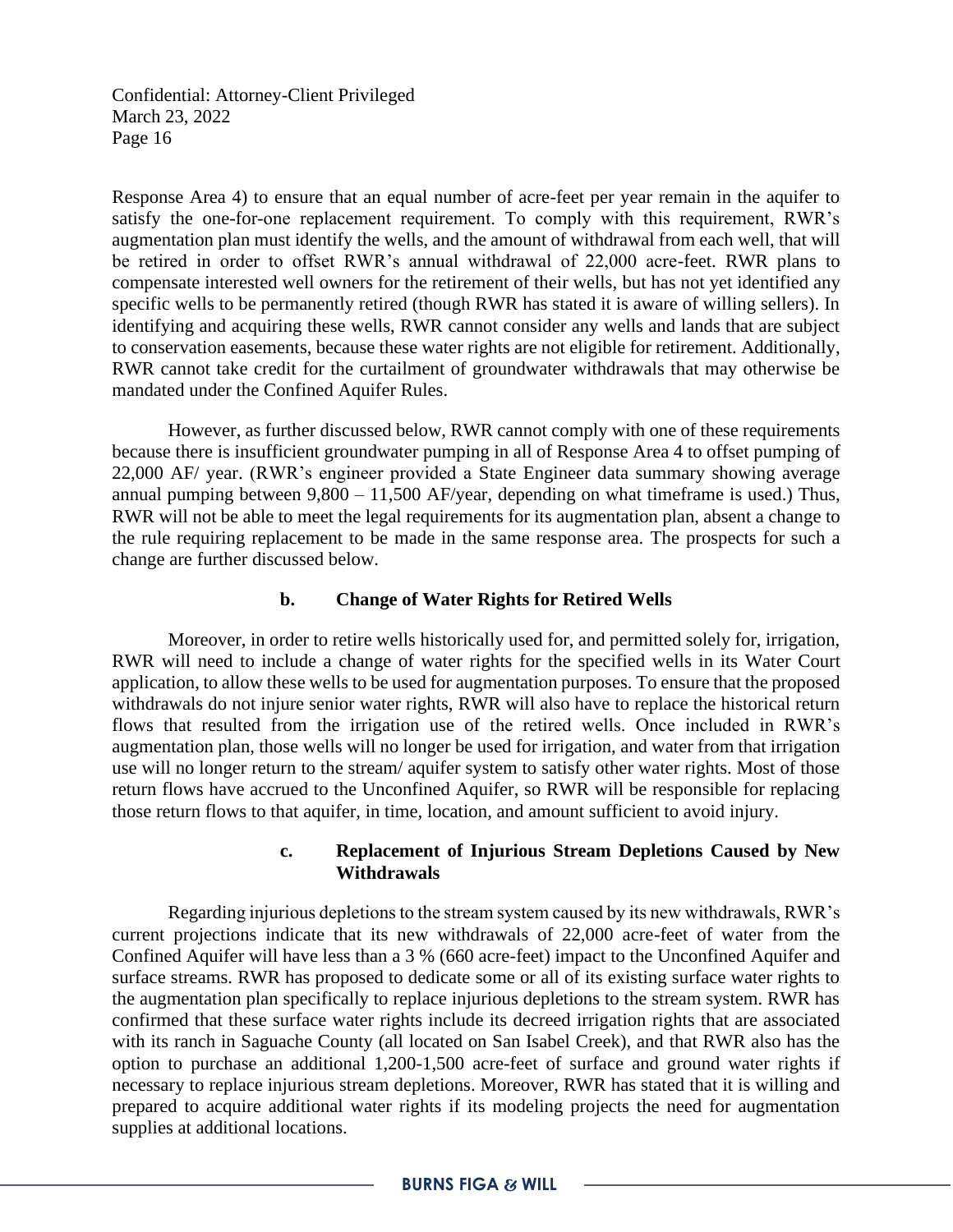Because RWR's currently-owned water rights are decreed for only irrigation and stock watering, RWR will need to change the use of these water rights to allow their use for augmentation purposes in RWR's augmentation plan. Moreover, to ensure that RWR will be able to use these surface water rights to replace return flows that historically accrued to the stream system at a later time (lagged return flows), RWR may also need to develop one or more ponds to store this water on its property for future release to the stream system. These changes of use will be additional claims that must be included with RWR's augmentation plan application in Water Court.

### **d. RWR's Inability to Comply with Existing Sustainability Requirements**

The current rules and regulations (summarized above) require that: (1) RWR's annual diversions from its wells will be limited to the average annual amount pumped from the Confined Aquifer from 1978-2000; and (2) RWR's retired wells must be located in, and have historically withdrawn water from, the Confined Aquifer in Response Area 4. Response Area 4 is a sparsely populated area of the San Luis Valley surrounding San Luis Creek, with limited historical water use (around 10,000 AF/ year during the 1978-2000 timeframe). Even if 100% of the wells in Response Area 4 are retired, RWR will not be able to provide for one-for-one replacement in the amount needed to support its proposed 22,000 acre-feet per year of withdrawals. For that reason, without a change in the current rules to allow more flexibility in the location of withdrawals and retirement, RWR will neither be able to withdraw the amount of water necessary to satisfy the needs of this project, nor retire a sufficient number of wells to provide the required one-for-one replacement.



## **3. Prerequisites to Filing Water Court Application**

Before filing a water court application for its augmentation plan, RWR must satisfy several requirements, the failure of which could result in denial of RWR's augmentation plan or, at least, reduce the amount of water to which RWR is allowed to develop. RWR can begin undertaking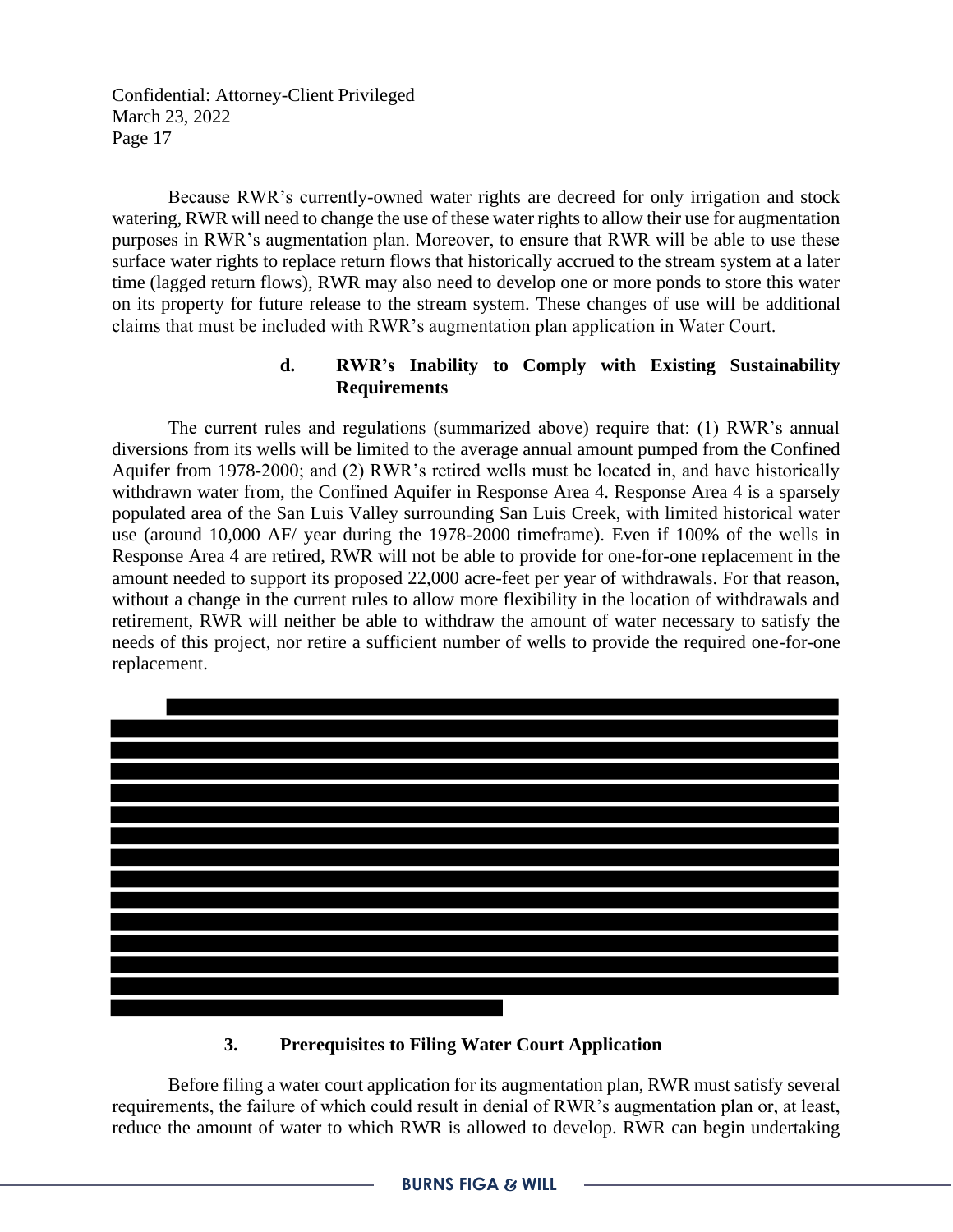some of these objectives now or in the near future, but many of these tasks cannot be completed until after RWR identifies the wells to be retired to support its augmentation plan, which itself is contingent upon the success of rulemaking or legislation to afford RWR more flexibility in the location of the retired wells.

- 1. To satisfy concerns about RWR's proposal being speculative, as discussed above, RWR must enter into a contract to provide water to an end user (in this instance, Douglas County), who then must develop a specific plan for how the water will be used. If RWR and Douglas County cannot demonstrate, to the Water Court's satisfaction, that their plan to develop water in the San Luis Valley is not speculative, then the Water Court will deny the application.
- 2. The success of RWR's proposal is also contingent on a future change to the applicable rules and regulations in the San Luis Valley, either through rulemaking or legislation. Under the present rules, RWR's annual withdrawals are limited to the average historical withdrawals from 1978-2000, and RWR may only retire wells from the same Response Area from which its withdrawals are made. These rules will both limit the amount of RWR's annual withdrawals and will hinder RWR's ability to retire enough wells to provide one-for-one replacement of its withdrawals from the Confined Aquifer. As discussed above, changing these rules is necessary to ensure that RWR can withdraw its proposed 22,0000 acre-feet per year, and retire a sufficient number of wells to satisfy the required one-for-one replacement. However, an attempt to change these rules, either through rulemaking or the legislative process, may take multiple years to complete, depending on the level of opposition the proposal garners.
- 3. RWR must identify, negotiate, and purchase the wells from which water in the Confined Aquifer will be retired. The amount of water to be retired must be equivalent to the amount of water that RWR proposes to withdraw from the aquifer each year to satisfy the requirement for one-for-one replacement. At the moment, under the current rules, RWR can begin negotiating with well owners in Response Area 4, but as noted above, even if RWR acquires (and retires) all of the wells currently operating in Response Area 4, RWR will not be able to retire enough water to offset more than 11,500 acre-feet of withdrawals per year. For that reason, RWR's negotiation and acquisition of a sufficient number of wells for retirement would not be completed until after the existing rules are amended.
- 4. RWR must identify whether its currently-owned surface water rights will be sufficient to replace stream depletions under its augmentation plan, once they have been changed to allow for such use. If necessary, RWR will need to acquire additional water rights for augmenting injurious stream depletions (including exercising any purchase options it may have for suitable water rights). To the extent that RWR will need to store the changed water rights on its property to replace lagged return flows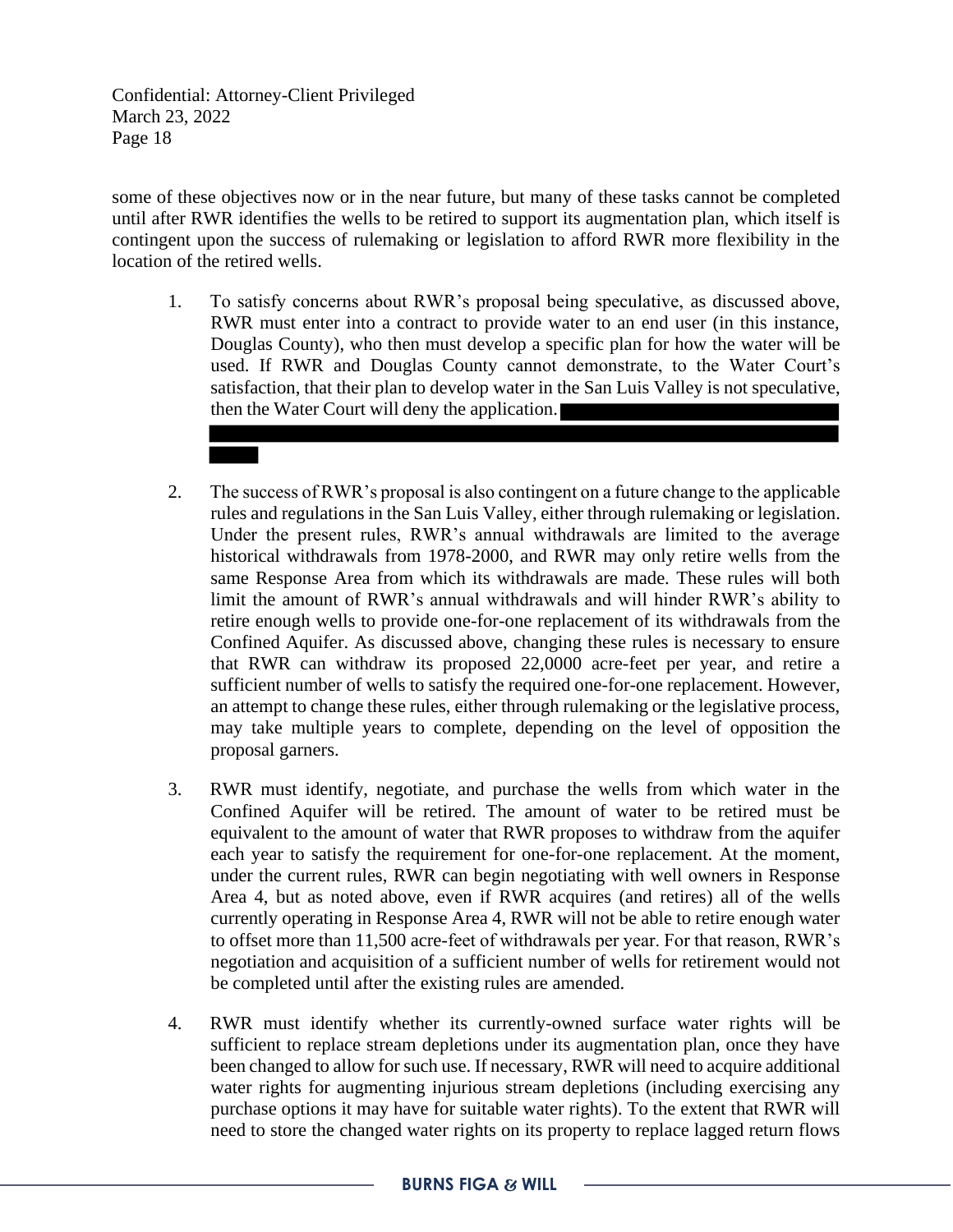through periodic releases of water, RWR will also need to identify storage locations on its property.

5. To demonstrate that RWR's project will not result in injury, RWR's engineers must complete preliminary engineering analysis, including model runs, demonstrating that RWR is appropriately replacing all injurious depletions resulting from its new withdrawals and replacing historical return flows from the changed retired wells and its changed surface water rights. Because this modeling is dependent on specific location and amount data from the retired wells, this modeling cannot be completed until after the retired wells are identified.

### **4. Terms and Conditions for Augmentation Plan and Change of Water Rights**

To ensure that the terms of its proposed augmentation plan and change of water rights are sufficient to prevent injury to other water users, RWR must incorporate certain terms and conditions in its augmentation plan. By statute, applicants seeking approval of augmentation plans and changes of use must have the opportunity to propose adequate terms and conditions to prevent injury to vested water rights.<sup>26</sup> In general, RWR's engineering analysis must ensure that depletions from RWR's new wells will not exceed the historical depletions of the retired wells and the changed surface water rights, in order to prevent injury to senior water rights, violations of the Rio Grande Company, and any other violations to the applicable rules and regulations impacting Water Division 3. Making such a showing is essential to satisfying both the no-injury requirement and the one-for-one replacement rule.

The development of these terms and conditions for both RWR's augmentation plan and changes of use will also require a showing of the historical use of the wells that are being retired and the surface water rights that are being changed to replace stream depletions. To make such a showing, RWR's engineers must analyze the amount, timing, and location of historical depletions to both the Confined and Unconfined Aquifers for each of the retired wells and the surface water rights. Part of this analysis will also consider the replacement of any lagged depletions to the aquifer caused by the past pumping of the retired wells. This analysis will assist RWR in replacing the historical depletions associated with the use of these water rights, which will ensure that no vested water rights are injured when these water rights are no longer used for their historical purposes.

## **5. Retained Jurisdiction**

Water rights decrees typically require the parties to anticipate, based on data available at the time of the application, the future impacts of plans for augmentation and changes of water rights. For this reason, the Water Court's initial finding of no injury is "necessarily imprecise, because the court cannot be expected to accurately predict the actual future effects" of such a

 $26$  C.R.S. § 37-92-305(3), (5), and (8).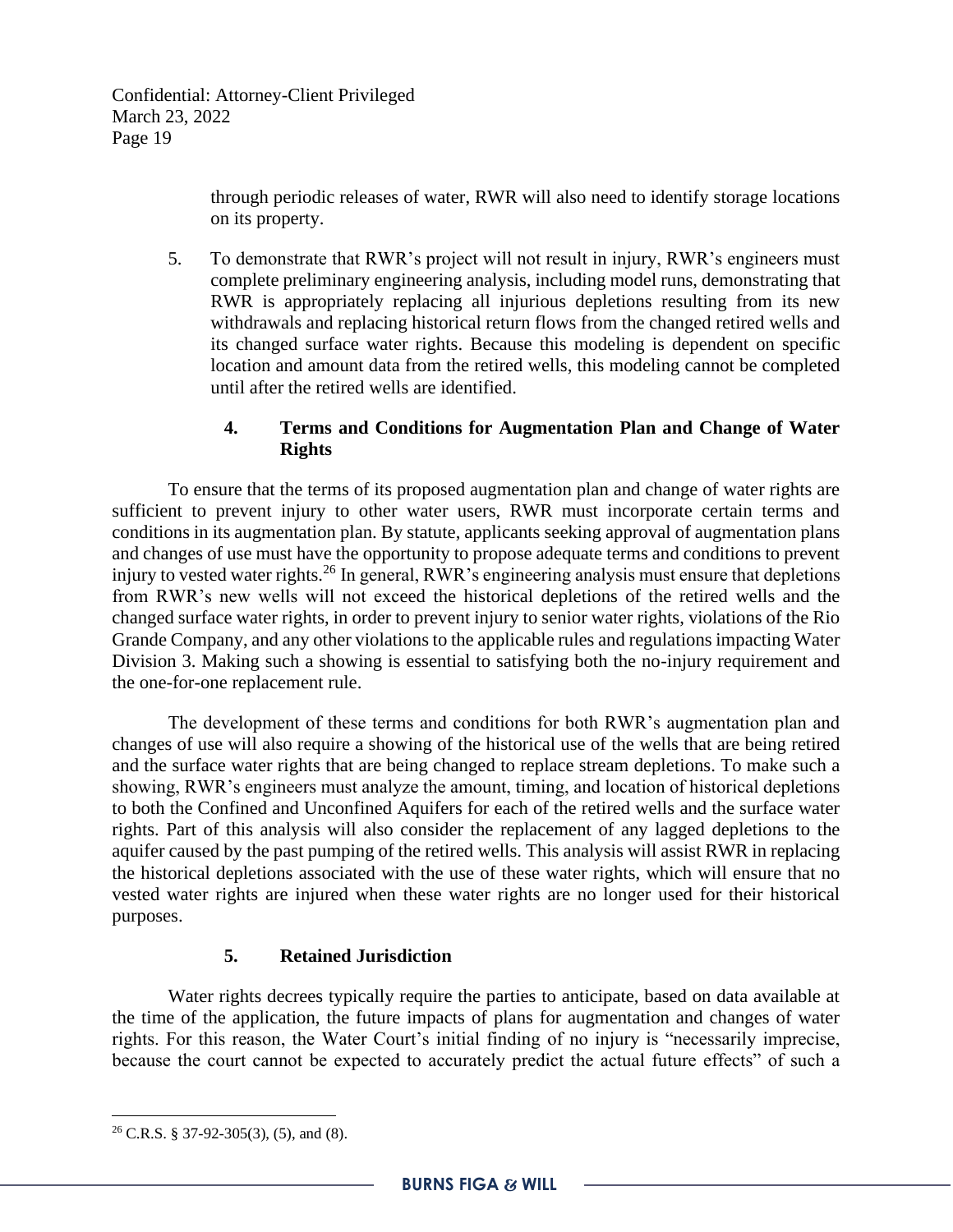plan.<sup>27</sup> Thus, any decrees approving plans for augmentation or changes of water rights must be subject to reconsideration by the Water Court on the question of injury to vested water rights.<sup>28</sup> The period during which the Court may reconsider the terms of such decrees is called the period of "retained jurisdiction," and the Court typically has discretion for the length of time it will retain jurisdiction to consider whether the terms and conditions imposed upon plans for augmentation and changes of water rights are sufficient to prevent injury, based upon actual operations under the terms of the decree.<sup>29</sup> The critical inquiry of the Water Court, in determining whether to invoke its retained jurisdiction, is "whether operational experience obtained after the entry of the . . . decree indicates that vested water rights and conditionally decreed water rights may not be sufficiently protected against injury under provisions of the existing decree."<sup>30</sup>

New withdrawals of groundwater from the Confined Aquifer are permitted only if such withdrawals will not adversely impact the sustainability of the aquifer on an ongoing basis. Accordingly, Groundwater Use Rule 6.1.2 requires that the Water Court's retained jurisdiction in a well augmentation plan must include reopening to comply with any changes to the rules, such as the reexamination of aquifer sustainability, based on refinements to the RGDSS. Additionally, since the plan will require retirement of irrigation wells, the change of their water rights from irrigation to augmentation use, and the removal of their historical acreage from irrigation, the Court will also retain jurisdiction to ensure the adequate revegetation of those historically irrigated lands. <sup>31</sup> This requirement will ensure that the historically irrigated parcels, once removed from irrigation, will not "revert to desert or suffer weed infestation that would threaten their future usefulness," among other considerations.<sup>32</sup>

Based upon RWR's proposal to date, RWR will be responsible for prosecuting the augmentation plan and change of water rights application through the entry of a final and unappealable decree from the Water Court. However, any burdens arising following the entry of such a decree, including responding to any petitions seeking to invoke the Court's retained jurisdiction and compliance with all terms and conditions imposed by that final decree, likely will fall on Douglas County, though RWR may be open to negotiating whether to retain any responsibility for satisfying post-decree obligations.

#### **III. ADDRESSING SOCIO-ECONOMIC AND ENVIRONMENTAL IMPACTS**

Several concerns have been raised regarding the socio-economic and environmental impacts of RWR's proposal. The Water Court process may address some of these concerns, to a limited extent. These concerns will also be addressed, likely more comprehensively, through the federal, state and local permitting processes as Douglas County seeks to obtain permits needed to complete the project. While RWR has suggested that it may be willing to entertain a further agreement with Douglas County to share responsibilities for permitting and construction of the

<sup>27</sup> *Upper Eagle Reg'l Water Auth. v. Wolfe,* 230 P. 3d 1203, 1212 (Colo. 2010).

<sup>28</sup> C.R.S. § 37-92-304(6).

<sup>29</sup> *Id.*

<sup>30</sup> *Upper Eagle,* 230 P. 3d at 1215.

<sup>31</sup> *See* § C.R.S. 37-92-305(4.5)(a).

<sup>32</sup> *Thornton v. Bijou Irr. Co.*, 926 P.2d 1, 86 (Colo. 1996).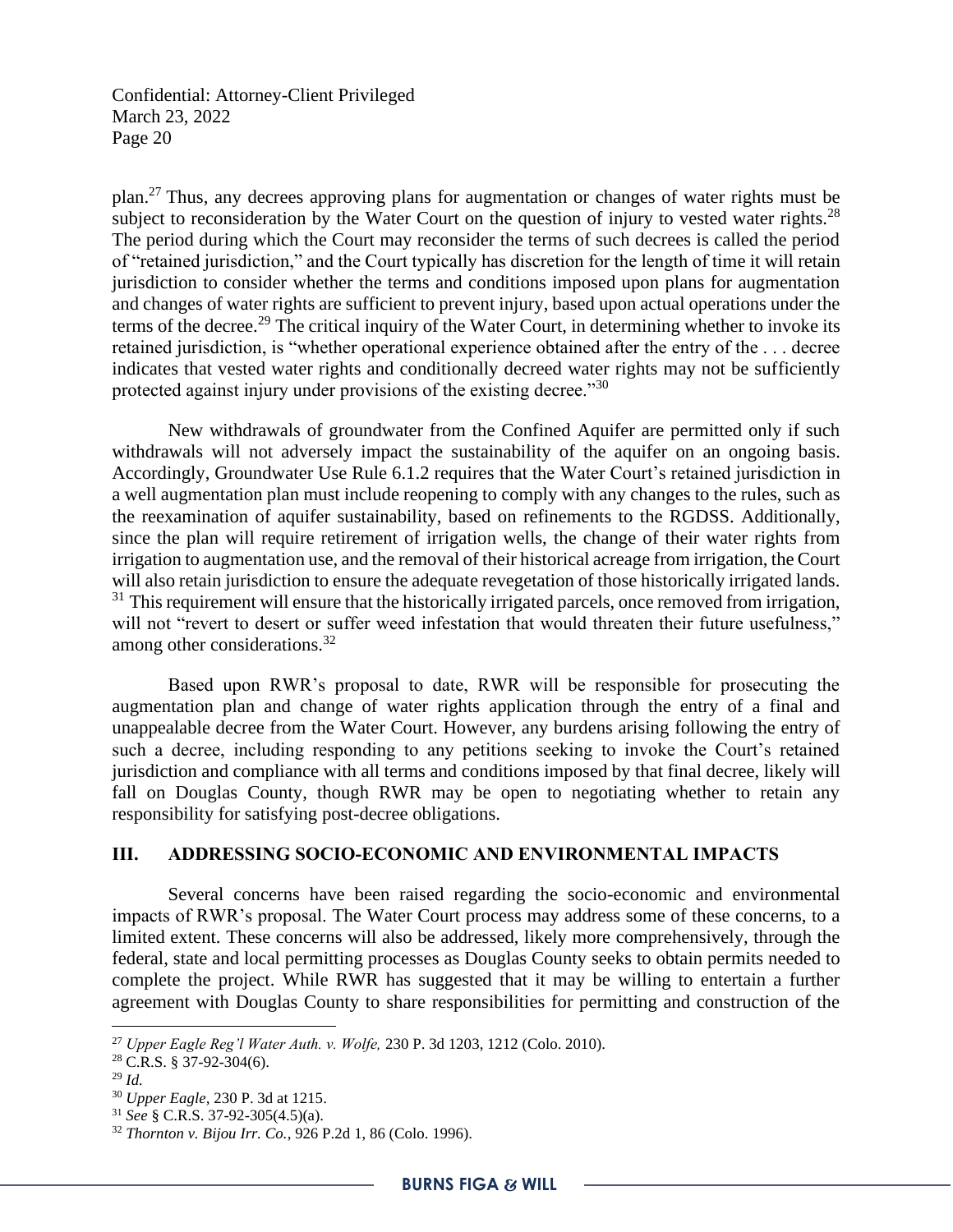pipeline (as a public-private partnership), that is not part of the current proposal. Unless otherwise agreed, any permitting after the Water Court decree is entered will be Douglas County's sole responsibility.

### **A. Limited Statutory Requirements to Address Socio-economic and Environmental Impacts in Water Court Proceeding**

As mentioned above, revegetation of previously irrigated lands likely will be an issue in the Water Court proceeding on RWR's augmentation plan. When changing water rights from agricultural irrigation to other beneficial uses, C.R.S. § 37-92-305(4.5)(a) requires the Water Court to "include reasonable provisions designed to accomplish the revegetation and noxious weed management of lands from which irrigation water is removed." This statute implements the Water Court's authority "to impose conditions to protect against injury to natural resources other than water."<sup>33</sup> Such requirements can impose substantial burdens on the owner of the changed right to assure that appropriate revegetate and weed control is implemented. Revegetation can also require use of a substantial part of the water right being changed, until revegetation is completed sometimes 10 to 20 years or more after the Water Court's decree is entered. The City of Aurora has dealt extensively with such requirements in its water transfers out of the Arkansas River Valley, particularly the Rocky Ford Ditch.

RWR's proposal likely fits within the statutory definition of "significant water development activity," which may trigger additional considerations for the Water Court. "Significant water development activities" are defined as "any removal of water that results in the transfer of more than one thousand acre-feet of consumptive use of water per year by a single applicant or an applicant's agents."<sup>34</sup> A "removal of water" is a change in an absolute decreed agricultural water right "from irrigated agricultural use in one county to a use not primarily related to agriculture in another county."<sup>35</sup> In cases where HB 1041 regulations (discussed below) do not apply to such an activity, the Water Court may impose terms and conditions in the decree to offset reductions in property tax revenues that may result from the transfer of water from irrigated agricultural use. Here, we understand that Saguache County's HB 1041 regulations will apply to RWR's proposal to pump groundwater from that county while removing water from agricultural irrigation in the county. Thus, the "significant water development activity" restrictions will apply in Water Court only to the extent that RWR will be removing more than 1,000 AF of consumptive use water from agricultural irrigation in another county, and the removal is not covered by that county's HB 1041 regulations. Otherwise, and particularly in Saguache County, these impacts will need to be addressed through the County's HB 1041 process.

The necessity for federal, state and local permits is a very limited issue in water court proceedings to obtain conditional water rights. The Applicants must show that their project "can and will" be completed, which requires some demonstration of feasibility, even while future

<sup>33</sup> *Id.*, 926 P.2d at 86.

<sup>34</sup> C.R.S. § 37-92-103(10.7).

<sup>35</sup> C.R.S. § 37-92-103(10.4).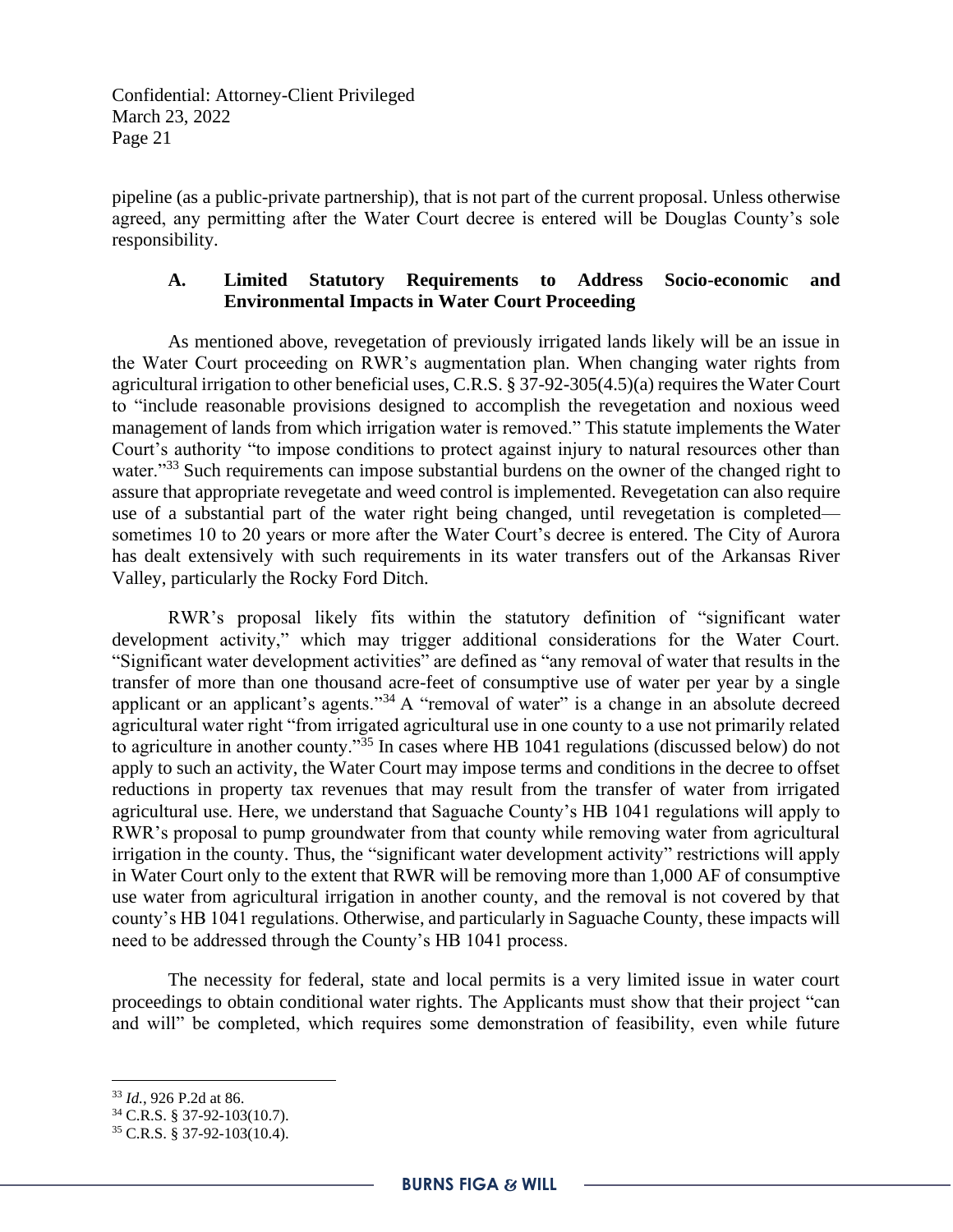contingencies remain.<sup>36</sup> The necessity for future permits does not defeat such a showing, unless it is impossible to obtain the required permits.<sup>37</sup> Following this logic, RWR does not intend to obtain permits or rights of way for the project prior to obtaining a Water Court decree.<sup>38</sup> Instead, the owner of the project and water rights following the decree (Douglas County, if it accepts the proposal) would then need to obtain all permits required for construction of the pipeline and other facilities.

### **B. Loss of Agricultural Production**

RWR's proposal will remove irrigation water from several thousand acres of land currently irrigated from Confined Aquifer wells in the San Luis Valley. While other parts of Colorado have experienced similar "dry-up" of irrigated lands when water rights are transferred from agricultural to municipal use, the San Luis Valley has not. Moreover, the retirement of lands from irrigation for RWR's augmentation plan will be in addition to the reductions of pumping (mainly in the Unconfined Aquifer), which may include permanent retirement of some irrigated land, that will be required to comply with the sustainability requirements of the 2015 Groundwater Use Rules. Irrigated agriculture dominates the San Luis Valley's economy and culture, so the threats to large amounts of the Valley's irrigated agriculture pose a major concern to many residents.

Irrigated lands comprise much of the San Luis Valley's property tax base, so the potential removal of irrigation water would have major impacts to property tax revenues relied on by local governments. Economists point to a "multiplier effect" from irrigated agriculture, posing additional indirect threats to local economies and tax revenues.

## **C. Colorado Water Plan**

The Colorado Water Conservation Board (CWCB) adopted the Colorado Water Plan in 2015, establishing the framework for state water policy, and is currently updating the Water Plan. As discussed in recent County meetings by Lauren Ris (CWCB Deputy Director) and James Eklund (former CWCB Director and Water Plan architect), the Water Plan is State policy, not law. It defines the State's strategies for meeting future water needs, including the "gap" between municipal water supplies and demands, taking a balanced approach in collaboration with the State's nine Basin Roundtables. The Water Plan recognizes Douglas County's population growth and reliance on non-renewable groundwater, and the resulting "need to develop renewable surfacewater supplies and additional water storage for the south metro area."

<sup>36</sup> C.R.S. § 37-92-305(9)(b); *see Bijou*, 926 P.2d at 43-44.

<sup>37</sup> *FWS Land & Cattle v. Colo. Div. of Wildlife*, 795 P.2d 837 (Colo. 1990).

<sup>38</sup> Kinnear LLC Memorandum, January 2022.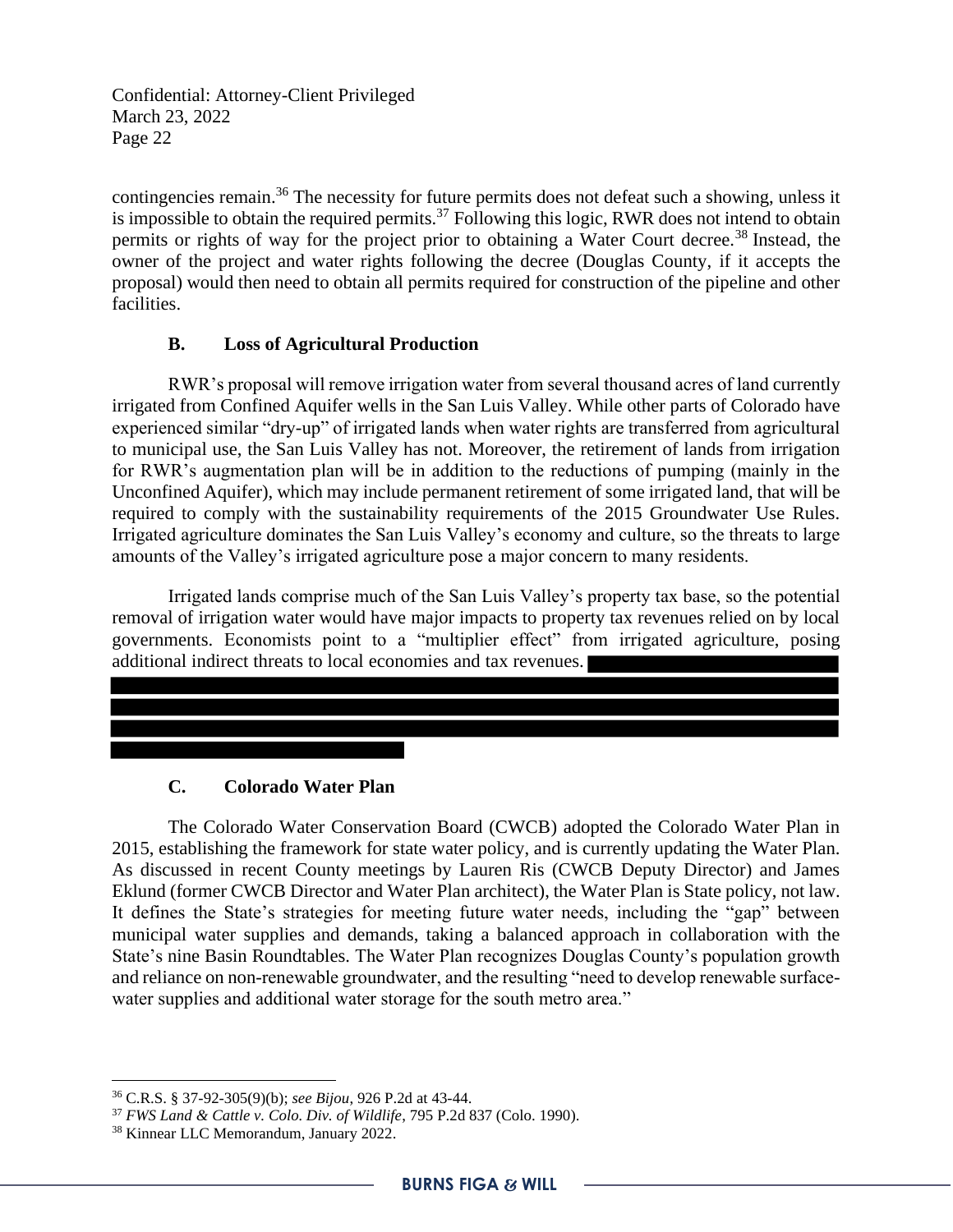RWR's proposal is contrary to the Colorado Water Plan in several key respects, as Ms. Ris and Mr. Eklund discussed. The Plan seeks to minimize the loss of agricultural production by promoting alternatives to permanent dry-up of irrigated lands, such as temporary lease-fallowing agreements, in order to keep agriculture-dependent communities whole, without infringing the right to buy and sell water rights. For any project to divert water from one river basin to another, the Water Plan emphasizes the need for cooperative agreements with water organizations in the basin of origin, and for sharing the water supplies developed in a project in order to meet water needs in both basins. The Basin Roundtables play a key role in this process. As Ms. Ris pointed out, RWR has not yet sought any support for its proposal in either the Metro or the Rio Grande Basin Roundtable. The proposal is not one of the numerous projects identified in the updated Basin Implementation Plans recently approved by the Basin Roundtables. Finally, the Water Plan emphasizes the need to fill water supply gaps, but Lisa Darling of SMWSA stated (in the County's February 28 meeting) that the "gap" for SMWSA's members, which include most Douglas County water suppliers, is being filled by other projects now underway, without the County's participation in the RWR project.

The Water Plan is significant, in part because it establishes the State's criteria for providing support for projects in the permitting process. While the CWCB has not yet taken a position, Governor Polis and Attorney General Weiser have voiced their opposition to the proposed project, in part because of its inconsistencies with the criteria spelled out in the Water Plan. Governor Polis stated the opposition of the Rio Grande Basin was a major factor in his opposition to the proposal.

#### **D. County 1041 Permits**

The Colorado Areas and Activities of State Interest  $Act^{39}$  was adopted as House Bill 1041 in 1974, and is still commonly known as "HB 1041." It gives counties substantial regulatory power over activities of state interest within their boundaries. HB 1041 identifies several areas and activities of state interest that local governments may elect to regulate. The listed activities include "site selection and construction of major new domestic water systems" and "efficient utilization of municipal and industrial water projects." The statute requires permit applications and public hearings, after which the local government is to approve permits for projects that comply with its regulations and guidelines, and deny permits for those that do not.<sup>40</sup> The statute provides limited criteria for local governments' exercise of this authority; local governments may set further criteria when they adopt regulations under HB 1041.

The RWR project will be subject to HB 1041 regulation and permitting in three counties: Saguache County, where the RWR wells and most or all of the retired wells will be located; and Chaffee and Park Counties, which the pipeline will cross before discharging into the South Platte

<sup>39</sup> C.R.S. Title 24, Article 65.1.

<sup>40</sup> C.R.S. § 24-65.1-501(3).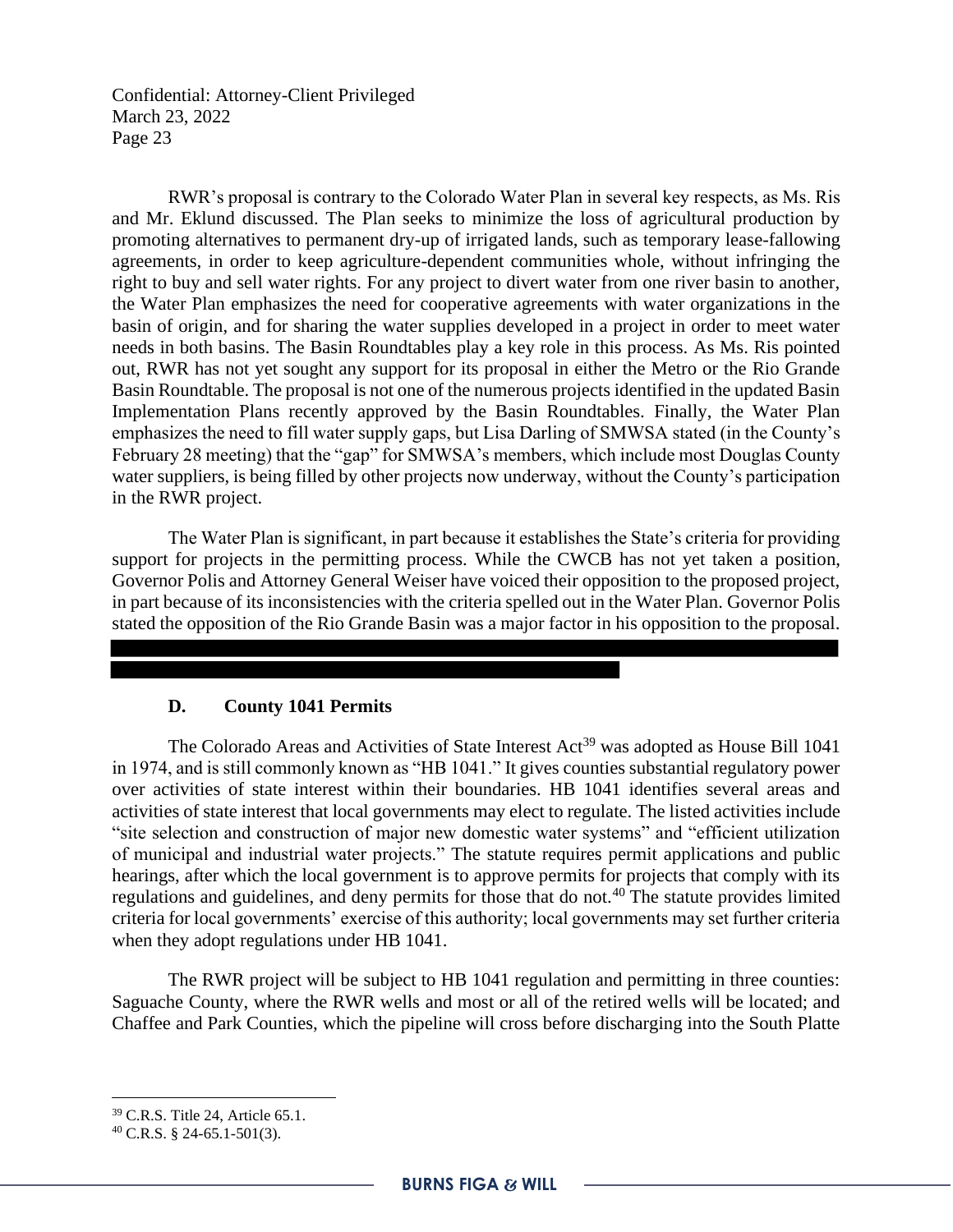River. Douglas County may have the opportunity to negotiate intergovernmental agreements with one or more of these counties, either before or after applying for permits under HB 1041.

## **1. Timing and Strategy Considerations**

RWR does not plan to apply for such permits before obtaining a Water Court decree. As noted above, any post-decree permitting likely will be Douglas County's responsibility, if it pursues the project.

Saguache County's regulatory concerns (summarized below) likely will overlap some of the issues in the Water Court proceeding. Accordingly, Douglas County may wish to file a permit application in Saguache County under HB 1041, and/or request discussion of an IGA with Saguache County, while the Water Court application is pending, to provide for some coordination in review of the overlapping issues. However, any permitting in Chaffee and Park Counties will be only for the pipeline portion of the project, and clearly should wait until after the water rights are decreed.

If a county were to deny a permit under HB 1041, or impose conditions that Douglas County views as unreasonable, judicial review of the county's decision would be very limited. The reviewing court would determine only whether the regulating county exceeded the boundaries of its legal authority under HB 1041, and whether there was sufficient evidence in the record to support its decision.<sup>41</sup> Moreover, as a political subdivision of the State, a county lacks standing to sue another local government for a taking of conditional water rights through the HB 1041 permitting process.<sup>42</sup>

we summarize some key aspects of Saguache County's current HB 1041 regulations below. However, while we note that RWR's proposed pipeline would be subject to HB 1041 regulation in Chaffee and Park Counties, we have not yet conducted a similar analysis of those counties' regulations.

# **2. Saguache County's HB 1041 Regulations**

Two types of activities that Saguache County regulates under HB 1041 are "major new domestic water systems" and "municipal and industrial water projects."<sup>43</sup> RWR's project fits within the definitions of both of these activities. A "major new domestic water system" is:

A system for provision to the public of water for human consumption or a system for the provision to the public of water which will be used in exchange for water

<sup>41</sup> *See City of Colorado Springs v. Eagle County*, 895 P.2d 1105, 1109-10 (Colo. App. 1994).

<sup>42</sup> *Id.* at 1119.

 $43$  Saguache County, Guidelines & Regulations for Areas & Activities of State Interest of the County of Saguache, State of Colorado, Chapters 9 and 12 (hereinafter "Saguache County Regulations").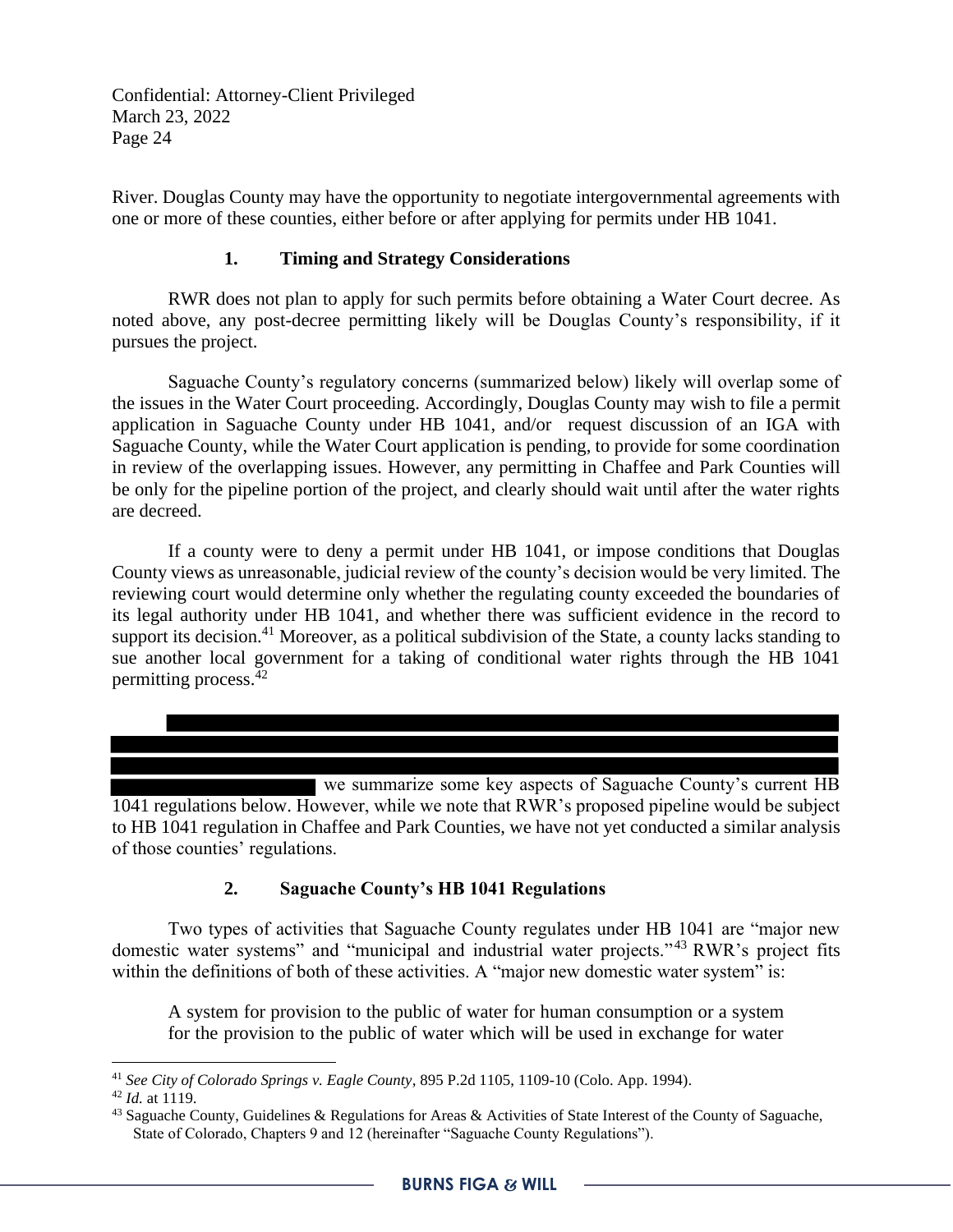for human consumption, if such system is proposed to serve a population equivalent of one hundred (100) or more residential dwelling units and, if proposed, irrigation of lawns and gardens associated therewith, or the equivalent thereof in other uses. This term includes the activity of removal of water from historically irrigated lands, as a "development" per the definition of the same as Section 5-104.<sup>44</sup>

The definition of "municipal and industrial water projects" is:

(a) a system and all integrated components thereof through which a municipality(ies) and/or industry derives its water supply from either surface or subsurface sources. This includes a system and all integrated components thereof through which a municipality or industry derives water exchanged or traded for water it uses for its own needs. The term includes pipelines used or intended to convey raw or treated water from the source development area to end users. This term also includes stormwater and wastewater disposal systems of a municipality(ies) and/or industry.

(b) This term includes the activity of removal of water from historically irrigated lands, as a "development" per the definition of the same at Section 5-104.<sup>45</sup>

RWR's proposed project includes a well field in Saguache County that would withdraw groundwater from the county and deliver it to Douglas County through both natural and artificial means. RWR's proposed project fits both definitions, as a system of delivery for water to Douglas County. Similarly, both the Chapter 9 and Chapter 12 regulations apply to systems that are "wholly or partially within the unincorporated territory" of Saguache County.<sup>46</sup> Therefore, even though RWR's project is not wholly within Saguache County, it is subject to the County's permitting requirements.

Moreover, RWR's project requires retirement of wells irrigating agricultural lands, at least most of which will be located in Saguache County. The County's HB 1041 regulations also recognize historically irrigated land as significant wildlife habitat, and therefore as "areas of state interest" under HB 1041.<sup>47</sup>

When another county in Colorado is developing a project in Saguache County that would typically require a permit, the county can seek an intergovernmental agreement (IGA) rather than a permit.<sup>48</sup> Therefore, once Douglas County is serving as developer of the project, it could either apply for a permit or first seek an IGA. Chapter 2 of the Saguache County Regulations lays out the procedure for the permitting process. Saguache County Regulations § 2-207 states in relevant part:

<sup>44</sup> Saguache County Regulations § 9-103.

<sup>45</sup> Saguache County Regulations § 12-103.

<sup>46</sup> Saguache County Regulations §§ 9-105 (1) & 12-105 (1).

<sup>47</sup> Saguache County Regulations §§ 5-102 and -103.

<sup>48</sup> Saguache County Regulations § 2-207.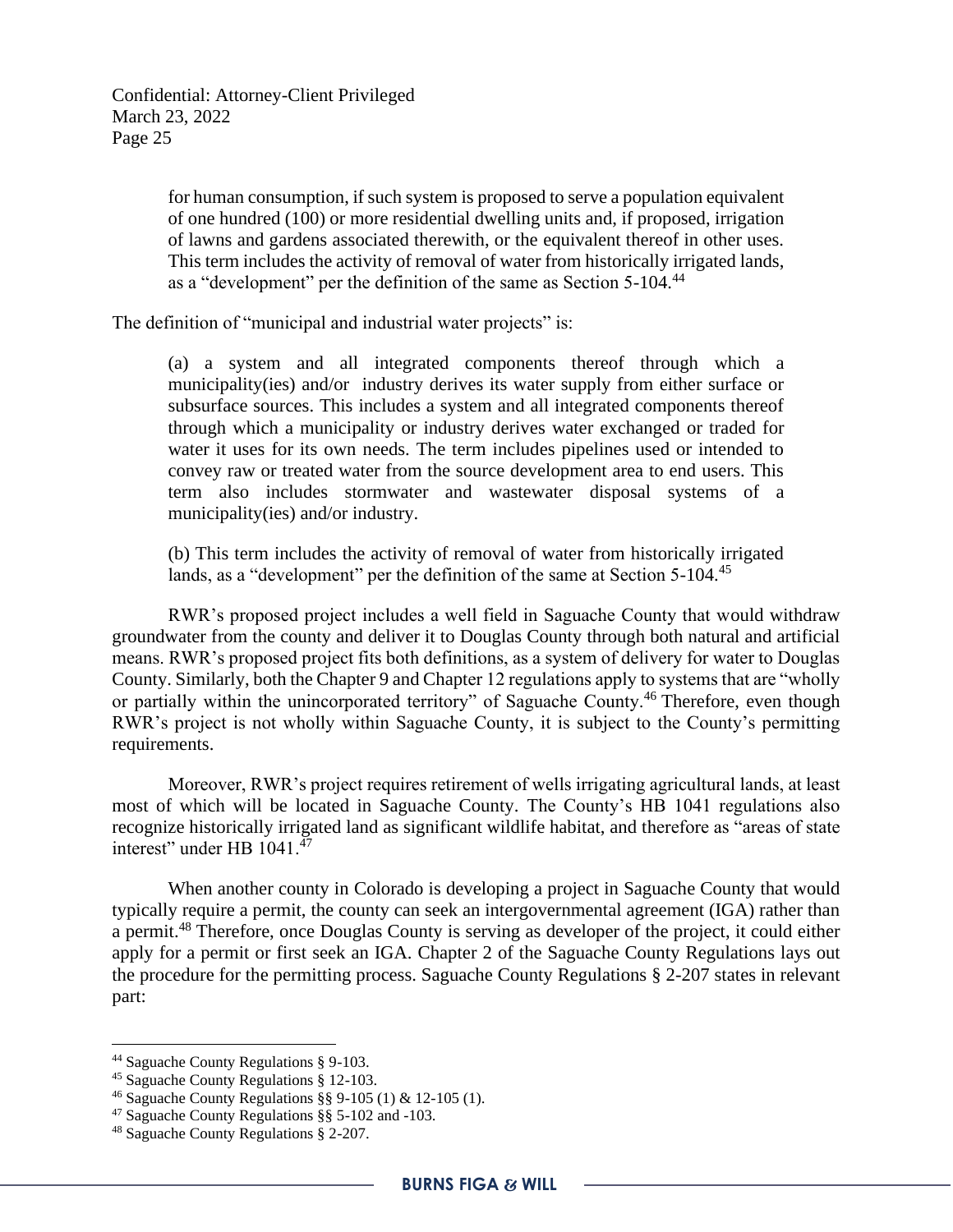> Upon the request of  $\dots$  a political subdivision of the state  $\dots$  proposing to engage in a designated activity of state interest, the requirements of these Regulations may be met by the approval of an intergovernmental agreement between the County and the . . . political subdivision applicant. The County may, but shall be under no obligation to, approve such an intergovernmental agreement in lieu of a permit application and review as provided by these Regulations. In the event such an agreement is approved by the County, no permit application to conduct the activity of state interest shall be required, provided that all of the following conditions are met.

The regulation then goes on to list five conditions that must be met in an IGA. Essentially, the counties must abide by the "purpose and intent" of the regulations and the Permit Authority must hold a public hearing in accordance with the hearing procedures listed in the regulations.<sup>49</sup> Of course, Saguache County is not legally obligated to reach an agreement with Douglas County, but that may be the most efficient method; Douglas County Commissioners should first explore the potential for an IGA with Saguache County. If the two Counties cannot reach an agreement, Douglas County will not be prevented "from electing at any time to proceed under the permit provisions of these Regulations. Additionally, any entity which has previously proceeded under the permit provisions of these Regulations may at any time elect to proceed instead under this section 2-204."<sup>50</sup>

As noted above, Saguache County also regulates development or dry-up of historically irrigated lands under Chapter 5 of its HB 1041 regulations, which requires further environmental analysis for such development. The sections governing water projects (Chapters 9 and 12) invoke this further regulation, providing that to the extent a project "relies upon the removal of water from historically irrigated lands within the scope of 'development' defined at Section 5-104, the project proponent must also apply for and receive a permit under Chapter 5 of these Regulations, unless exempt from that Chapter under Section 5-105." The definition of "development" in Section 5- 104 includes "any sale or transfer of land located within the areas described on **Exhibit F** or of the water rights used to irrigate such lands, when the effect of such sale or transfer is to separate ownership of the land from the water rights."<sup>51</sup> However, the exemptions in Section 5-105 include:

This Chapter does not apply to development of water resources upon lands which are . . . legally obligated to be withdrawn from irrigation pursuant to a decree of the District Court, Water Division No. 3, that allows the previous irrigation water to be used as a part of a plan for augmentation … which will remedy injurious depletions caused by groundwater withdrawals of wells located within Saguache County.

<sup>&</sup>lt;sup>49</sup> The procedures for the public hearing can be found in Saguache County Regulations  $\S$  2-302.

<sup>50</sup> Saguache County Regulations § 2-207 (5).

<sup>&</sup>lt;sup>51</sup> Saguache County Regulations § 5-104 (1) (d). Exhibit F is not attached to the online Regulations, and instead is "maintained in the Office of the Saguache County Land Use Administration." However, because the RWR project is transferring water from historically irrigated lands, it is likely this section applies.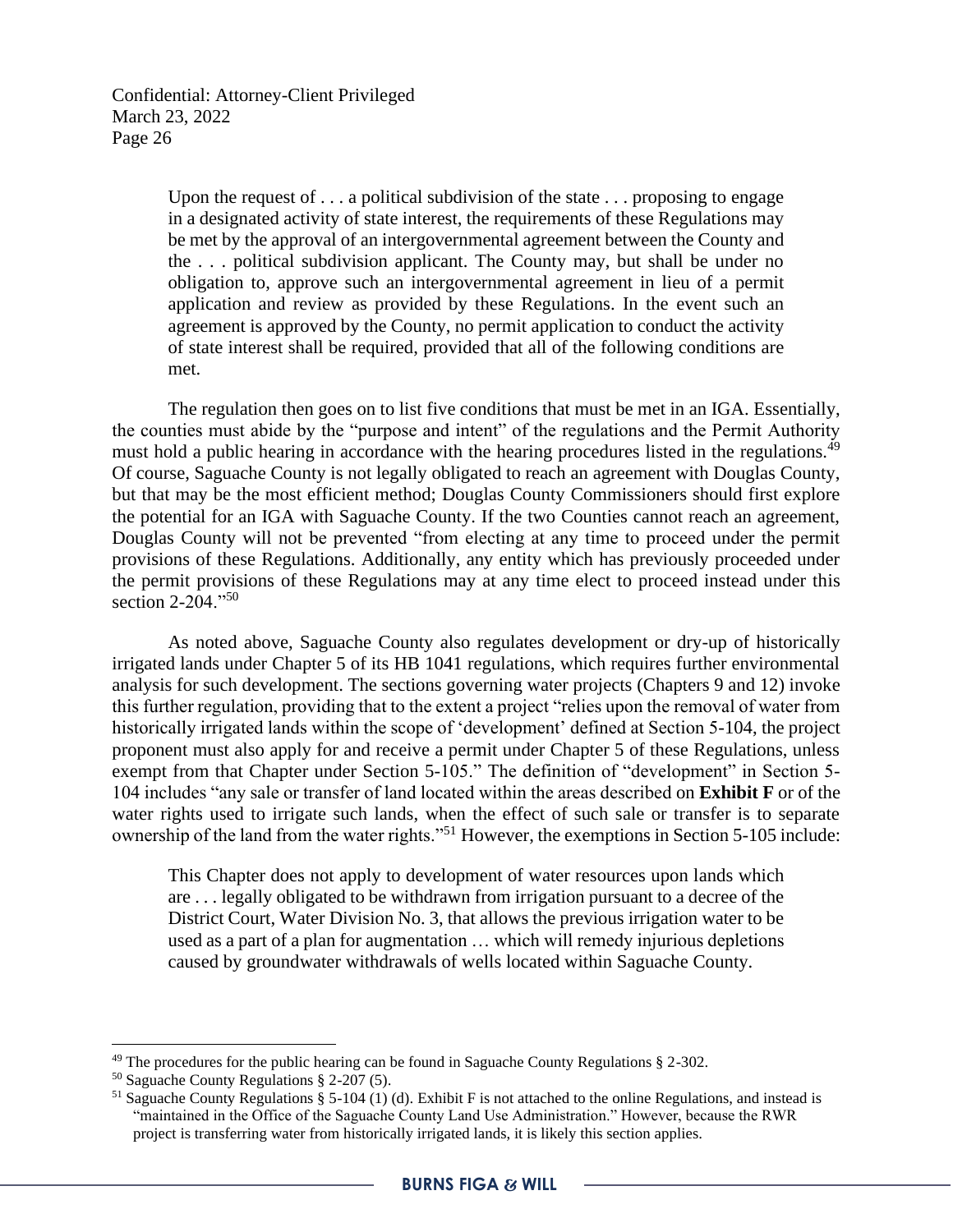Therefore, if Douglas County gets an augmentation plan decree from Water Court prior to seeking a permit or IGA, the Chapter 5 protections for irrigated lands will not apply to the project; Douglas County would be "legally obligated" to withdraw land and water from irrigation due to the one-for-one rule. This would exempt Douglas County from the more extensive environmental analyses required by Chapter 5.



### **E. Federal and State Environmental/Land Use Permits**

In addition to County 1041 permits, the RWR project is likely to require multiple permits or other approvals from the federal government and the State of Colorado. These permitting considerations are outlined below.

Under RWR's proposal, the new groundwater supplies withdrawn from RWR's wells will be exported from the San Luis Valley via pipeline and will then be transported to the Front Range by both pipeline and a natural river channel. The current proposal provides for a single pipeline from a common collection point at Moffat in the San Luis Valley, where the water will then be piped over Poncha Pass and Trout Creek Pass into the South Platte River basin. Depending on the agreed-upon pipeline alignment, the pipeline will terminate downstream of either Antero Reservoir or Eleven Mile Reservoir. The water will then be conveyed within the South Platte River channel to a storage and diversion location (most likely at Chatfield Reservoir) for distribution to users in Douglas County. This proposal is likely to require various federal permits and, as a result, trigger federal environmental review under the Wirth Amendment and the National Environmental Policy Act ("NEPA"). Chatfield Reservoir is a federal facility owned by the Army Corps of Engineers, so any storage of RWR water there may require further federal approval, depending on the terms of any previous approvals or contracts with entities storing the water.

## **1. The Wirth Amendment Test for Federal Permits and Approvals**

As discussed in recent meetings, a unique federal law governs permitting for projects to export water from the San Luis Valley. The Wirth Amendment was adopted by Congress in 1992, as part of Public Law No. 102-575, the Reclamation Projects Authorization and Adjustment Act,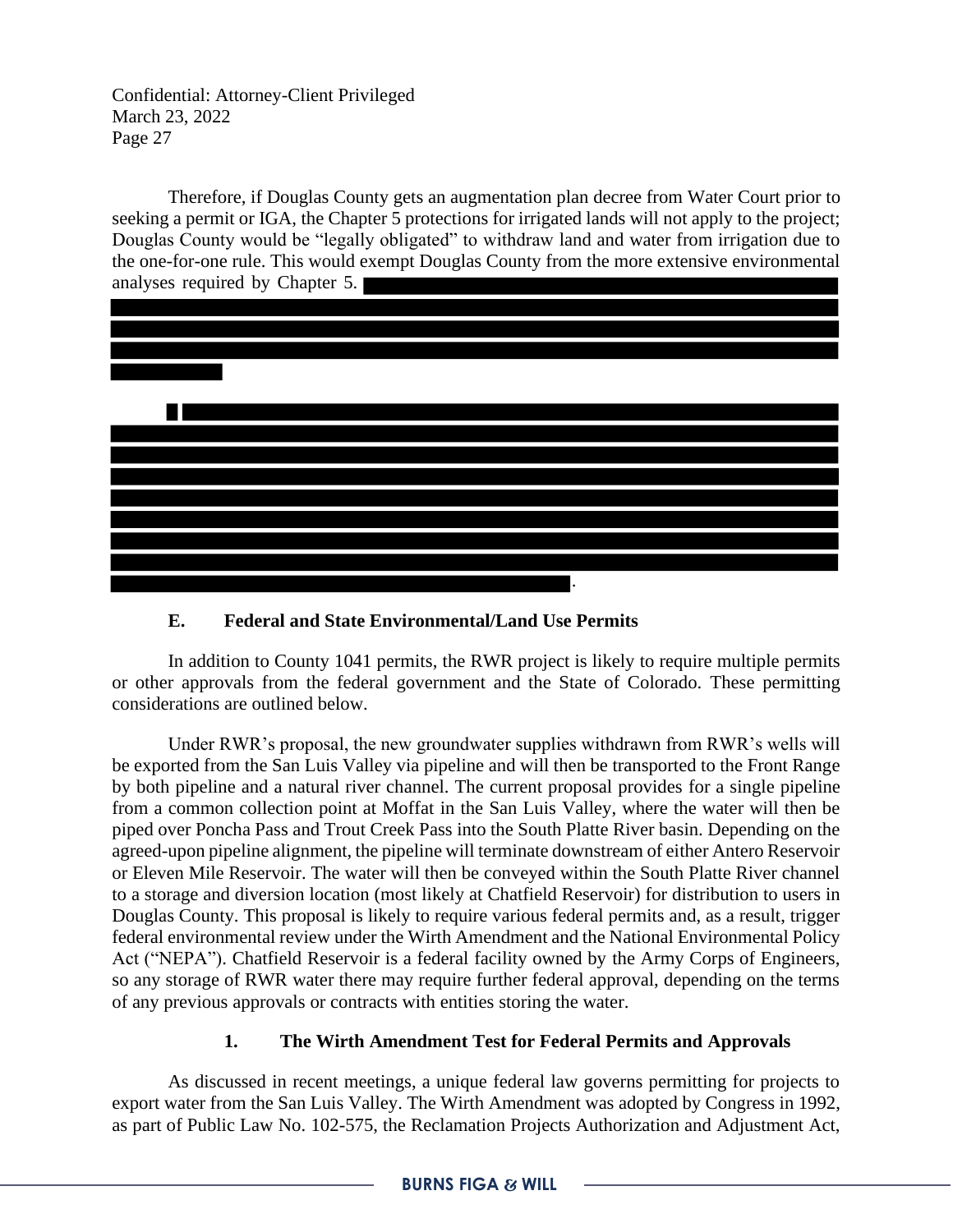and was amended upon the subsequent creation of the Great Sand Dunes National Park and Preserve. This law, as amended, provides (in full):

### TITLE XV—SAN LUIS VALLEY PROTECTION, COLORADO

#### SEC. 1501. PERMIT ISSUANCE PROHIBITED.

(a) No agency or instrumentality of the United States shall issue any permit, license, right-of-way, grant, loan or other authorization or assistance for any project or feature of any project to withdraw water from the San Luis Valley, Colorado, for export to another basin in Colorado or export to any portion of another State, unless the Secretary of the Interior determines, after due consideration of all findings provided by the Colorado Water Conservation Board, that the project will not:

- (1) increase the costs or negatively affect operation of the Closed Basin Project;
- (2) adversely affect the purposes of any national wildlife refuge or Federal wildlife habitat area withdrawal located in the San Luis Valley, Colorado; or
- (3) adversely affect the purposes of—
- (A) the Great Sand Dunes National Monument;
- (B) the Great Sand Dunes National Park (including purposes relating to all water, water rights, and water-dependent resources within the park);
- (C) the Great Sand Dunes National Preserve (including purposes relating to all water, water rights, and water-dependent resources within the preserve);
- (D) the Baca National Wildlife Refuge (including purposes relating to all water, water rights, and water-dependent resources within the national wildlife refuge); and
- (E) any Federal land adjacent to any area described in subparagraph (A), (B), (C), or (D).

(b) Nothing in this title shall be construed to alter, amend, or limit any provision of Federal or State law that applies to any project or feature of a project to withdraw water from the San Luis Valley, Colorado, for export to another basin in Colorado or another State. Nothing in this title shall be construed to limit any agency's authority or responsibility to reject, limit, or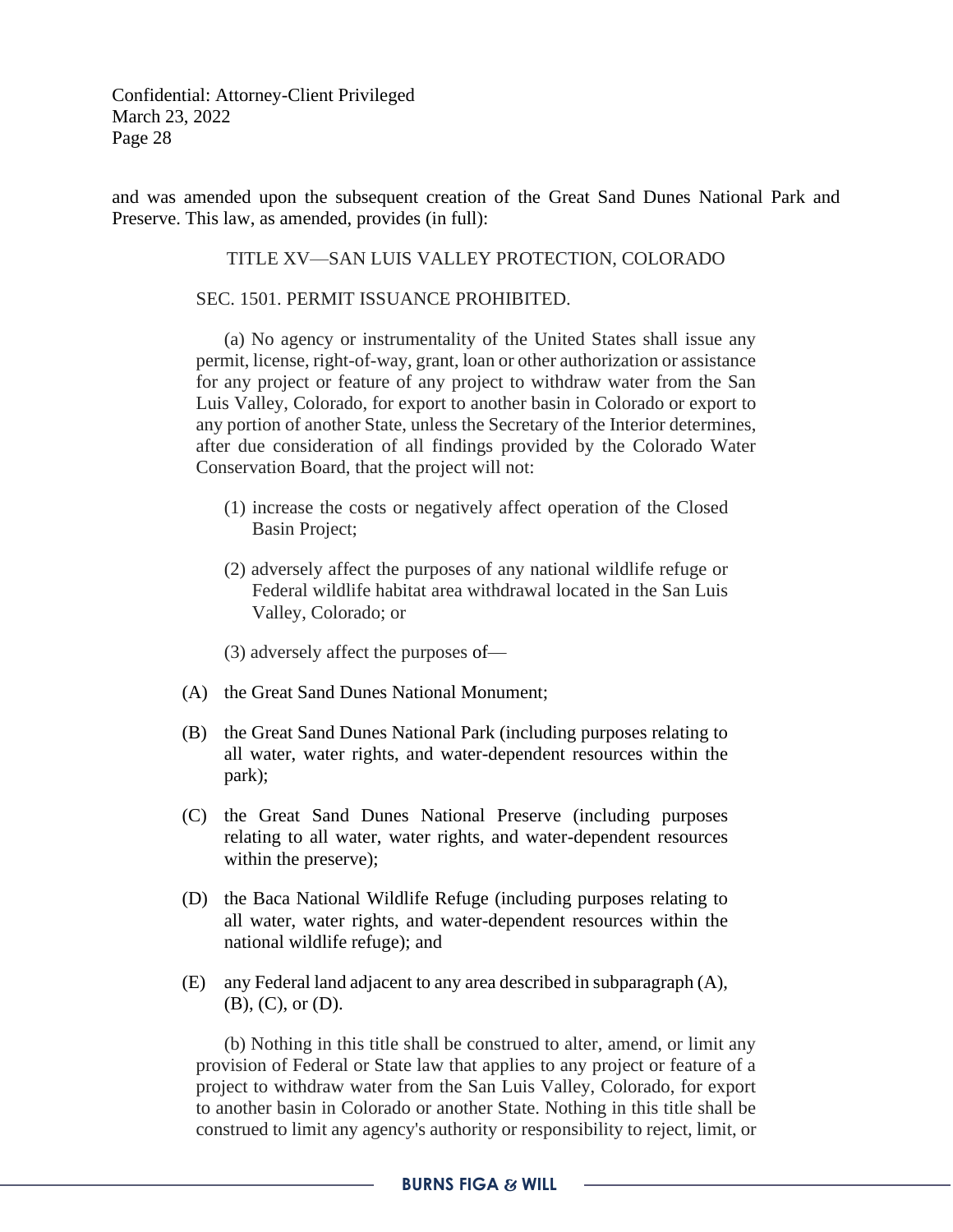condition any such project on any basis independent of the requirements of this title.

SEC. 1502. JUDICIAL REVIEW.

The Secretary's findings required by this title shall be subject to judicial review in the United States district courts.

SEC. 1503. COSTS.

The direct and indirect costs of the findings required by section 1501 of this title shall be paid in advance by the project proponent under terms and conditions set by the Secretary.

#### SEC. 1504. DISCLAIMERS.

(a) Nothing in this title shall constitute either an expressed or implied reservation of water or water rights.

(b) Nothing in this title shall be construed as establishing a precedent with regard to any other Federal reclamation project.

This law calls for both federal and state roles in making the required determinations. First, the CWCB is to make findings regarding whether the project will adversely affect the cost or operations of the Closed Basin Project, or the purposes of the Baca or other national wildlife refuges in the San Luis Valley, the Great Sand Dunes National Park and Preserve, or other adjacent federal lands. As Lauren Ris indicated in meeting with the County, the CWCB has not implemented this law and does not yet have any procedures in place for making these findings. However, the CWCB has invested heavily in the RGDSS model, so it is likely that the CWCB will use this model (the same one the Water Court is to use, under the State Engineer's Rules) in making these findings.

After "due consideration" of these CWCB findings, the Secretary of Interior is to make final determinations as to whether adverse effects will occur to the listed federal interests. These determinations are to be binding on all federal agencies, including the U.S. Forest Service, Army Corps of Engineers and other agencies outside the Interior Department. If the Secretary determines these will be any such adverse effects, then no federal agency may issue any permit, right-of-way or other approval for the project.

The Closed Basin Project and Great Sand Dunes National Park<sup>52</sup> both have water rights decreed in Water Division 3. The RWR augmentation plan should address the protection of those rights, whether or not the U.S. appears as an objector in the Water Court case. We anticipate that

<sup>&</sup>lt;sup>52</sup> In Case No. 04CW35, the U.S. was decreed a right to all groundwater in the Unconfined Aquifer beneath the National Park. This right protects against any depletion to the Unconfined Aquifer beneath the park, even if caused by diverting water from the Confined Aquifer.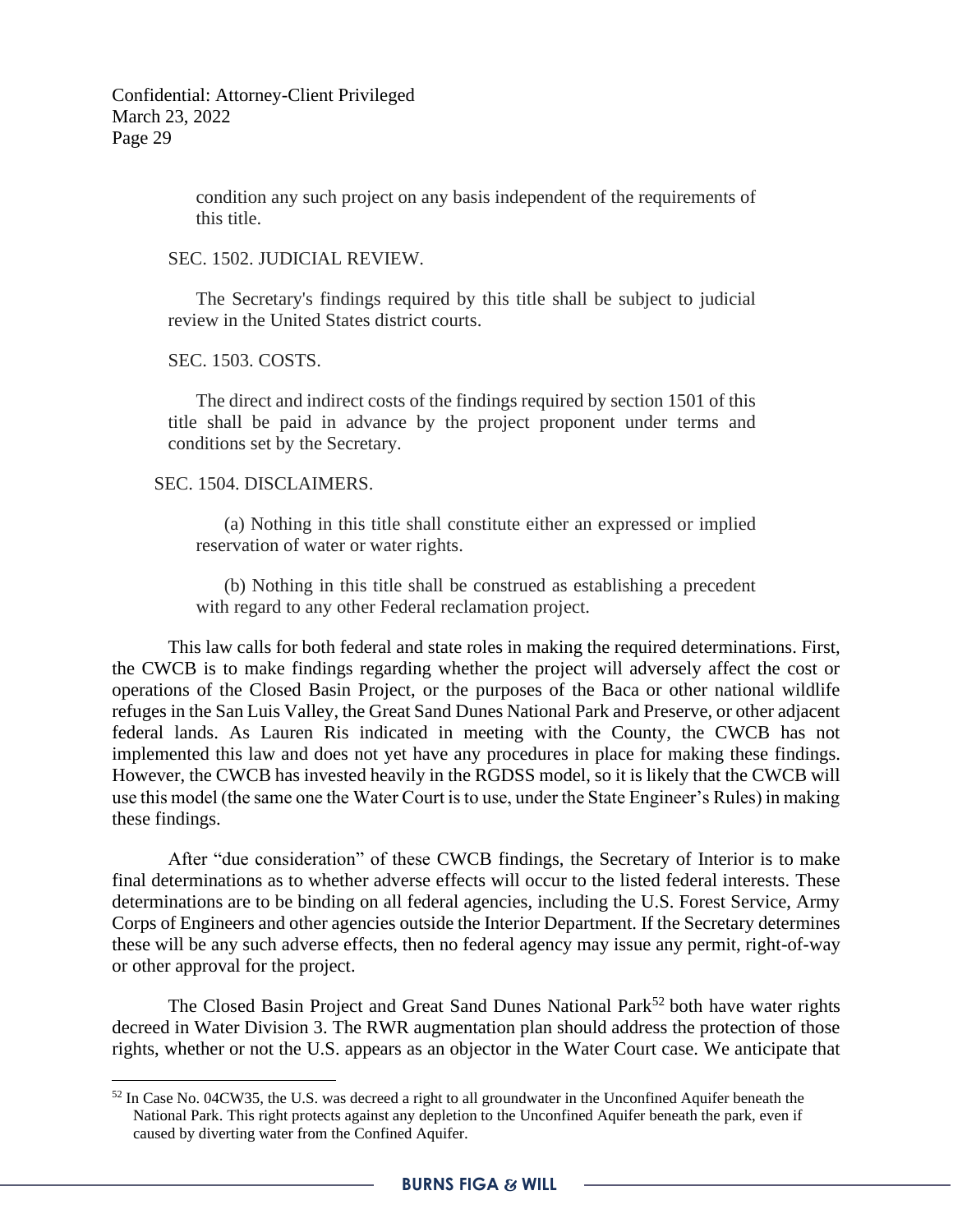RGWCD will defend the Closed Basin Project rights, as it has in past litigation, <sup>53</sup> and may also defend the Sand Dunes water rights. If the Baca NWR has decreed rights (we haven't yet researched this point), those rights also should be protected in the augmentation plan case.

RWR's previous attorney (until mid-March 2022), Kevin Kinnear, agreed that RWR should take responsibility for addressing the required Wirth Amendment findings at the same time that the augmentation plan is adjudicated. We understand Bruce Lytle intends to run the RGDSS model to support these findings, once the necessary information is available to model the replacements that RWR will make under the augmentation plan. These model runs should indicate whether there is any potential for harm to the Closed Basin Project (which is closely related to the question whether the project will impact Colorado's compliance with the Rio Grande Compact), and whether the project will cause any harm to Great Sand Dunes National Park, the Baca NWR and other protected areas. RWR can then join Douglas County in seeking the necessary findings from the CWCB, and then from the Department of the Interior.

**2. NEPA compliance required for federal approvals**

Generally, NEPA requires that the federal government and its agencies "use all practicable means and measures . . . to create and maintain conditions under which man and nature can exist in productive harmony, and fulfill the social, economic and other requirements of present and future generations of Americans."<sup>54</sup> To achieve this objective, NEPA requires that federal agencies (including the U.S. Forest Service, the Bureau of Reclamation, the Corps of Engineers, and others) prepare an environmental compliance document that analyzes and discloses the environmental consequences of "major federal actions significantly affecting the quality of the human environment".<sup>55</sup> The NEPA process is intended to clarify whether an action proposed by a Federal agency will have impacts that "significantly impact the quality of the human environment" and, if so, to disclose those impacts to agency decisionmakers (and the public) and allow the agency to make informed decisions regarding the actions it may implement. Federal actions subject to NEPA includes the construction of a project (in whole or in part) on Federal lands, approving a Federal permit for a project, providing Federal funding for a project, or any other action where a federal agency's decision is required.

Once the agency determines that it is considering undertaking a major federal action that triggers further review under NEPA, the agency must determine the level of review that NEPA

<sup>53</sup> The Closed Basin Project's water rights have been an issue in the past AWDI and Confined Aquifer Rules litigation described above.

<sup>54</sup> 43 U.S.C. § 4331(a).

<sup>55</sup> 42 U.S.C. § 4332(2)(C).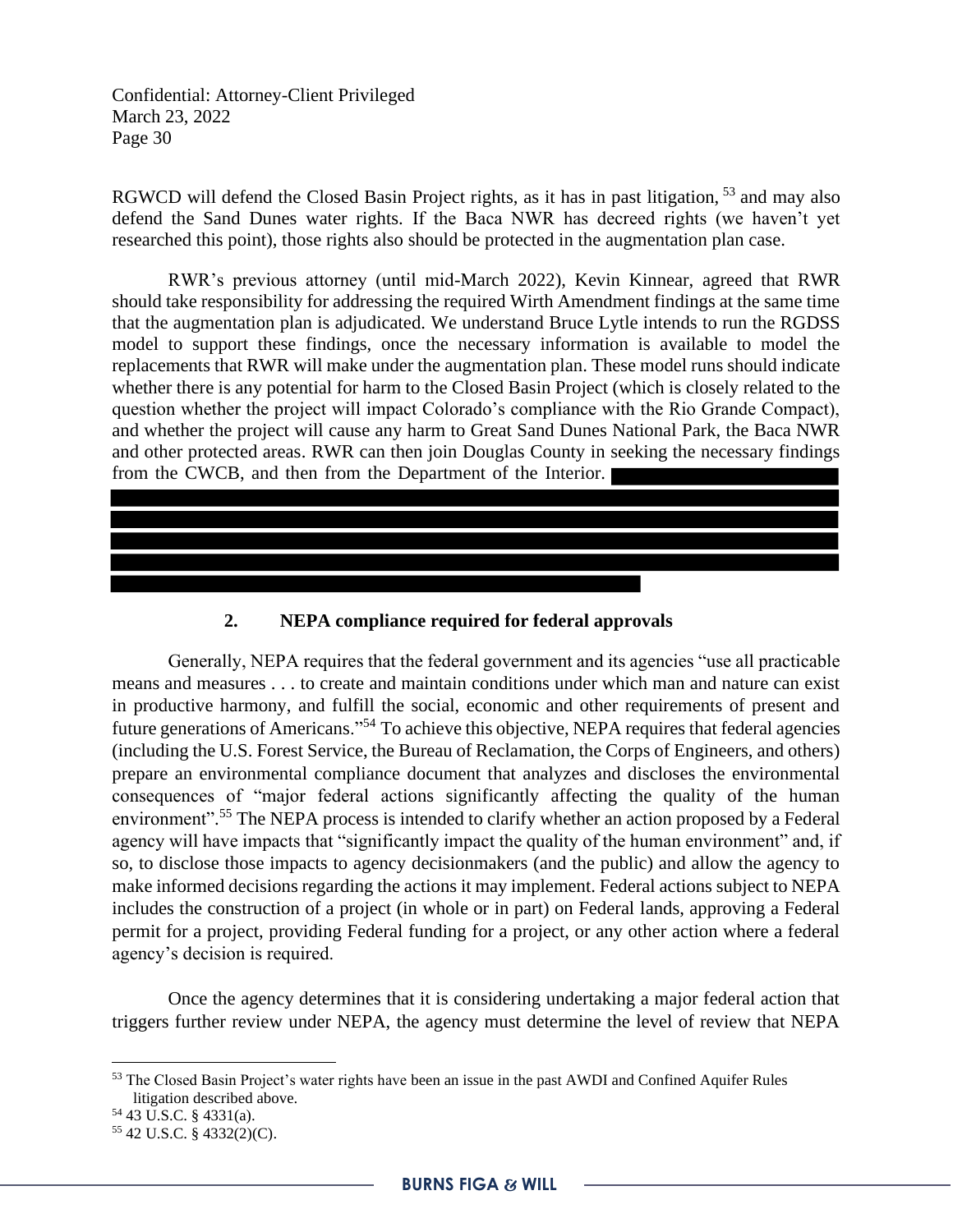requires. For water projects like RWR has proposed, it is likely that the agency will require an environmental impact statement ("EIS"), which details the direct, indirect, and cumulative environmental impacts of a proposed federal action and requires the consideration of reasonable alternatives to the proposed action. In proceeding with the development of an EIS, the project proponent must work with the federal agency (or agencies, as applicable) to provide details about the proposed project and why it is necessary, determine the anticipated environmental impacts of the project, determine how those effects will be mitigated or avoided, and consider a range of reasonable alternatives. As part of this process, the public is allowed to comment, and the agency is required to consider those comments in reaching its decision on the federal action.

The permitting process for water projects of the magnitude that RWR proposes typically take several years to complete, at a substantial cost (in many cases, millions of dollars) to the project proponent. Moreover, once a decision has been issued under NEPA, it is likely that the issuance of any federal permits would be litigated before the project could proceed. Under the current proposal, RWR does not intend to obtain any federal (or other) permits before going to Water Court, so the post-decree permitting responsibilities and costs (including legal costs) will likely fall upon Douglas County.

### **3. Clean Water Act Permits**

#### **a. Section 402 (NPDES) Permitting**

As mentioned above, RWR's proposal involves the discharge of water imported from the San Luis Valley directly into the South Platte River system. As authorized by the Clean Water Act ("CWA"), the National Pollutant Discharge Elimination System ("NPDES") permit program manages water pollution by regulating point sources that discharge pollutants (other than dredged and fill materials) into waters of the United States.<sup>56</sup> Point sources include discrete conveyances of water, including pipelines that deliver water into surface streams. The EPA authorizes Colorado to administer the NPDES permit program for permits authorizing discharges to state waters. The Colorado Water Quality Control Act prohibits discharges of pollutants into state waters, unless those discharges occur in accordance with a state or federal permit: "No person shall discharge any pollutant into any state water from a point source without having obtained a permit from the [Water Quality Control Division]."<sup>57</sup> Discharge permits issued by the State of Colorado's Water Quality Control Division include enforceable limitations on pollutants to ensure that dischargers will not cause or contribute to violations of water quality standards.

NPDES discharge permits are not required under the CWA for activities known as a "water transfer," which, generally, is an "activity that conveys or connects waters of the United States without subjecting the transferred water to intervening industrial, municipal or commercial use."<sup>58</sup>

<sup>56</sup> 33 U.S.C. § 1342.

 $57$  C.R.S. § 25-8-501(1).

<sup>58</sup> 40 C.F.R. 122.3 (upheld by *Catskill Mountains Chapter of Trout Unlimited, Inc. v. EPA*, 486 F.3d 492 (2nd Cir. 2017)).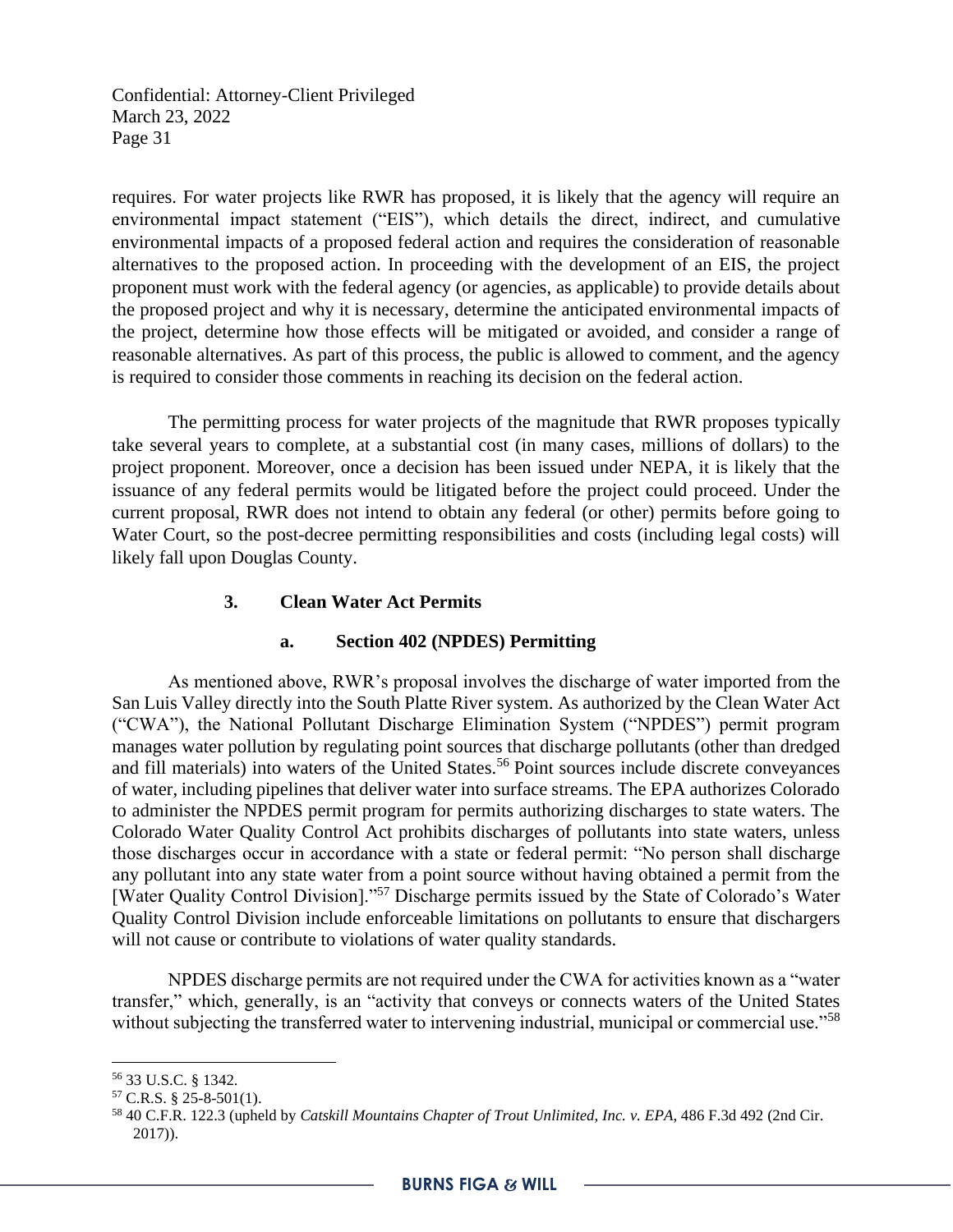Relevant to RWR's proposal, though the South Platte River is considered a "waters of the United States," groundwater (including the aquifer system of the San Luis Valley) is not. Accordingly, because RWR's proposal does not involve the conveyance of "waters of the United States," the federal Water Transfers Rule likely does not apply to exempt RWR's conveyance of groundwater to the South Platte basin from obtaining a discharge permit.

However, the State of Colorado has adopted a similar exemption for water transfers, which provides that "activities such as diversion, carriage, and exchange of water from or into streams, lakes, reservoirs, or conveyance structures, or storage of water in or release of water from lakes, reservoirs, or conveyance structures, in the exercise of water rights shall not be considered to be point source discharges of pollution."<sup>59</sup> The Colorado rule relating to water transfers is particularly significant for RWR's proposal to convey water from the San Luis Valley to Douglas County: under this rule, the diversion and carriage of water through the proposed pipeline and into the South Platte River, pursuant to the decreed water rights for this project, may not constitute a discharge that requires a permit.

Concerns have been raised specifically regarding the arsenic levels found in the Confined Aquifer of the San Luis Valley.<sup>60</sup> Elevated arsenic levels in drinking water supplies could lead to circulatory system problems and increased cancer risks. Our understanding is that the source of concern over the reportedly high arsenic levels in the Confined Aquifer is the Safe Drinking Water Act ("SDWA"). The SDWA establishes standards and treatment requirements for public water supply systems to regulate contaminants, including arsenic, within drinking water supplies. The SDWA only applies to public water systems and does not apply to private wells or systems that serve fewer than 25 people. For this reason, water pumped from private wells in the San Luis Valley are not subject to the SDWA's treatment standards, and the water delivered from the San Luis Valley may, therefore, have elevated arsenic levels. Any water that is pumped from the San Luis Valley will be delivered to storage in Douglas County, so it is likely that arsenic levels would be addressed under NPDES discharge permit under the CWA.

#### **b. Section 404 (Dredge and Fill) Permitting**

In addition to the NPDES discharge permits discussed above, the CWA also generally prohibits the unpermitted discharge of pollutants, including dredged and fill materials, from a point source into waters of the United States. The discharge of dredged or fill material into waters of the United States is regulated and permitted by the U.S. Army Corps of Engineers ("Corps") under Section 404 of the CWA.<sup>61</sup> At this time, Colorado has not requested delegation of the Section 404

<sup>59</sup> C.C.R. 1002-61.3 (emphasis added).

<sup>60</sup> *See Letter from Eric J. Harmon, P.E. to Douglas County Commissioners* (March 5, 2022).

 $61$  33 U.S.C. § 1344(a), (d), (g).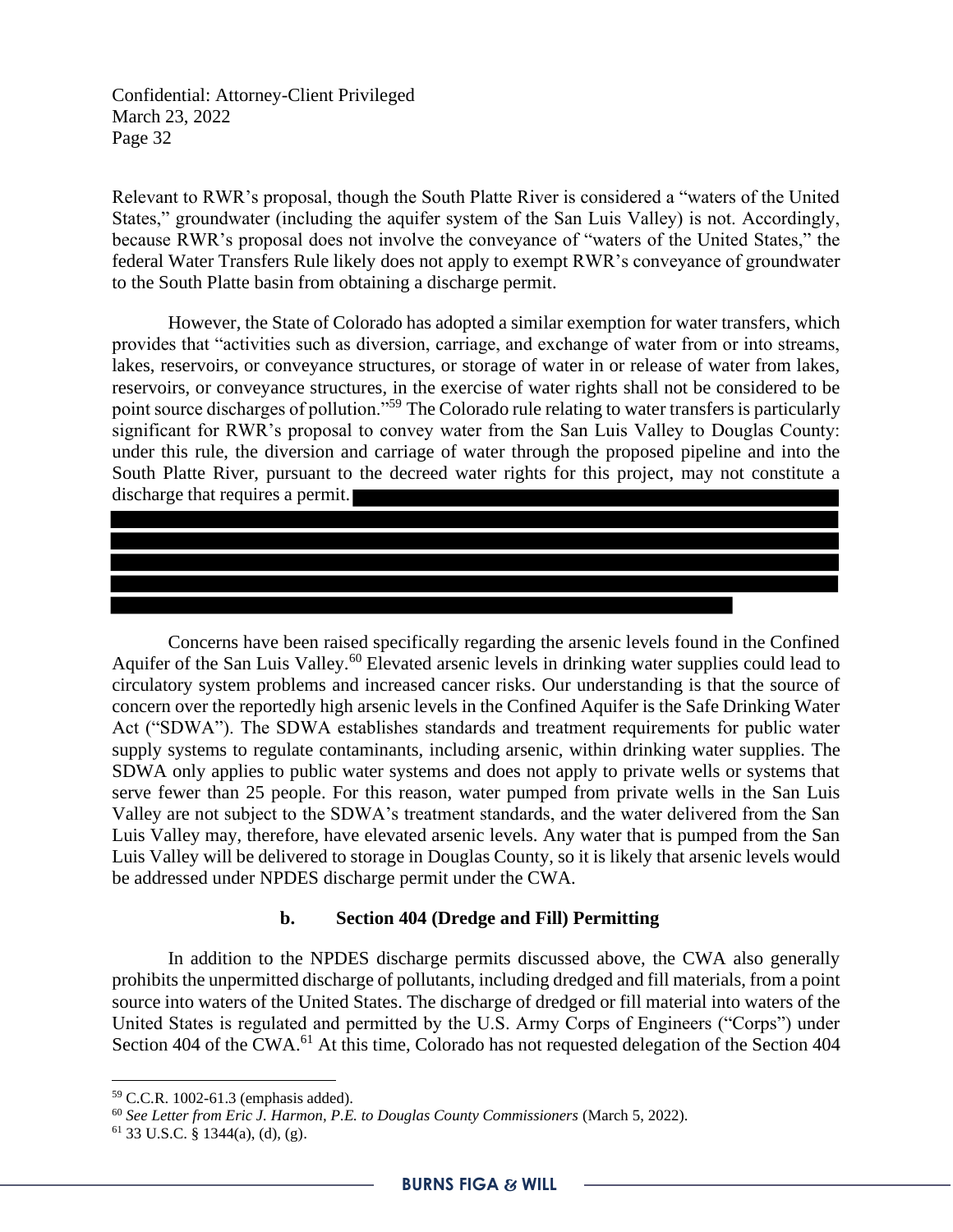program, and the Corps continues to administer this program in Colorado. The scope of the Corps' permitting jurisdiction under Section 404 is currently subject to federal rulemaking, as the Corps' and the EPA propose to modify the definition of the "waters of the United States" (WOTUS) that are subject to the CWA. The definition of WOTUS is also likely to be addressed by the U.S. Supreme Court by mid-2023, since the Court recently decided to hear a dispute on this issue raised by Michael and Chantelle Sackett, involving unpermitted fill activities on their Idaho property.

Under Section 404, a project proponent that seeks to discharge dredged or fill material into waters of the United States must limit adverse impacts to the aquatic environment to those that cannot otherwise be practicably avoided or limited. Under Section 404(b)(1), permits must authorize the practicable alternative causing the least damage to the aquatic ecosystem so long as it does not have other significant environmental consequences. This requirement is also known as the "LEDPA" provision, or the "least environmentally damaging practicable alternative."<sup>62</sup> The goal of such a requirement is to ensure that wetlands, streams, or other aquatic resources are not adversely impacted if another alternative is available that would avoid or minimize those damages. Avoiding these adverse impacts to the aquatic environment may require modifying the project design, configuration, or operation.

To streamline the issuance of commonly-requested permits under Section 404, the Corps has identified categories of general permits, known as Nationwide Permits ("NWPs"), that authorize certain activities that are anticipated to cause only minimal adverse environmental effects. Once issued by the Corps, a NWP does not require additional action by the State of Colorado to become effective. Under Colorado's Water Quality Control Act, NWPs that are issued under Section 404 of the CWA "shall be certified for use in Colorado without the imposition of any additional state conditions."<sup>63</sup>

The NWP applicable to the construction of water pipelines crossing waters of the United States is NWP 58, "Utility Line Activities for Water and Other Substances." NWP 58 was issued by the Corps in January 2021 and will expire on March 14, 2026. The permit covers "activities required for the construction, maintenance, repair, and removal of utility lines for water and other substances, excluding oil, natural gas, products derived from oil or natural gas, and electricity." While there are no current legal challenges to NWP 58, the Corps is planning a comprehensive rulemaking in 2022 to re-examine all NWPs issued in 2021 "to identify NWPs for reissuance, modification, or issuance, in addition to identifying potential revisions to general conditions and definitions in order to be consistent with Administration policies and priorities." The planned rulemaking tracks with other agency actions after Executive Order 13990, which called for "immediate review of agency action taken" during the Trump administration. Any potential revisions to the NWP will likely be affected by the proposed revisions to the "definition of waters of the United States" rule that are currently underway, as discussed above.

To qualify for coverage under NWP 58, a project must meet both the general conditions of the NWP and regional conditions for Colorado. Under the general conditions for NWP 58, the

 $62$  40 C.F.R. 230.10(a).

 $63$  C.R.S. § 25-8-302(1)(f).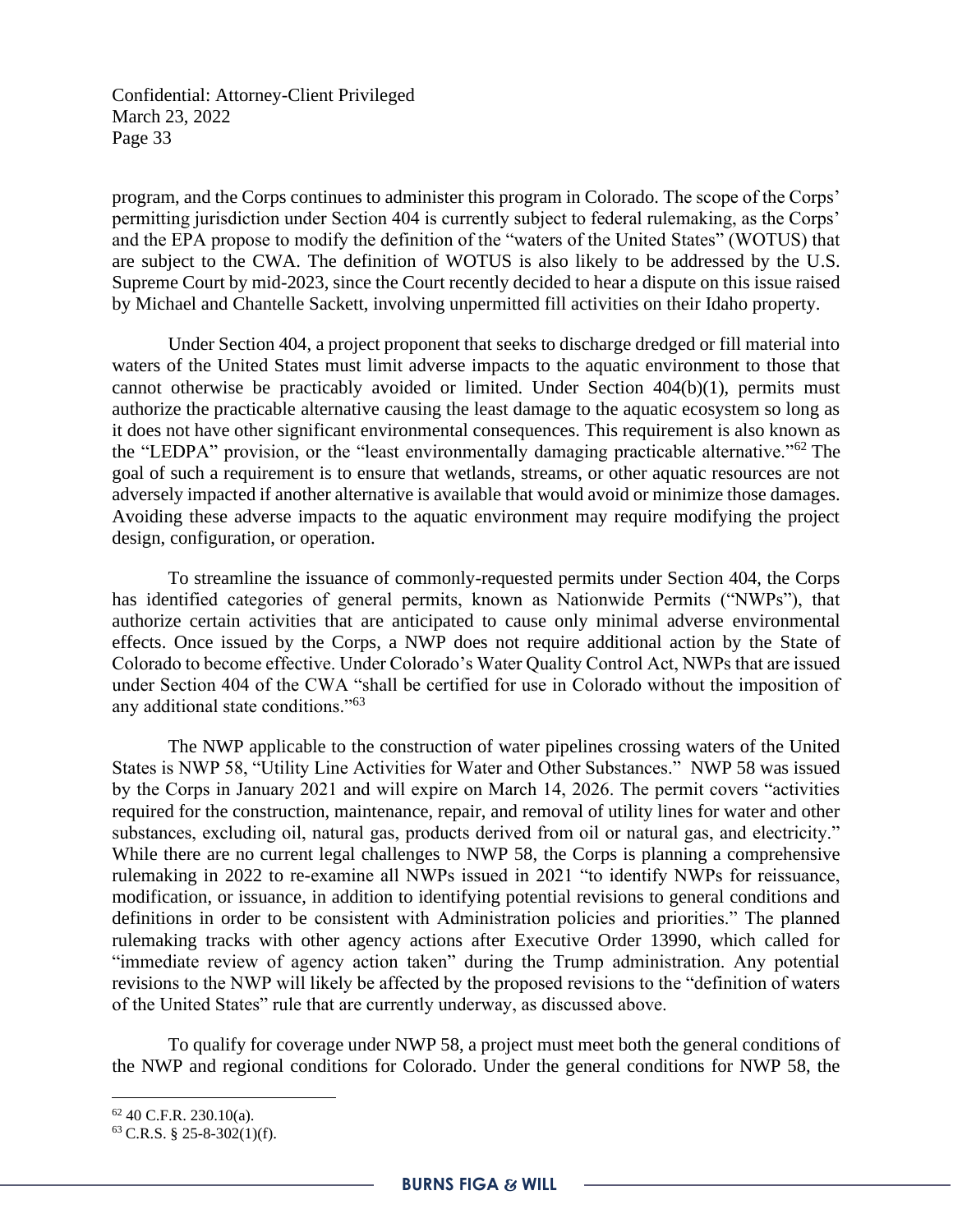RWR proposal would likely be considered a "single and complete linear project," defined as a "project constructed for the purpose of getting people, goods, or services from a point of origin to a terminal point, which often involves multiple crossings of one or more waterbodies at separate and distant locations." The general conditions further state that "for linear projects crossing a single or multiple waterbodies several times at separate and distant locations, each crossing is considered a single and complete project for purposes of NWP authorization. However, individual channels in a braided stream or river, or individual arms of a large, irregularly shaped wetland …, are not separate waterbodies, and crossings of such features cannot be considered separately." If the final pipeline route crosses multiple waterbodies at distinct locations, it is possible that each crossing would require an independent authorization under NWP 58. The general conditions also require mitigation of impacts "to the extent necessary to ensure that the individual and cumulative adverse environmental effects are no more than minimal."

Regional conditions under NWP 58 require pre-construction notification to the Corps' District Engineer prior to commencement of any activity that "involves the construction of new water diversions and intakes." For activities located in waters identified as "Gold Medal" by the Colorado Wildlife Commission, pre-application consultation with Colorado Parks and Wildlife is "highly recommended." The Arkansas River is a "Gold Medal" water throughout Chaffee County, so this consultation likely will be required prior to the pipeline's construction.

### **4. Rights-of-Way Across Federal Lands and within State Highway Areas**

If the pipelines necessary to implement RWR's proposal to deliver water to the South Platte River cross federal lands administered by the United States Forest Service ("USFS") or the Bureau of Land Management ("BLM"), Douglas County will need to obtain right-of-way ("ROW") grants allowing the construction and operation of the pipeline on federal lands. The USFS and BLM are authorized under federal law to issue ROW grants for pipelines and other facilities and systems for the transportation and distribution of water.<sup>64</sup> Each ROW authorization will specify the lands that are necessary for constructing, operating, and maintaining the pipeline, and will be limited so as to protect public health and safety and to avoid damage to the environment.<sup>65</sup> If an applicant seeks approval for a ROW either in or adjacent to an area in which a third party has already received a ROW authorization (for example, a state highway ROW through BLM lands), BLM will notify the third party and will consider that party's recommendations as to how the new proposed authorization will affect the third party's ability to conduct their existing activities within the ROW.<sup>66</sup>

The State of Colorado Department of Transportation ("CDOT") has established rules and regulations under the State Highway Utility Accommodation Code, for accommodating utilities (including water pipelines) to be located within the state highway right-of-way. These regulations recognize that utility facilities are essential to the general public and are intended to ensure that utilities are accommodated within the state's right-of-way without adversely affecting highway

<sup>64</sup> *See* 36 C.F.R. 251.53(l)(1) [USFS] and 43 C.F.R. 2801.9(a)(1) [BLM].

<sup>65</sup> *See* 36 C.F.R. 251.56 and 43 C.F.R. 2805.11.

<sup>66</sup> *See* 43 C.F.R. 2807.14.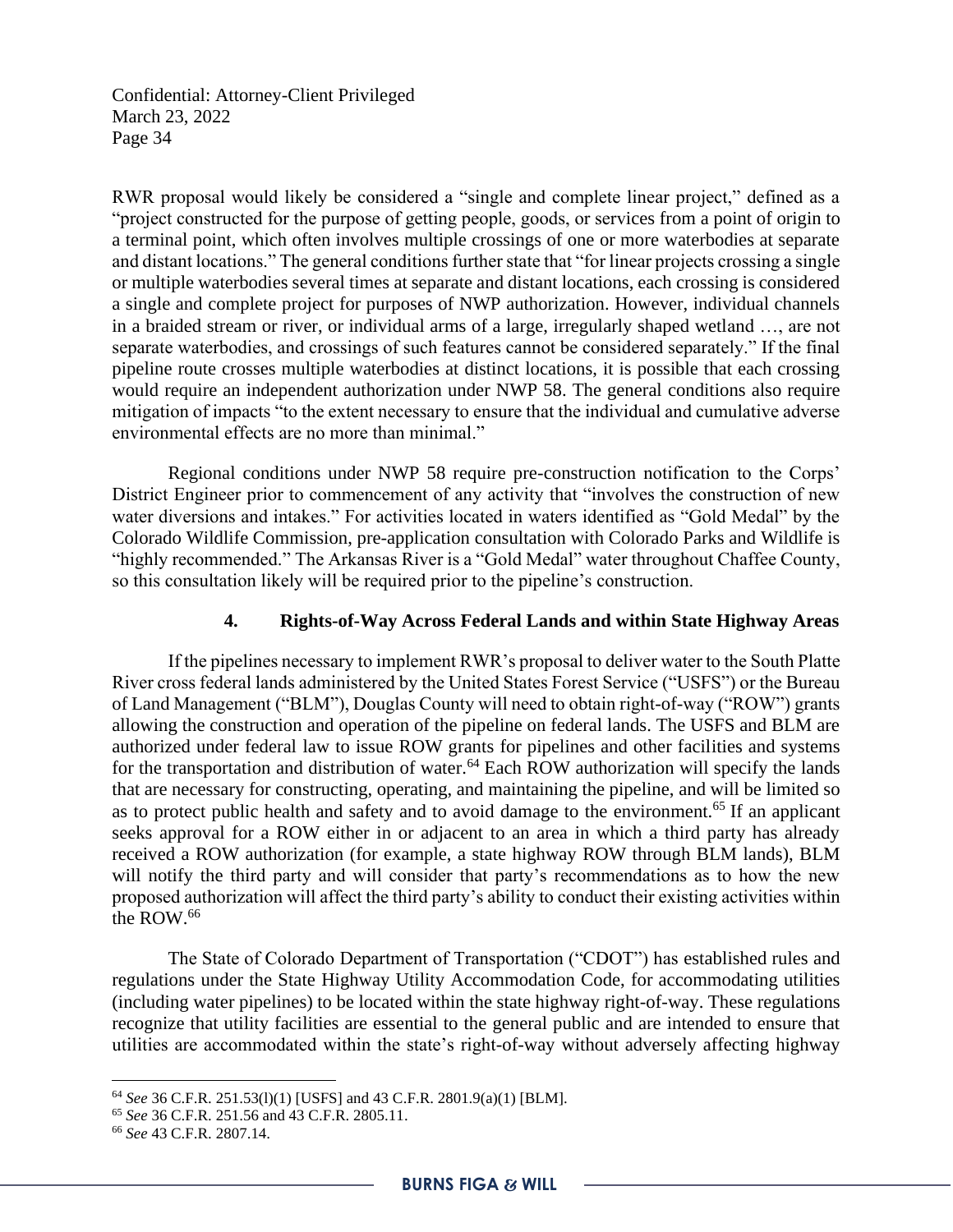safety and the existing transportation facilities.<sup>67</sup> CDOT may only accommodate utilities within the state highway right-of-way if doing so will not impair safety or the aesthetics of the highway, and if the utility accommodation does not otherwise conflict with federal state, or local law.<sup>68</sup>

Under these regulations, CDOT requires ROW permits for utilities prior to performing any utility accommodation work (including installation and maintenance) within the state's highway right-of-way.<sup>69</sup> CDOT has recognized that some utility permits may require third-party approval, including some instances in which the proposed utility is located within both the state highway right-of-way and on federal lands. In such cases, if the state highway right-of-way is specifically limited to highway purposes, then the utility applicant must obtain the approval of the federal agency having jurisdiction of the underlying lands, and comply with the agency's terms and conditions.<sup>70</sup> At this time, relevant to RWR's proposed pipeline alignment, we have not reviewed the state's ROW for Highway 285 to determine whether the ROW's purpose is limited to highwayonly use. Additionally, with regard to pipeline construction within the state highway right-of-way, the utility must comply with applicable state water quality regulations and obtain all necessary water quality permits, including NPDES discharge permits if needed.<sup>71</sup>

Under these regulations, CDOT may deny a proposed utility use or occupancy of the state highway right-of-way, based on highway user needs, safety considerations, aesthetic concerns, or if the requested utility accommodation otherwise endangers public health, safety, or welfare.<sup>72</sup> However, provided that the requested utility accommodations comply with the regulatory requirements and do not impact safety or aesthetic considerations, CDOT does not have the authority to deny a utility permit due to political motivations.

### **IV. RWR'S PROPOSAL TO DOUGLAS COUNTY**

This section summarizes our analysis of further issues raised by RWR's proposal to Douglas County.

RWR proposes to sell the decreed amount of water rights to Douglas County for \$19,500 / acre-foot, applying Douglas County's \$10 million payment as a deposit toward that amount. The amount of acre-feet is not the amount that will be delivered to Douglas County; rather, it is the decreed amount of water that the Water Court will allow RWR/ Douglas County to pump from the RWR wells (what water lawyers call "paper water" rather than "wet water"). The amount set by the Water Court will likely be an upper limit on the amount that can be pumped, either on an annual or multi-year average basis. The actual amount of water delivered will be reduced by:

a. Any potential shortfalls in physical water availability to the wells;

- <sup>69</sup> 2 C.C.R. 601-18:2.2.1.1.
- <sup>70</sup> 2 C.C.R. 601-18:2.2.4.1.1.

<sup>67</sup> 2 C.C.R. 601-18:1.1.2-1.1.3.

<sup>68</sup> 2 C.C.R. 601-18:3.1.1.

<sup>71</sup> 2 C.C.R. 601-18:3.1.7.13.

<sup>72</sup> 2 C.C.R. 601-18:2.2.6.1 and 18:3.1.6.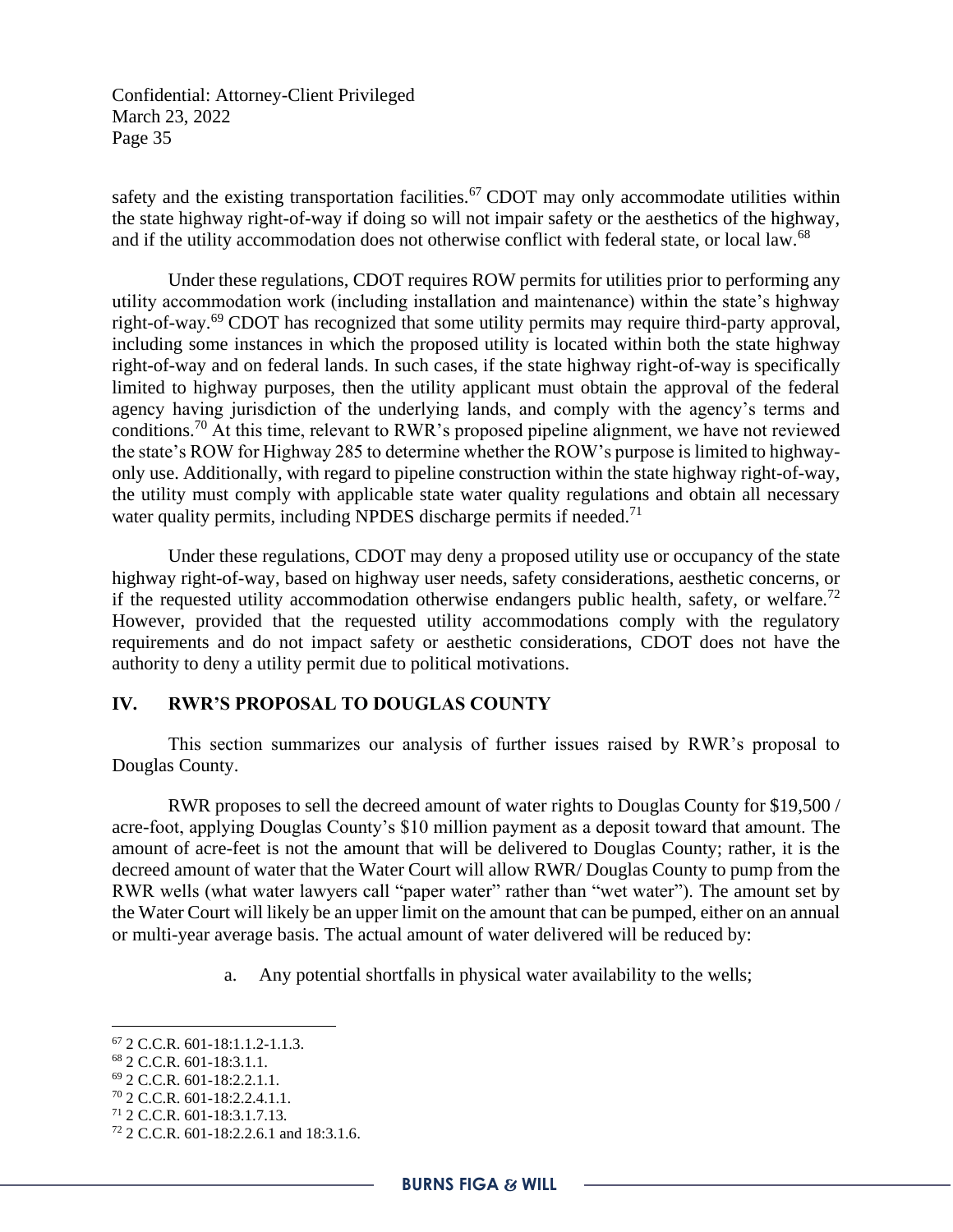- b. Any reductions necessary to meet augmentation plan requirements under the Court's retained jurisdiction (including any reductions to meet sustainability requirements and water needed for revegetation requirements); and
- c. Transit loss (assessed by the Division Engineer on a per-mile basis, which will total over 10%) as the water is delivered down the South Platte River from the proposed pipeline.

The remaining balance of the purchase price will be due to RWR 180 days after the Water Court's decree has become final and nonappealable, so long as the decreed amount is at least 12,000 AF/ year.

RWR proposes that Douglas County's initial payment will be refundable in the event the Water Court does not confirm water rights for at least 12,000 AF/ year. Before making the initial payment, Douglas County should request sufficient security for this refund obligation—either by holding the payment in escrow or by obtaining a lien on property RWR owns (RWR estimates the value of its Ranch is \$15-20 million).

RWR's proposal does not require any agreements to store or carry water on the South Platte River. Thus, Denver's and Aurora's withholding of consent is not fatal to the proposal. However, some storage may be helpful to those who will ultimately use the water in Douglas County. We understand some of the water providers currently have storage accounts in the recently reallocated capacity of Chatfield Reservoir. However, Chatfield is a federal facility; depending on the providers' storage contract terms, storage of RWR water in their accounts could require further federal environmental reviews and approval.

RWR has promoted its "one-for-one plus" proposal, by which it will provide payments to retire irrigated lands in addition to those that must be retired under its augmentation plan (mainly in the Confined Aquifer). By paying irrigators to retire lands irrigated from the Unconfined Aquifer, RWR may help restore the sustainability of that aquifer. RWR has pointed to a December 2018 letter from State Engineer Kevin Rein, in which he threatened to curtail much of the well pumping in the Unconfined Aquifer if RGWCD Subdistrict No. 1 could not otherwise meet sustainability requirements within the required time frame. While Mr. Rein has objected to RWR's characterization of his letter, the main concern we see is the lack of context—that the forced curtailment was only a last resort in the event that no lesser measures could succeed.

State Engineer Rein and others have questioned the accuracy of another assertion in RWR's proposal, that the State Engineer had recently issued urged Metro Denver and Douglas County water providers to "seek renewable sources of water other than the Denver Aquifer." In fact, Mr. Rein has provided no recent guidance to this effect; he has simply continued the same message that many Colorado leaders have given for several years: That Denver Basin water supplies will not last forever, and that water suppliers should not rely exclusively on that source but should build portfolios of renewable water supplies. Indeed, Douglas County has been a leader in conveying and implementing this important message for over 20 years.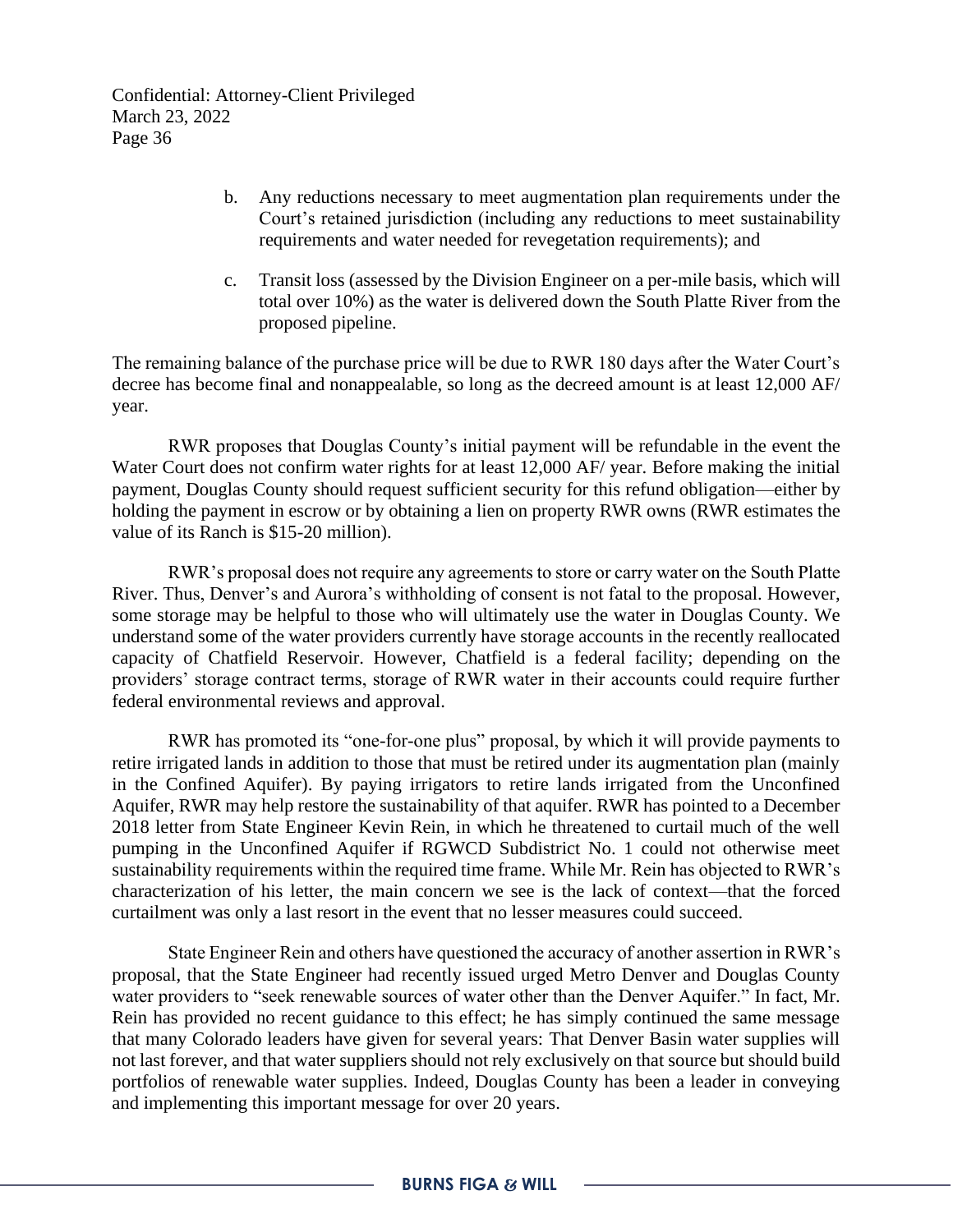### **V. ALLOWED USES OF ARPA FUNDS**

County Attorney Lance Ingalls has taken the lead in advising the County on issues arising under the American Rescue Plan Act of 2021 ("ARPA"). We have assisted in a reviewing some of the ARPA issues raised by RWR's proposal. Our review has confirmed that the RWR proposal is not eligible for any of Douglas County's ARPA funds under current federal regulations.

Under ARPA, the U.S. Treasury Department established Coronavirus State and Local Fiscal Recovery Funds ("SLFRF") to provide state, local and tribal government aid. SLFRF funds may be used only under certain statutory categories.<sup>73</sup> The two relevant categories are:

#### **42 U.S.C. 803 (c) Requirements**

**(1) Use of funds –** [a] county shall only use the funds provided under a payment made under this section to cover costs incurred by the . . . county, by December 31, 2024—

(C) for the provision of government services to the extent of the reduction in revenue of such . . . county due to the COVID-19 public health emergency relative to revenues collected in the most recent full fiscal year of the . . . county prior to the emergency; or

(D) to make necessary investments in water, sewer, or broadband infrastructure.

Unless the funds are used in these specific ways, they are potentially subject to recoupment from the federal government. To clarify how the statute would be enforced, the Treasury Department issued a final rule on January 27, 2022.<sup>74</sup> While these funds must be obligated by December 31, 2024, the funds can be spent up until December 31, 2026.<sup>75</sup>

The interim final rule gave a non-exhaustive list of services falling into the first category above ("provision of government services" ): "Government services can include but are not limited to, maintenance or pay-go funded building of infrastructure, including roads, modernization of cybersecurity . . . health services, environmental remediation, school or education services, and the provision of police, fire, and other public safety services."<sup>76</sup> The final rule, however, also sets forth some limitations, "expenses associated with obligations under instruments evidencing financial indebtedness for borrowed money would not be considered provision of government services, as these financing expenses do not directly provide services or aid to citizens. Specifically, government services would not include interest or principal on any outstanding debt instrument, including, for example, short-term revenue or tax anticipation notes or fees or issuance costs associated with issuance of new debt."<sup>77</sup> This guidance makes clear that financing related to debt instruments is not an eligible use of the funds. While an option to purchase water rights at a future date is not *technically* a debt instrument, it functions in a similar way to provide short-term

 $73$  42 U.S.C. § 803(c)(1)(A)-(D).

<sup>74</sup> 87 F.R. 4338-01

<sup>75</sup> 87 F.R. 4340.

<sup>76</sup> 86 F.R. at 26801.

<sup>77</sup> *Id.*